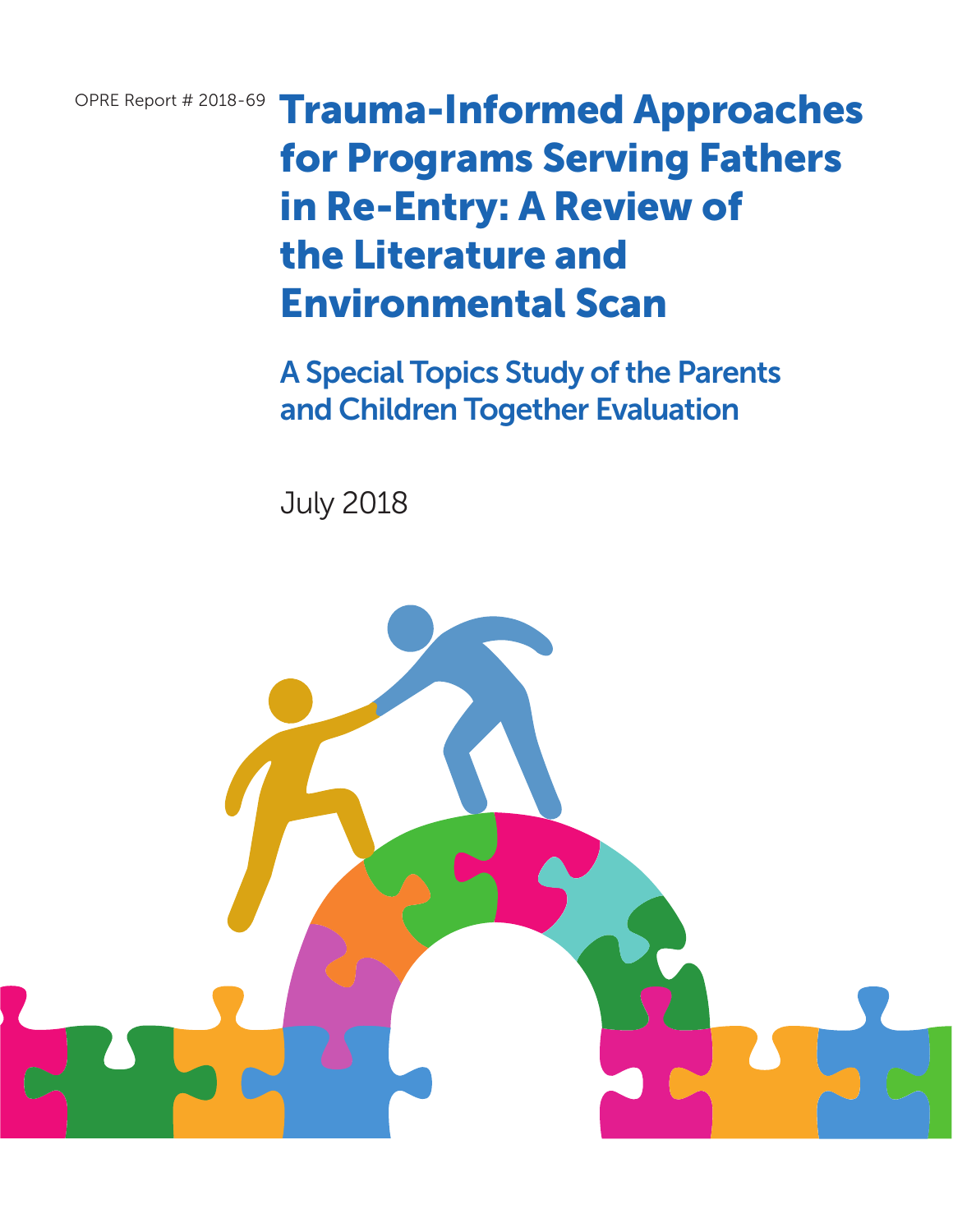# Trauma-Informed Approaches for Programs Serving Fathers in Re-Entry: A Review of the Literature and Environmental Scan

A Special Topics Study of the Parents and Children Together Evaluation

July 2018

OPRE Report # 2018-69

Robin Dion, Lareina LaFlair, Melissa Azur, Michaella Morzuch, Angela D'Angelo

Submitted to: Office of Planning, Research, and Evaluation Administration for Children and Families U.S. Department of Health and Human Services 330 C Street SW, 4th Floor Washington, DC 20201 Project Officer: Seth Chamberlain (OPRE-COR) Kathleen McCoy (OPRE/BSC – Project Monitor) Contract Number: HHSP23320095642WC

Submitted by: Mathematica Policy Research 1100 1st Street, NE 12th Floor Washington, DC 20002-4221 Telephone: (202) 484-9220 Facsimile: (202) 863-1763

Project Director: Robin Dion Reference Number: 06997.593





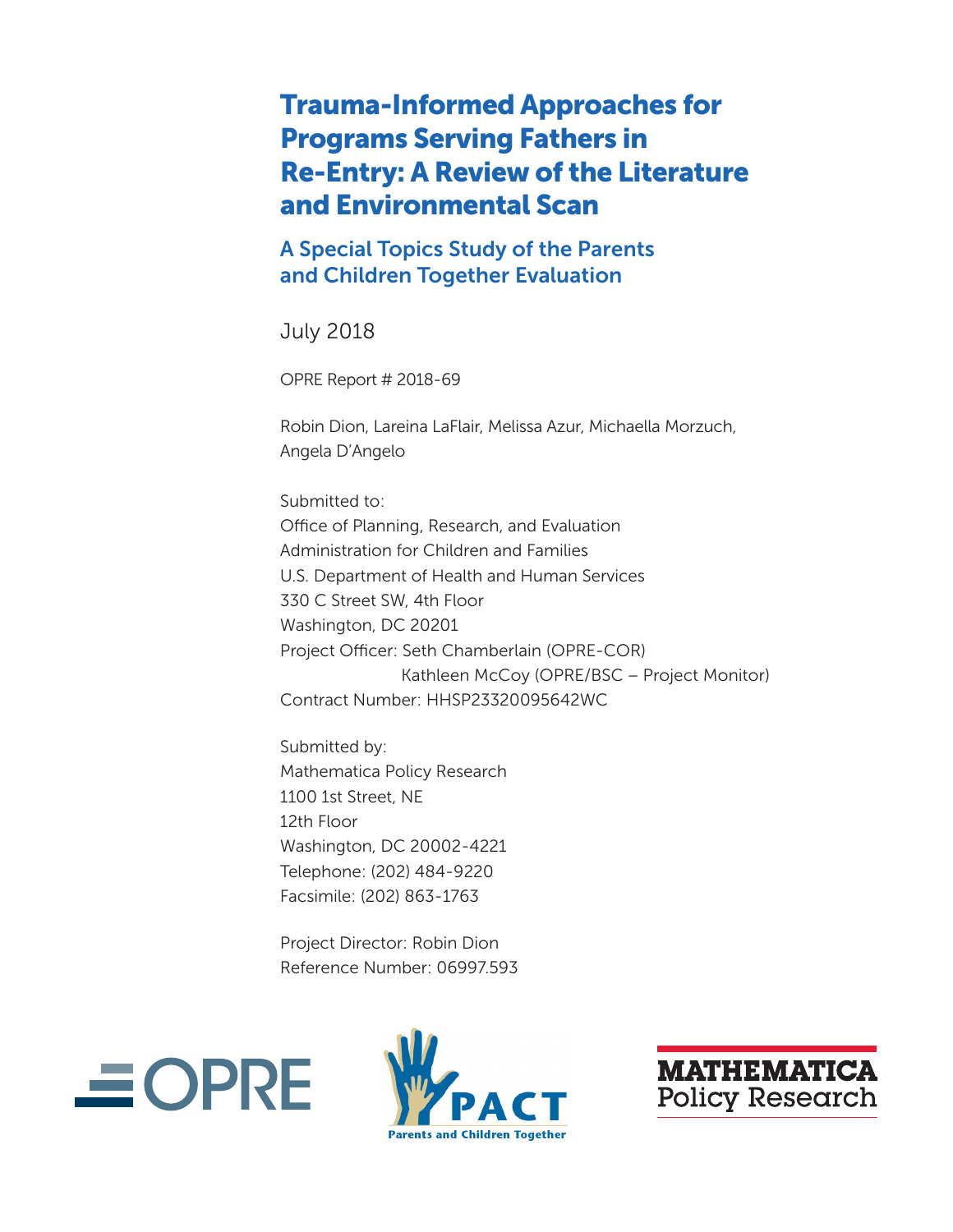This report is in the public domain. Permission to reproduce is not necessary. Suggested citation: Dion, Robin, Lareina LaFlair, Melissa Azur, Michaella Morzuch, and Angela D'Angelo. (2018). Trauma-Informed Approaches for Programs Serving Fathers in Re-Entry: A Review of the Literature and Environmental Scan. OPRE Report Number 2018-69. Washington, DC: Office of Planning, Research, and Evaluation, Administration for Children and Families, U.S. Department of Health and Human Services.

### DISCLAIMER

The views expressed in this publication do not necessarily reflect the views or policies of the Office of Planning, Research, and Evaluation, the Administration for Children and Families, or the U.S. Department of Health and Human Services.

This report and other reports sponsored by the Office of Planning, Research, and Evaluation are available at [http://www.acf.hhs.gov/programs/opre/index.html.](http://www.acf.hhs.gov/programs/opre/index.html)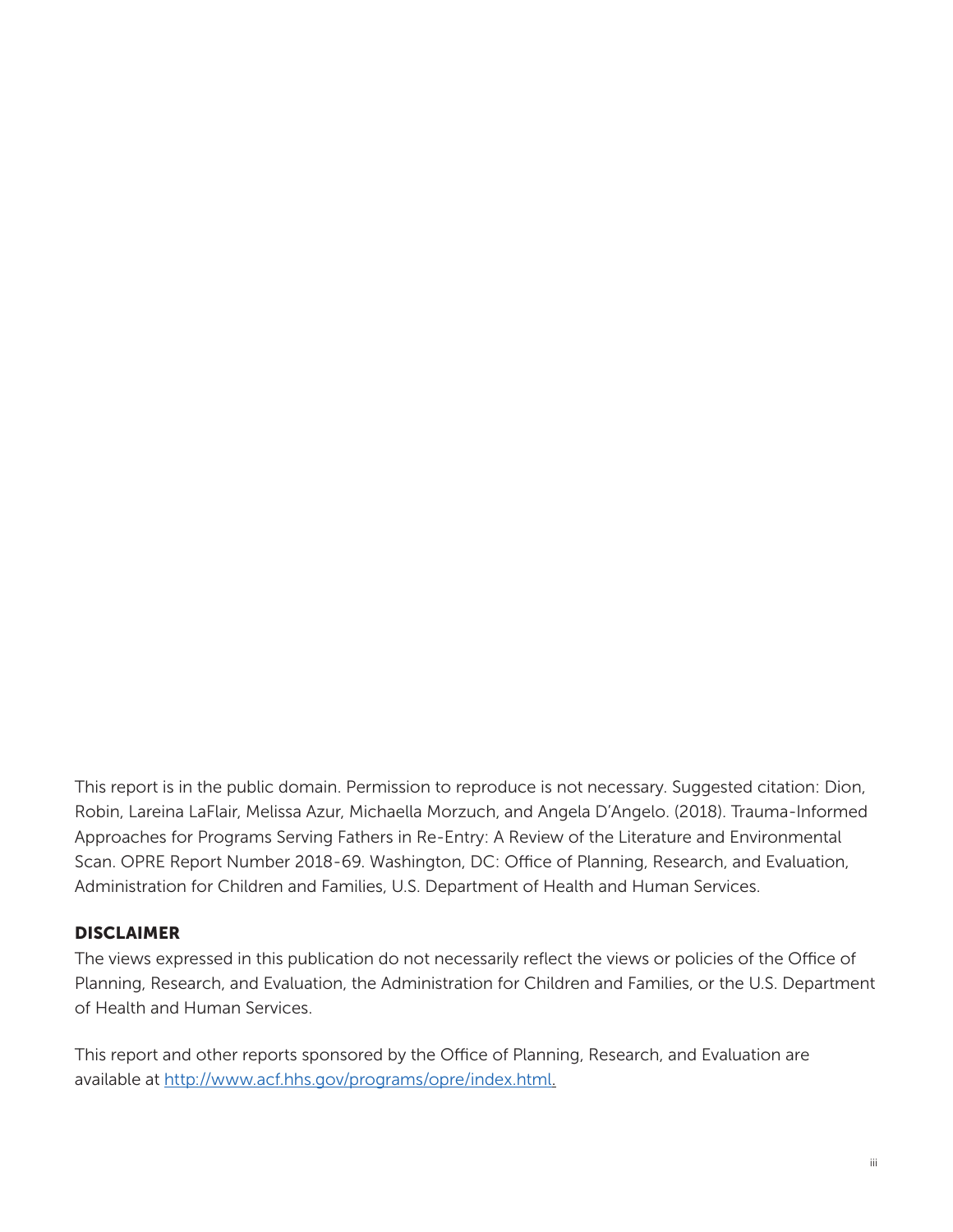MATHEMATICA POLICY RESEARCH

### ACKNOWLEDGEMENTS

We wish to thank the Office of Planning, Research, and Evaluation and the Office of Family Assistance at the Administration for Children and Families, U.S. Department of Health and Human Services, for their support of this special topics study on trauma-informed approaches within the Parents and Children Together (PACT) evaluation. We appreciate the guidance and feedback provided by Nicole Constance and Megan Reid, and insightful comments on the draft report from ACF leadership and senior staff including Naomi Goldstein, Robin McDonald, Maria Woolverton, and Charisse Johnson.

Many individuals made important contributions to this study and we are fortunate to have a strong and collaborative team at Mathematica. A draft of the report benefitted from review and feedback by two researchers external to the study team. Crystal Blyer, a senior health researcher with a focus on traumainformed care and over 20 years of experience using evaluation to improve mental health-related policies, programs, and systems; and Reginald Covington, a researcher with specialized knowledge of low-income African American fathers with incarceration histories. Dr. Covington conducted in-depth qualitative interviews with such men participating in fatherhood programs as part of another study component within the PACT evaluation.

 We wish to thank the key informants and programs directors with whom we spoke during the development of this report. In particular, we are grateful to experts Lori Beyer, Director of Trauma Training and Education at Community Connections; Mary Blake at the Substance Abuse and Mental Health Services Administration; Lisa Callahan with Policy Research Associates; Joan Gillece, Director of the National Clearinghouse for Trauma-Informed Approaches; and Dimitri Topitzes, Associate Professor at the University of Wisconsin. We deeply appreciate the input of the directors of six programs that have implemented trauma-informed approaches: Re-Entering the Albany Community Through Treatment, at the Addictions Care Center of Albany; the Montgomery County Offender Re-Entry Program; Prince George's County Offender Re-Entry Program; the Connecticut Mental Health Center and Yale University School of Medicine Living Free Program; the Fathers' Support Center; and the Structured Employment Economic Development Corporation.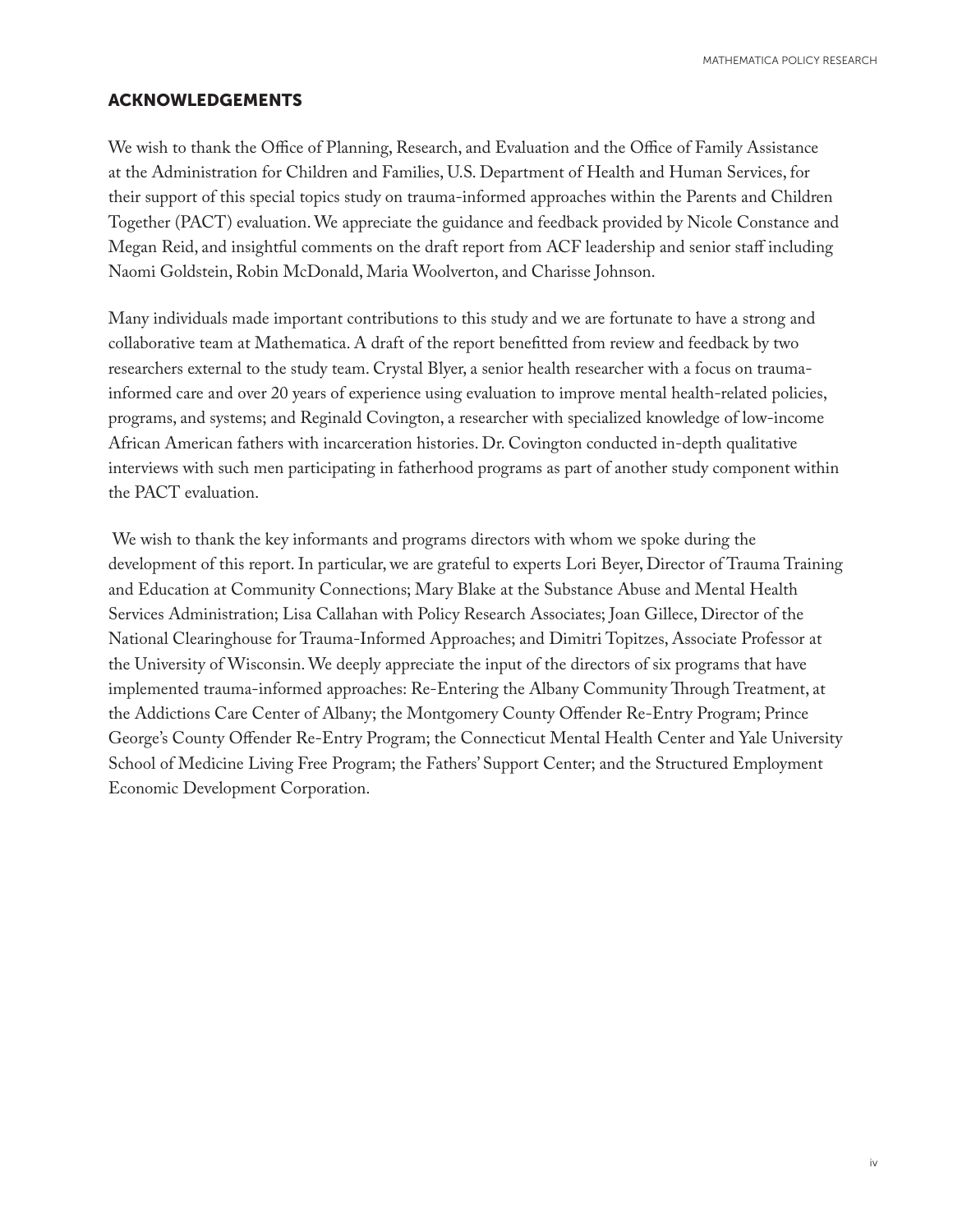MATHEMATICA POLICY RESEARCH

### **OVERVIEW**

### Introduction

A large proportion of incarcerated persons in the U.S. are low-income men of color who are fathers. Evidence is growing that many such men have experienced trauma early in life, and that experiencing trauma may complicate their efforts to reconnect with and support their families after incarceration. This report explores trauma in the reentry population and how responsible fatherhood programs, including those funded by the Office of Family Assistance (OFA) in the Administration for Children and Families, can take a trauma-informed approach to the services they offer.

OFA provided support for fathers in 2015 through two funding streams that are part of the Healthy Marriage and Responsible Fatherhood (HMRF) discretionary grant program. OFA awarded grants to community-based organizations for services specifically tailored to the needs of fathers in the process of transitioning from incarceration to their families and communities, known as the Responsible Fatherhood Opportunities for Re-entry and Mobility (ReFORM) programs. OFA also awarded grants for programs that serve fathers without regard to incarceration status or history, known as the New Pathways for Fathers and Families (NPFF) programs, or more generally responsible fatherhood programs. Research suggests that many responsible fatherhood program participants have incarceration histories (Dion et al. forthcoming). Programs in both funding streams tend to focus on low-income fathers, and are required to offer services to promote responsible parenting, economic stability, and healthy marriage and relationship skills. Legislative authorization for HMRF programs was provided by the Claims Resolution Act of 2010.

### Primary research questions

- 1. What does the research literature suggest about the types and prevalence of traumatic experiences among fathers returning from incarceration? What are the potential consequences of these traumas for fathers' parenting, economic stability, and relationships?
- 2. What are the elements of a trauma-informed approach, and what can we learn from programs that are implementing such an approach with fathers returning from incarceration?
- 3. What evidence-based trauma-specific services are available to reentering fathers, and to what extent are they appropriate for men returning to the community after incarceration?

### Purpose

The purpose of this report is to document what is known about trauma among fathers reentering from incarceration, how fatherhood programs can foster healing and avoid exacerbating or re-traumatizing participants, and resources that may be available to help fatherhood programs become trauma-informed.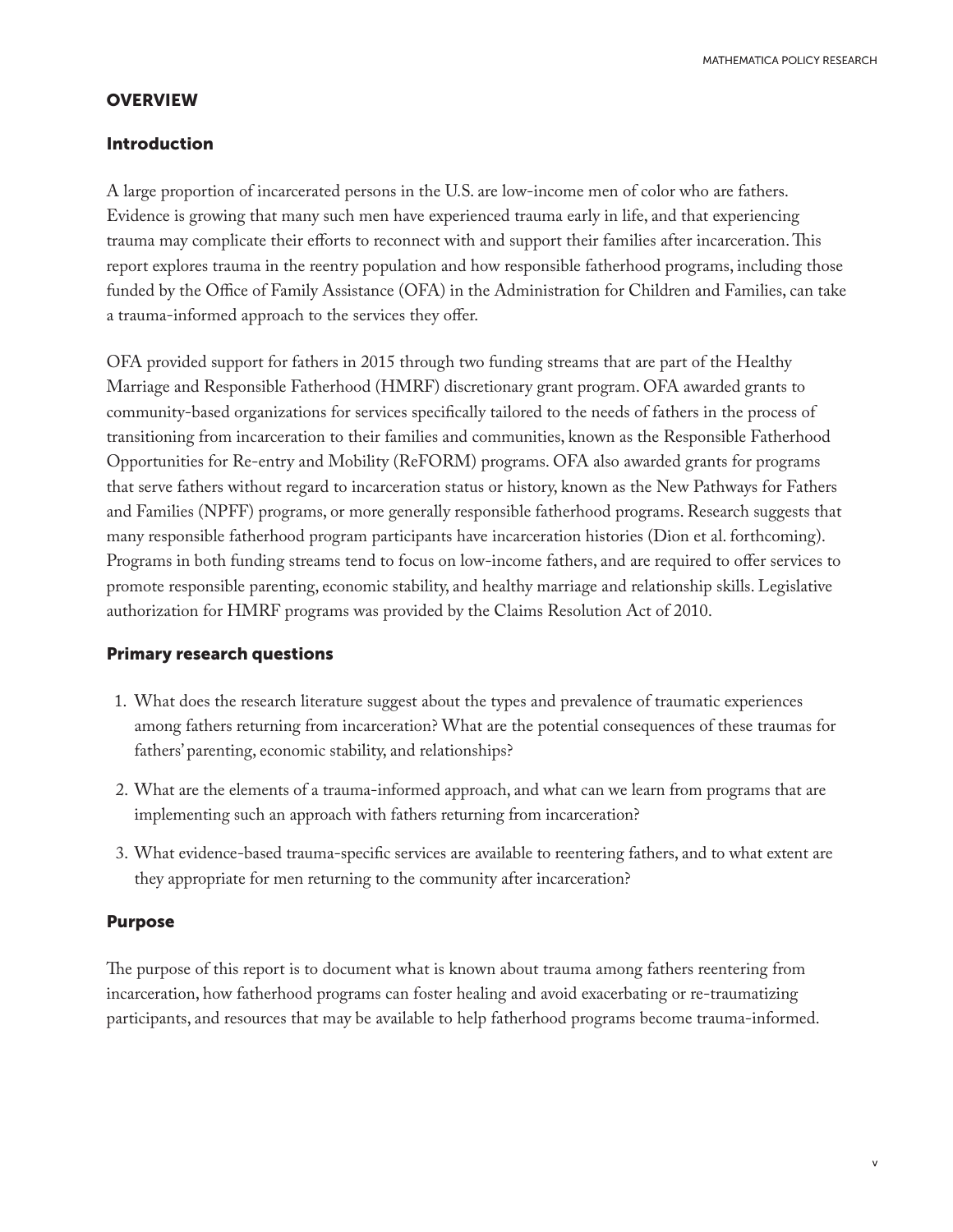### Key findings and highlights

Fatherhood program participants are often low-income men of color who are re-entering or who have reentered the community after incarceration (Dion et al. forthcoming). The research literature on trauma in this specific population is limited. However, we can approximate an understanding of the prevalence and experience of trauma in this population by drawing on studies of men generally, incarcerated men, lowincome fathers, and low-income men of color. Although more systematic research is needed, the literature suggests that trauma is common in low-income fathers with incarceration histories. Unless addressed, trauma may complicate the efforts of responsible fatherhood programs to help men achieve positive outcomes.

Trauma-informed approaches to service delivery are more common in behavioral health settings than human services programs. However some examples show that human services programs, including those serving re-entering fathers, can implement trauma-informed care.

Key steps in taking a trauma-informed approach to fatherhood program services include:

- Make a systemic commitment to take a trauma-informed approach throughout the entire organization's policies, procedures, and settings
- Train all staff (including non-clinical staff ) in the signs of trauma and how to appropriately respond to them
- Screen all program participants for signs of trauma
- Refer fathers in need of clinical treatment to gender and culturally appropriate services

Several models for delivering trauma-specific services have been developed, some of which must be delivered by mental health clinicians, while others can be delivered by case managers, peer specialists, or other nonclinical professionals (such as fatherhood program staff ). Although this review did not identify any trauma-specific models designed specifically for recently incarcerated fathers, the report describes some models that are either designed for men, have been implemented in prison settings or with individuals who were recently incarcerated, or could potentially be adapted for fathers who were recently incarcerated.

Resources are available to assist programs interested in becoming trauma-informed, including training programs, organizational assessments, staff training, trauma screening instruments, and information about trauma-specific services. This report describes and provides contact information for several of these resources.

#### Methods

This report is based on a review of the literature on trauma among incarcerated men, an environmental scan to identify programs that address trauma among fathers, and discussions with a subset of programs and key experts in the field of trauma-informed care.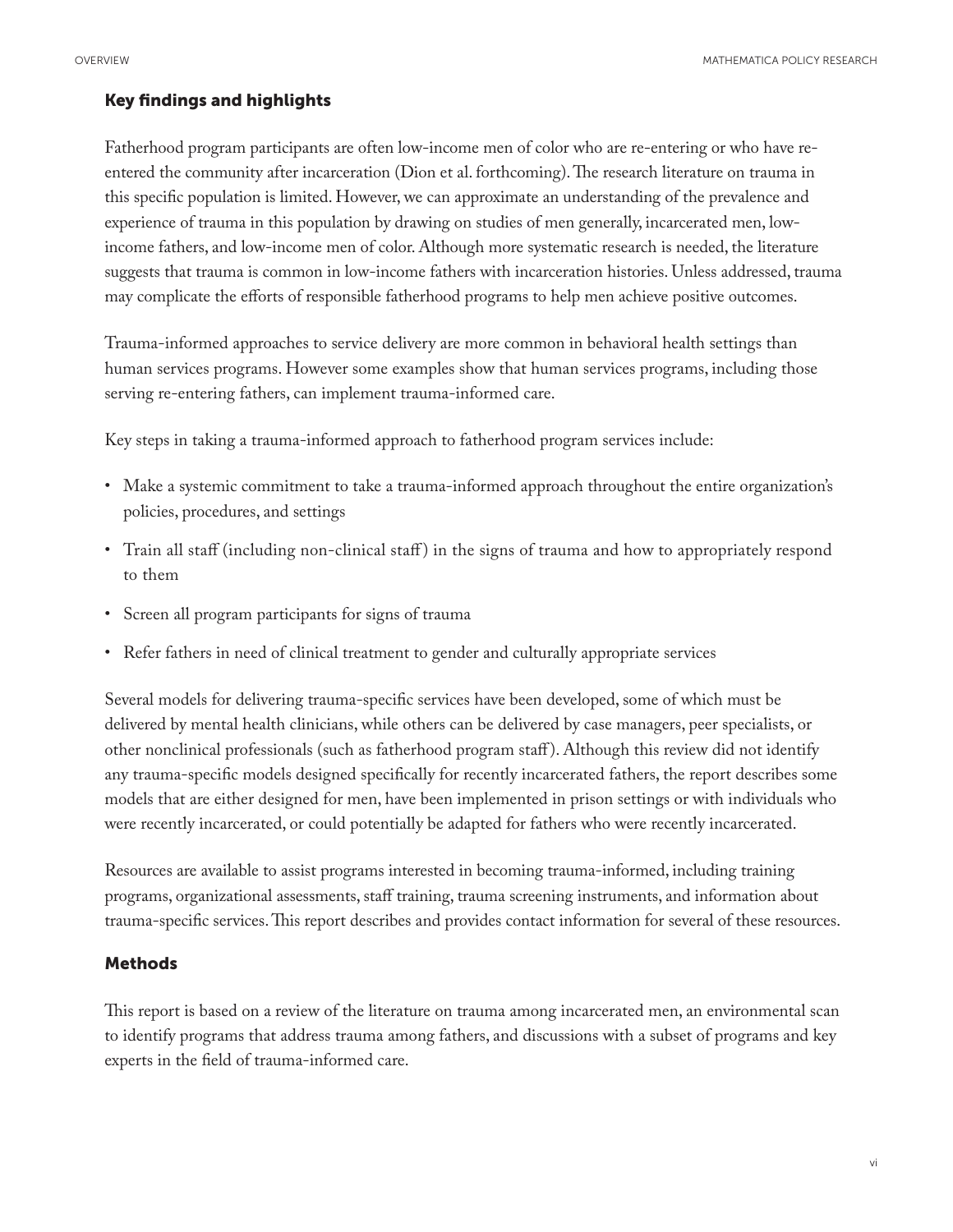### Glossary

- **Trauma-informed approaches** focus on the ways in which an organization reflects its understanding of trauma and responds by applying trauma-informed principles throughout all levels of its standard services and operations—from how staff interact with participants during service delivery to written policy and leadership support.
- **Trauma-specific services** are interventions to address trauma symptoms, such as clinical treatment for post-traumatic stress disorder. Such interventions can be group-based or individual-based. Often, but not always, they require delivery by a mental health professional.
- **Trauma-informed system of care** is considered an umbrella term that may encompass a trauma-informed approach, trauma-specific services, or both.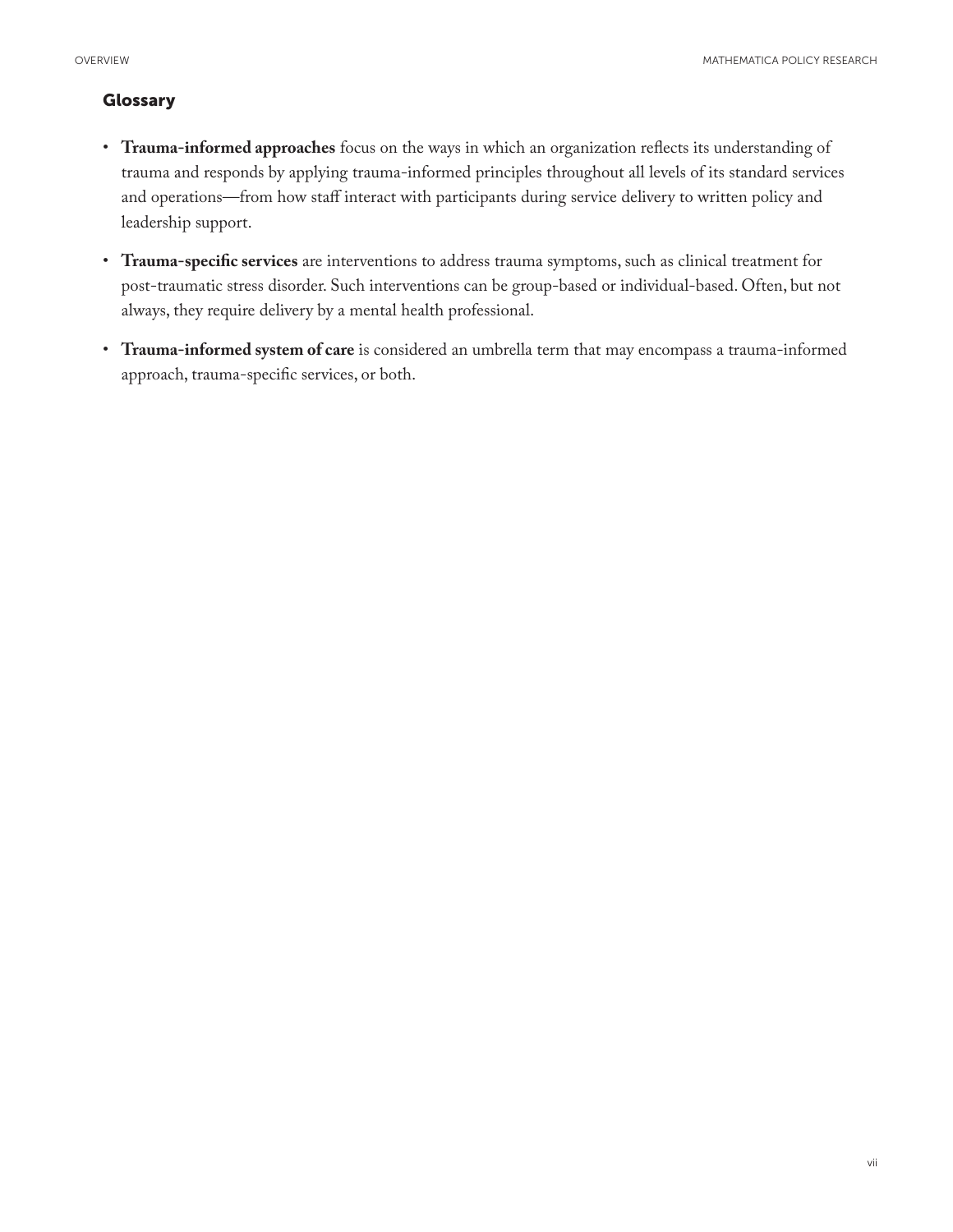# **CONTENTS**

| <b>OVERVIEW</b>                                                                                                                                                                                                                      | $\mathbf v$    |
|--------------------------------------------------------------------------------------------------------------------------------------------------------------------------------------------------------------------------------------|----------------|
| Introduction <b>Executive Contract Contract Contract Contract Contract Contract Contract Contract Contract Contract Contract Contract Contract Contract Contract Contract Contract Contract Contract Contract Contract Contract </b> | $\vee$         |
|                                                                                                                                                                                                                                      | V              |
|                                                                                                                                                                                                                                      | V              |
|                                                                                                                                                                                                                                      | - vi           |
|                                                                                                                                                                                                                                      | -vi            |
| Glossary extensions and the contract of the contract of the contract of the contract of the contract of the contract of the contract of the contract of the contract of the contract of the contract of the contract of the co       | vii            |
|                                                                                                                                                                                                                                      | <b>ix</b>      |
|                                                                                                                                                                                                                                      | $\mathsf{X}$   |
|                                                                                                                                                                                                                                      | xi             |
| 1. INTRODUCTION AND POLICY BACKGROUND <b>And Accept and Accept and Accept and Accept</b>                                                                                                                                             | 1              |
| 2. TRAUMA AMONG FATHERS IN RE-ENTRY <b>CONSUMING A PROGRAM</b>                                                                                                                                                                       | 5              |
|                                                                                                                                                                                                                                      | 5              |
|                                                                                                                                                                                                                                      | 6              |
|                                                                                                                                                                                                                                      | 6              |
|                                                                                                                                                                                                                                      | $\overline{7}$ |
| 3. ELEMENTS OF A TRAUMA-INFORMED APPROACH                                                                                                                                                                                            | 10             |
| A. Trauma-informed approaches require organizational change manuscritic manuscritic manuscritic manuscritic ma                                                                                                                       | 10             |
|                                                                                                                                                                                                                                      | 12             |
|                                                                                                                                                                                                                                      | 13             |
|                                                                                                                                                                                                                                      | 14             |
| E. Training and resources to help programs become trauma-informed                                                                                                                                                                    | 15             |
| 4. TRAUMA-INFORMED PROGRAMS SERVING JUSTICE-INVOLVED MEN                                                                                                                                                                             | 18             |
|                                                                                                                                                                                                                                      | 19             |
| B. Re-entry programs focused on recovery from substance use                                                                                                                                                                          | 19             |
| C. Fatherhood-focused programs for previously incarcerated men                                                                                                                                                                       | 23             |
| D. Court-based behavioral health treatment re-entry programs                                                                                                                                                                         | 25             |
| E. Community-wide initiatives focused on trauma                                                                                                                                                                                      | 25             |
| <b>5. TRAUMA-SPECIFIC SERVICES</b>                                                                                                                                                                                                   | 26             |
| A. Non-clinical trauma-specific services entrancement contracts and the services of the services of the services                                                                                                                     | 26             |
| B. Trauma-specific services requiring delivery by a mental health specialist                                                                                                                                                         | 27             |
| 6. SUMMARY AND KEY STEPS FOR PROGRAMS                                                                                                                                                                                                | 30             |
| <b>REFERENCES</b>                                                                                                                                                                                                                    | 33             |
| APPENDIX A METHODOLOGY FOR LITERATURE REVIEW AND ENVIRONMENTAL                                                                                                                                                                       |                |
| <b>SCAN STUDY OF TRAUMA-INFORMED APPROACHES</b>                                                                                                                                                                                      | 40             |

## TABLE

| A.1. Key informant interviews |  |
|-------------------------------|--|
|                               |  |

# FIGURE

| 1.1. Relationship between trauma-informed approach, trauma-specific services, |  |
|-------------------------------------------------------------------------------|--|
| and trauma-informed care                                                      |  |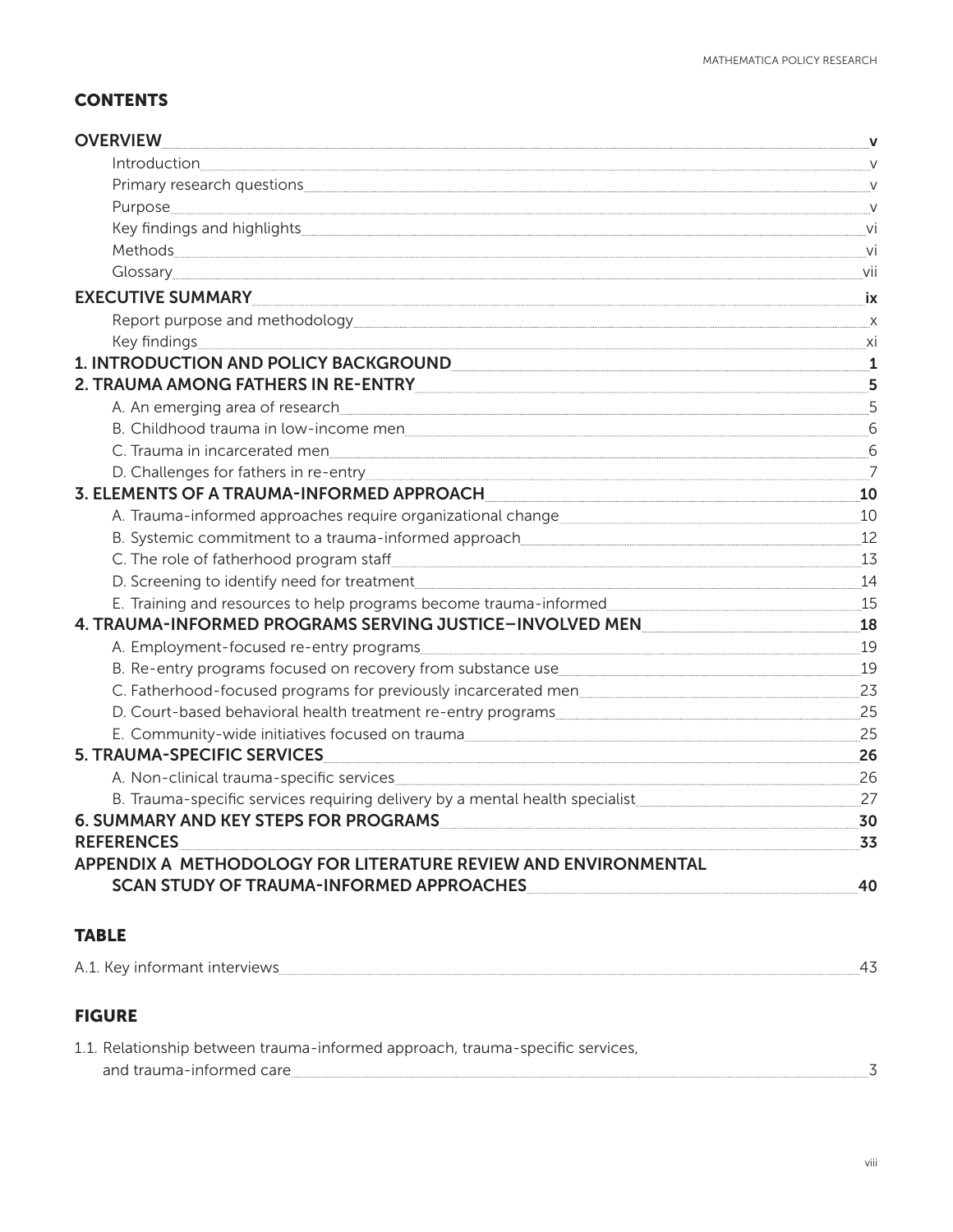MATHEMATICA POLICY RESEARCH

#### EXECUTIVE SUMMARY

A substantial proportion of individuals incarcerated in state and federal prisons are economically disadvantaged men of color who are fathers of minor children. About 90 percent of the prison and local jail population are men, with incarceration concentrated among young African American men who have not completed high school (Western and Pettit 2010). According to Bureau of Justice statistics, about 53 percent of the nation's incarcerated population were parents of children under age 18 in 2007, an increase of 79 percent since 1991 (Glaze and Maruschak 2010). Research suggests that the majority of men returning to their families and communities after incarceration face challenges in reconnecting as supportive and engaged parents, partners, and providers (Travis et al. 2001; Dion et al., forthcoming; Kubrin and Stewart 2006).

To address these and related issues, the Office of Family Assistance (OFA) in the Administration for Children and Families (ACF), U.S. Department of Health and Human Services provided support for fathers in 2015 through two funding streams that are part of the Healthy Marriage and Responsible Fatherhood (HMRF) discretionary grant program. OFA awarded grants to community-based organizations for services specifically tailored to the needs of fathers in the process of transitioning from incarceration to their families and communities, known as the Responsible Fatherhood Opportunities for Re-entry and Mobility (ReFORM) programs. OFA also awarded grants for programs that serve fathers without regard to incarceration status or history, known as the New Pathways for Fathers and Families (NPFF) programs, or more generally responsible fatherhood programs. Research suggests that many responsible fatherhood program participants have incarceration histories (Dion et al. forthcoming). Programs in both funding streams tend to focus on low-income fathers, and are required to offer services to promote responsible parenting, economic stability, and healthy marriage and relationship skills. Legislative authorization for HMRF programs was provided by the Claims Resolution Act of 2010.

The experiences of ReFORM grantees as well as research on NPFF programs suggest that many participants have experienced adverse childhood experiences (known as ACEs), which may complicate their efforts to reconnect with and support their families. The funding opportunity announcement (FOA) for the 2015 round of ReFORM grants explicitly recognized this challenge and indicated a special interest in applicants that take trauma into consideration when providing services. Borrowing from the successful integration of trauma-informed care in behavioral health settings, the grant announcement indicated interest in program designs that "take into consideration lessons emerging from related fields, including trauma or indicators of trauma, and how these experiences may influence the lives and behaviors of program participants." The FOA also noted, however, that awardees would be prohibited from using ACF grant funds to directly provide behavioral or mental health treatment. The FOA noted that ACF is "particularly interested in applicants with a demonstrated ability to coordinate and integrate case planning and service delivery with appropriate providers within the community."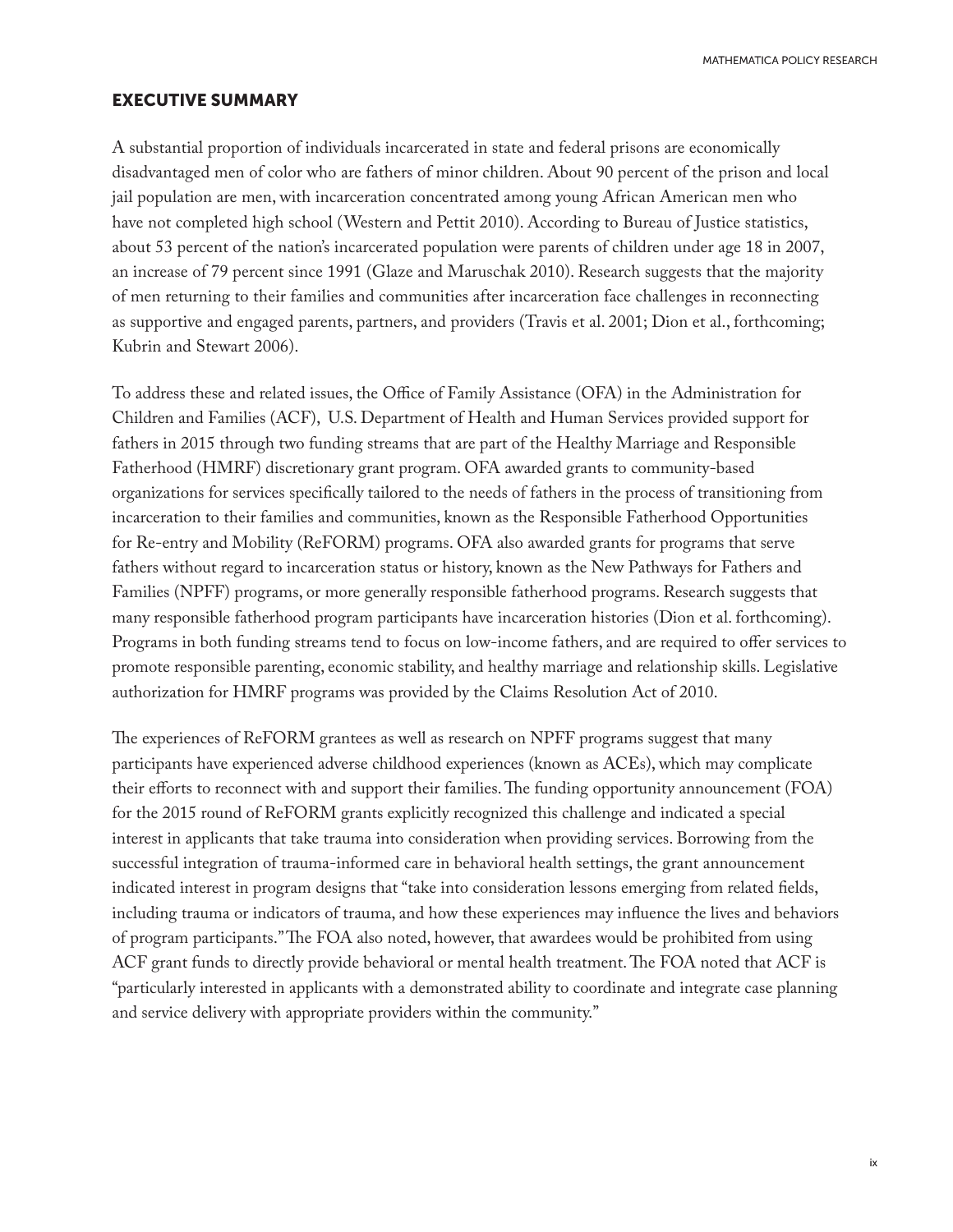#### Report purpose and methodology

This report is based on a targeted review of the literature, an environmental scan of reentry programs, and discussions with key informants. It addresses three broad research questions:

- 1. What does the literature suggest about the types, correlates, and prevalence of traumatic experiences among fathers returning from incarceration? What are the potential consequences of these traumas for fathers' parenting, economic stability, and relationships?
- 2. What is a trauma-informed approach, and what can we learn from programs that are implementing such an approach to serving fathers returning from incarceration?
- 3. What evidence-based trauma-specific services are available, and to what extent are they appropriate for men returning to the community after incarceration?

In conducting the literature review, we used the search terms "trauma" and "men" and "incarceration" to identify and review 40 full-text journal articles and grey (unpublished) literature, such as project reports, white papers, and government reports, published between 2000 and 2016. About half of the articles described programs and interventions used to treat the effects of trauma among men recently returning from prison. Fourteen articles described the types, correlates, extent, and timing of traumatic experiences among men, and five articles described trauma-informed approaches to working with fathers recently returning from prison.

To assess the extent to which trauma-informed programs for justice-involved fathers exist (aside from ReFORM grantees), we conducted an environmental scan, identifying 41 programs that appeared to implement a trauma-informed approach or provide trauma-specific services. Based on their potential for providing useful information for fatherhood programs, we selected for further review six programs that serve recently incarcerated fathers, and held one-hour discussions with the program directors to better understand how the programs have implemented trauma-informed approaches and the facilitators and barriers to doing so.

To supplement the information gathered through the literature review and environmental scan, Mathematica and OPRE jointly identified five experts in trauma-informed approaches with whom we held one-hour telephone discussions. Discussions with these experts focused on (1) programs implementing trauma-informed approaches or delivering trauma-specific services for fathers recently released from prison; (2) facilitators of and barriers to successful implementation of trauma-informed approaches for fathers recently released from prison; and (3) trauma-informed programs or services that could be adapted to meet the needs of these fathers.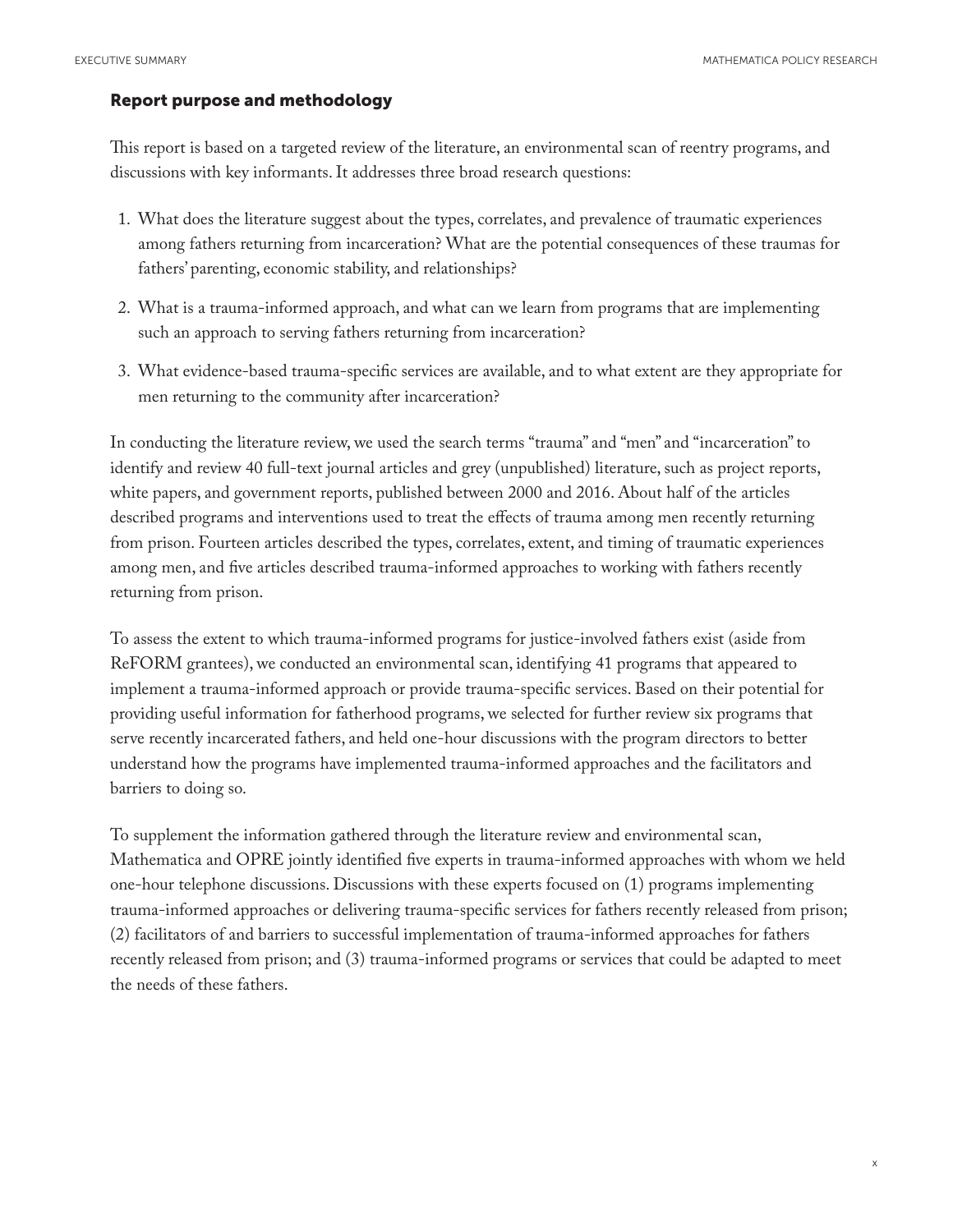#### Key findings

Taken together, the results of our study suggest several conclusions and implications for fatherhood programs serving men with incarceration experiences.

Trauma in fathers who are re-entering society appears to be prevalent. However, compared to what is known about trauma in women, children, and combat veterans, little information is available on the prevalence, experience, and impact of trauma among nonmilitary men, especially low-income men of color.

Trauma may complicate the ability of men in fatherhood programs to achieve positive outcomes. Past traumas, the incarceration experience itself, and the return to disadvantaged communities with few resources and job opportunities likely compound the difficulty these men experience in successfully reentering the community.

A key premise of a trauma-informed approach is that healing can occur through interaction with individuals who are sensitive to trauma but not necessarily trained therapists.  $A$  trauma-informed approach suggests that healing and recovery can be facilitated through interaction with nonclinical staff, especially staff who have experienced and recovered from similar traumas. This is important because although some trauma survivors will receive trauma-specific services to address Post-Traumatic Stress Disorder (PTSD), many will not due to limited accessibility or resources.

### Implementing a trauma-informed approach at ReFORM and other fatherhood programs requires attention in several key areas:

- *A systemic commitment across the entire organization to a trauma-informed approach.* A trauma-informed approach to services is about changing the organizational culture. Conducting an organizational assessment is an essential step to identifying ways that trauma-informed principles can be incorporated into policies, procedures, and settings.
- *Training all staff in the signs of trauma and how to appropriately respond to them.* Facilitating healing and taking care to not create additional harm can be promoted by training direct services staff to recognize and appropriately respond to signs of trauma.
- *Screening all participants for signs of trauma.* Trauma screening helps staff recognize the signs of trauma in their clients. Some fathers' responses to trauma may go beyond the help that a fatherhood program can provide. Trauma screening and assessment allows programs to identify fathers who may benefit from trauma-specific services.
- *Referring fathers in need of clinical treatment to appropriate services.* Some fathers will have PTSD or other disorders related to trauma exposure. Trauma-specific services vary in their suitability for use with men and people of various cultural backgrounds, their availability at the local level, and whether they can be provided by clinical or nonclinical staff.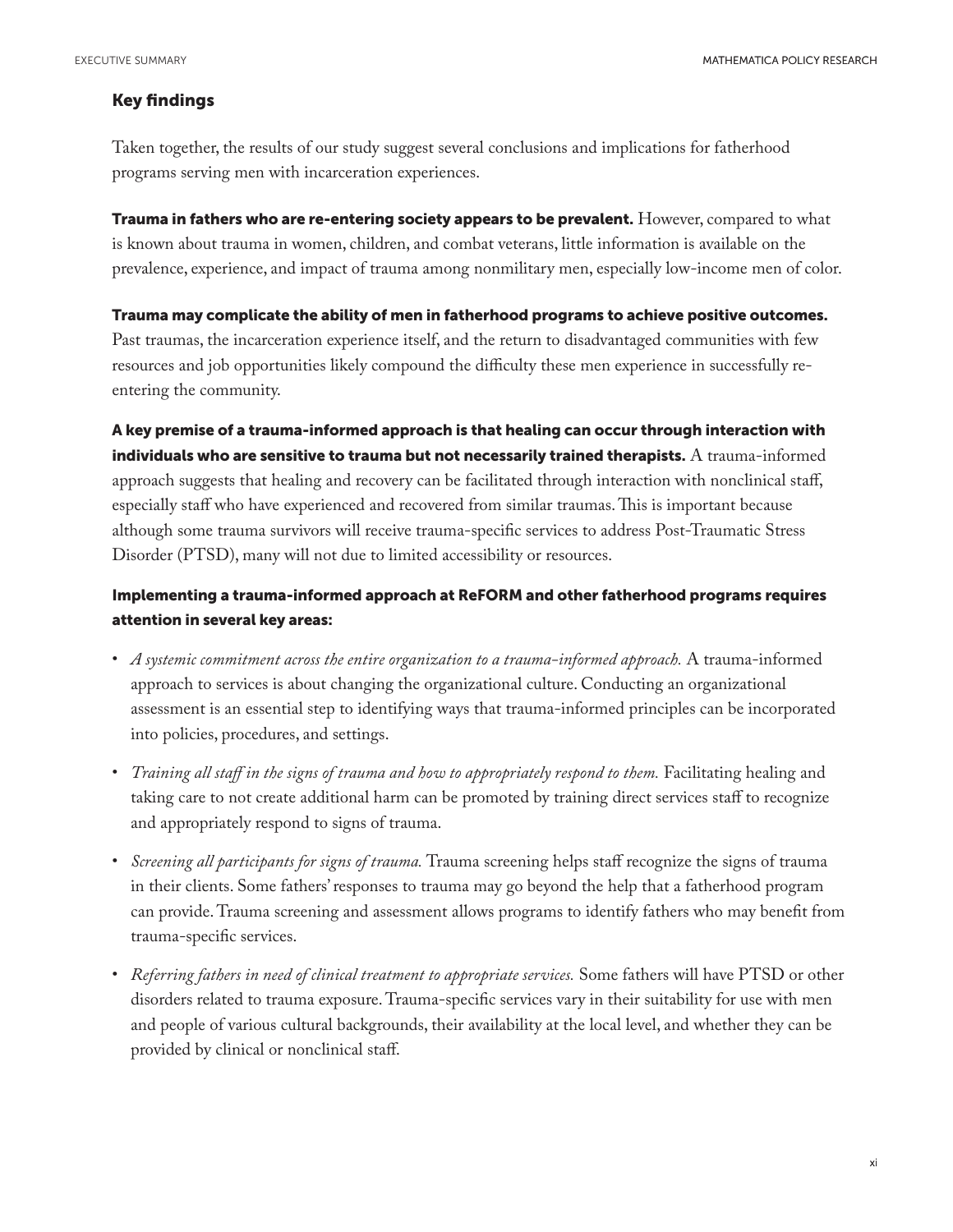Several lessons can be drawn from programs that have begun to use a trauma-informed approach in serving men during re-entry. Although this field is very young and our scan was not exhaustive, it suggests some general lessons:

- Trauma-informed principles can be embedded in a variety of program settings that serve justiceinvolved men.
- Organizations implementing trauma-informed principles in re-entry services should consider program structure, sequence, and activities.
- A trauma-informed approach to fatherhood services does not require clinical staff.
- Trauma-informed systems of care can be implemented in human services organizations that do not provide mental or behavioral health services.

Resources are becoming more available to assist programs interested in becoming trauma-informed, including organizational assessments, staff training, and information about trauma-specific services, some of which do not require delivery by a mental health clinician.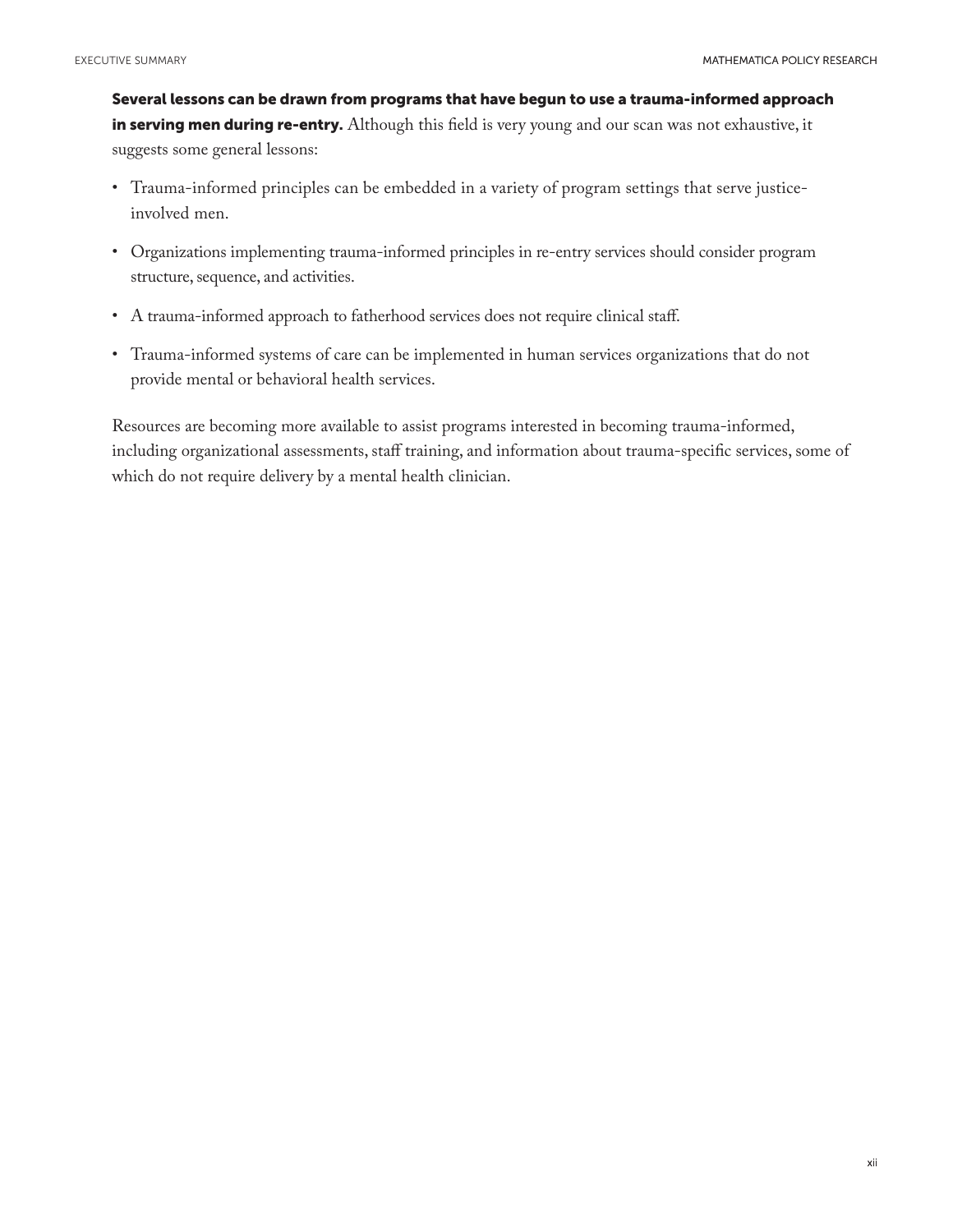## 1. INTRODUCTION AND POLICY BACKGROUND

A substantial proportion of individuals in state and federal prisons are economically disadvantaged men of color who are fathers of minor children. Men comprise about 90 percent of the prison and local jail population, with incarceration concentrated among young African American men who have not completed high school (Western and Pettit 2010). According to Bureau of Justice statistics, about 53 percent of incarcerated individuals were parents of children under age 18 in 2007, an increase of 79 percent since 1991 (Glaze and Maruschak 2010). At least five million children have had a parent in prison or jail (Murphey and Cooper 2015), and children of parents who have been incarcerated are known to be at greater risk for developmental, health and mental health problems (Eddy and Poehlmann 2010; Jarjoura, DuBois, Slafter and Haight 2014; Murphey and Cooper 2015).

Each year, about 636,000 people are released from state and federal prisons, while more than 11 million cycle through local jails (Wagner and Rabuy 2015). Research suggests that the majority of men returning to their families and communities after incarceration face challenges in reconnecting as supportive and engaged parents, partners, and providers. Incarceration can affect a man's relationship with his spouse or partner; research shows that those relationships are central to successful reintegration (Travis et al. 2001). Many men face barriers to steady and gainful employment as a result of their criminal records, which makes supporting themselves and their families difficult. Criminal justice backgrounds also function as a barrier to housing stability and may lead to homelessness, especially among fathers who are unmarried.

To address these and related issues, the Office of Family Assistance (OFA) in the Administration for Children and Families (ACF), U.S. Department of Health and Human Services provided support for fathers in 2015 through two funding streams that are part of the Healthy Marriage and Responsible Fatherhood (HMRF) discretionary grant program. OFA awarded grants to community-based organizations for services specifically tailored to the needs of fathers in the process of transitioning from incarceration to their families and communities, known as the Responsible Fatherhood Opportunities for Re-entry and Mobility (ReFORM) programs. OFA also awarded grants for programs that serve fathers without regard to incarceration status or history, known as the New Pathways for Fathers and Families (NPFF) programs, or more generally, responsible fatherhood programs. Research suggests that many responsible fatherhood program participants have incarceration histories (Dion et al. forthcoming).

Legislative authorization for HMRF programs is provided by the Claims Resolution Act of 2010, which allows funding for three specific responsible fatherhood activities:

• **Responsible parenting**, which includes skill-based parenting education; information about good parenting practices; counseling, mentoring, and mediation; and encouraging child support payments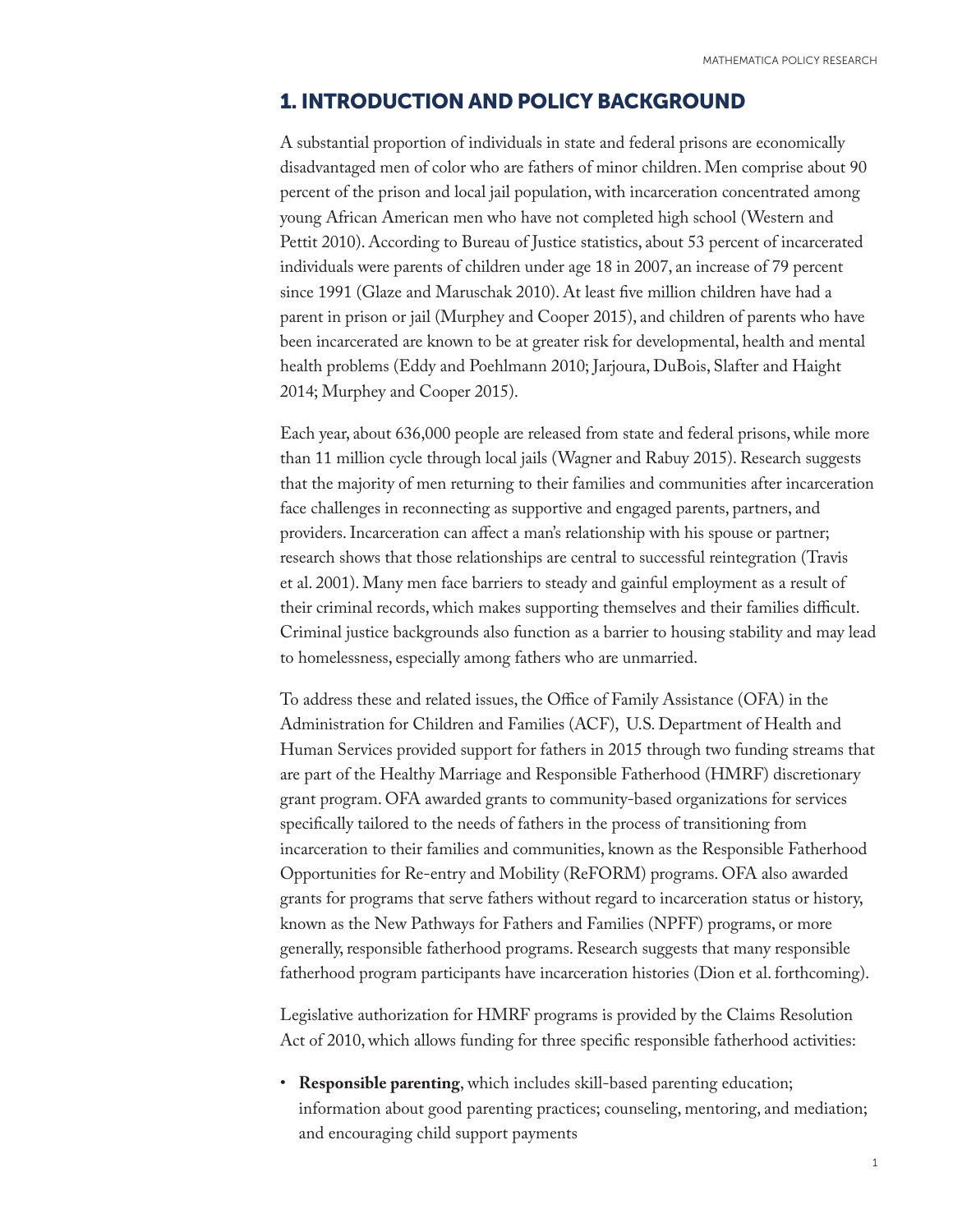- **Economic stability**, which includes such activities as job search, job training, subsidized employment, job retention, and career-advancing education
- **Healthy marriage**, which includes enhancing relationship skills; counseling, mentoring, and disseminating information about the benefits of marriage for children; education in avoiding aggressive behavior, domestic violence, and child abuse; marriage preparation programs; premarital counseling; marital inventories; skills-based marriage education; financial planning seminars; and divorce education and reduction programs

The experiences of ReFORM grantees as well as emerging research on other fatherhood programs that serve similar populations suggest that many participants who are reentering society have experienced traumatic experiences early in life (also referred to as adverse childhood events, or ACEs), which may complicate their efforts to reconnect with and support their families. Experts generally agree that traumatic experiences are defined as "an event, or series of events, that causes moderate to severe stress reactions" and include sexual or physical abuse or assault; emotional abuse; neglect; domestic violence; community or school violence; traumatic grief or separation; and systeminduced trauma, such as a forced removal from the home (National Child Traumatic Stress Network). Traumatic experiences can have a lasting negative effect on a person's well-being and functioning (Huang et al. 2014).

Childhood traumatic experiences that have been documented among fatherhood program participants include child abuse or neglect; witnessing or being victims of family or community violence; early and repeated exposure to substance abuse; and parental death, abandonment, or incarceration (Comfort et al. 2016; Holcomb et al. 2015). These traumatic experiences may continue during adulthood in the form of toxic stress, such as racial discrimination and loss of friends and family members to early death (Dion et al., forthcoming). The effects of such traumatic experiences may limit fathers' ability to participate in and benefit from the programs designed to help them during re-entry.

In the funding opportunity announcement (FOA) for the 2015 round of ReFORM grant applicants, ACF expressed a special interest in grant applicants who plan to provide services that are sensitive to the effects of trauma in participants. Borrowing from the successful application of trauma-informed care in behavioral health, the grant announcement indicated interest in program designs that "take into consideration lessons emerging from related fields, including trauma or indicators of trauma, and how these experiences may influence the lives and behaviors of program participants." The FOA noted that although ReFORM grantees are not permitted to use ACF grant funds "to provide behavioral or mental health care or treatment related to trauma or early adverse experiences," ACF hopes to increase fathers' success in re-entry by incorporating "appropriate community-based trauma-informed supports." ReFORM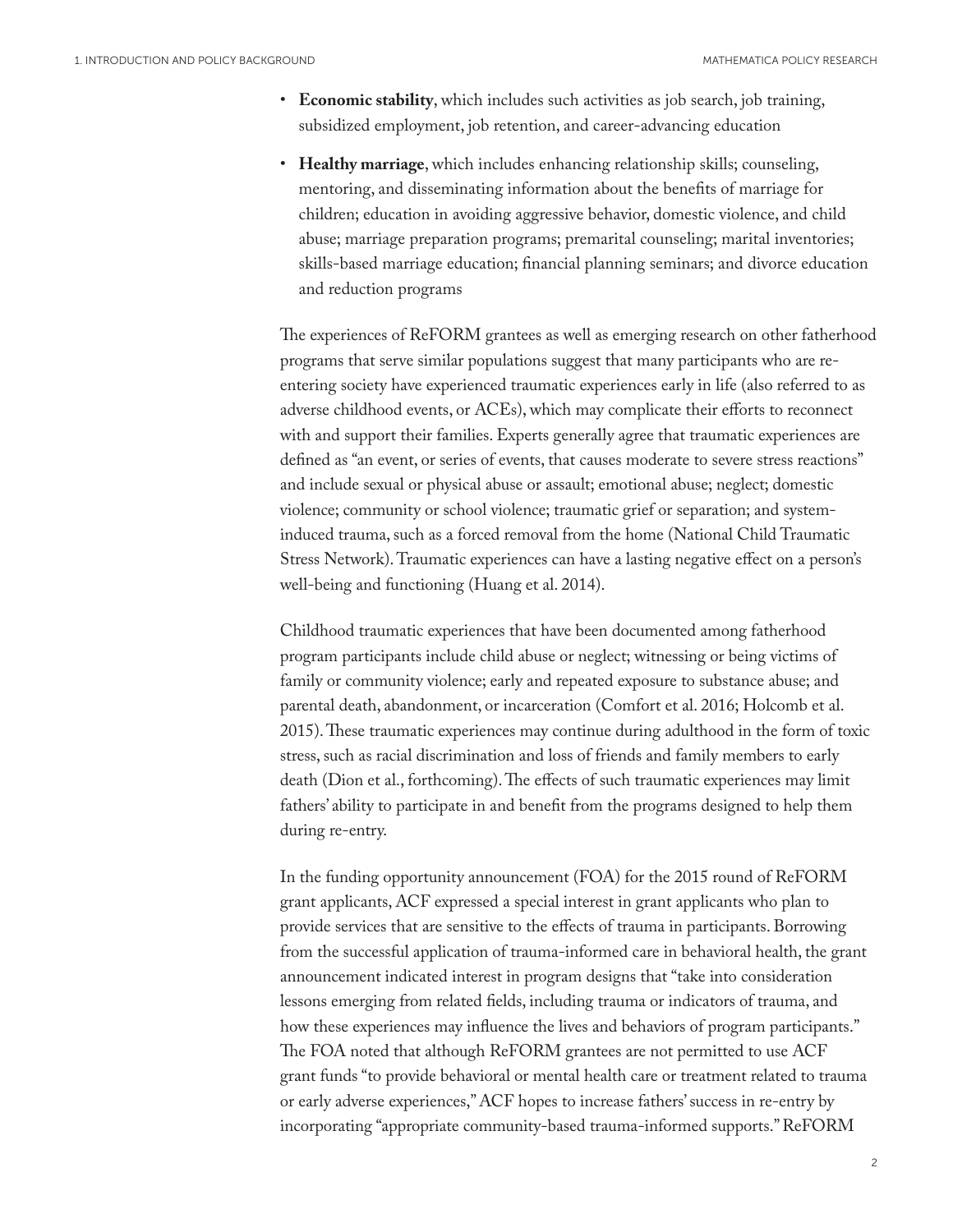grantees are encouraged to coordinate care planning with community organizations that do deliver trauma-specific services.

Strategies to recognize and address the effects of traumatic events have been implemented in other human services settings, such as employment services. ACF is interested in learning more about how ReFORM grantees can take a trauma-informed approach to the services they offer. However, the implementation of these approaches is still very new to the field. Furthermore, some confusion exists about the distinctions among the terms "trauma-informed approach," "trauma-specific services," and "traumainformed care." As shown in Figure 1.1, we define these terms following the approach by Huang and colleagues (2014):

- **Trauma-informed approaches** focus on organizational change—that is, the ways in which an organization reflects its understanding of trauma and responds by applying key trauma-informed principles throughout all levels of its standard services and operations, from policy and leadership to staff training and cross-sector collaboration.
- **Trauma-specific services** are interventions that are delivered to clients to directly address their traumas. These services typically include clinical treatment for such trauma-related conditions as post-traumatic stress disorder (PTSD). Such interventions can be group-based or individual-based. Often, but not always, they require delivery by a mental health professional.
- **Trauma-informed system of care** can be considered an umbrella term that may encompass a trauma-informed approach, trauma-specific services, or both.



#### Figure 1.1. Trauma-informed care, approach, and specific services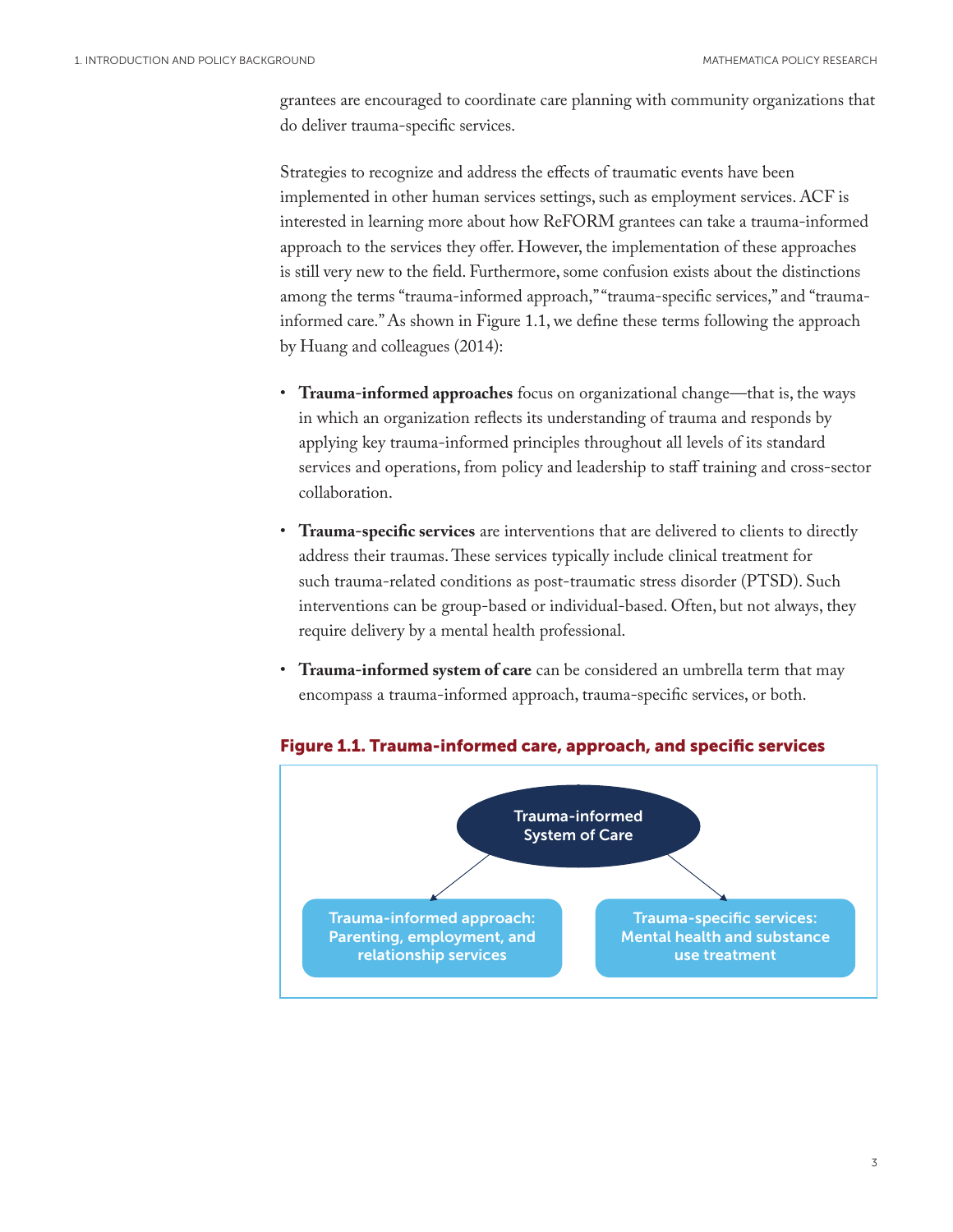This report summarizes our findings from a targeted review of the literature, an environmental scan for relevant programs undertaking trauma-informed care, and interviews with key informants who are leading initiatives on trauma-informed approaches (see Appendix A for a discussion of our methods). The review, scan, and interviews focused on three broad research questions:

- 1. What does the literature suggest about the types and prevalence of traumatic experiences among fathers returning from incarceration? What are the potential consequences of these traumas for fathers' parenting, economic stability, and relationships?
- 2. What are the elements of a trauma-informed approach and what can we learn from programs that are implementing such an approach with fathers returning from incarceration?
- 3. What evidence-based trauma-specific services are available, and to what extent are they appropriate for men returning to the community after incarceration?

The remainder of this report describes our findings. Section 2 describes traumatic experiences among fathers in re-entry. Section 3 discusses the elements of a traumainformed approach and how they might be applied to fatherhood programs. Section 4 highlights a selection of organizations that are undertaking a trauma-informed approach to serving men in re-entry. Section 5 focuses on trauma-specific services and their suitability for fathers returning from prison. Section 6 offers some conclusions and implications.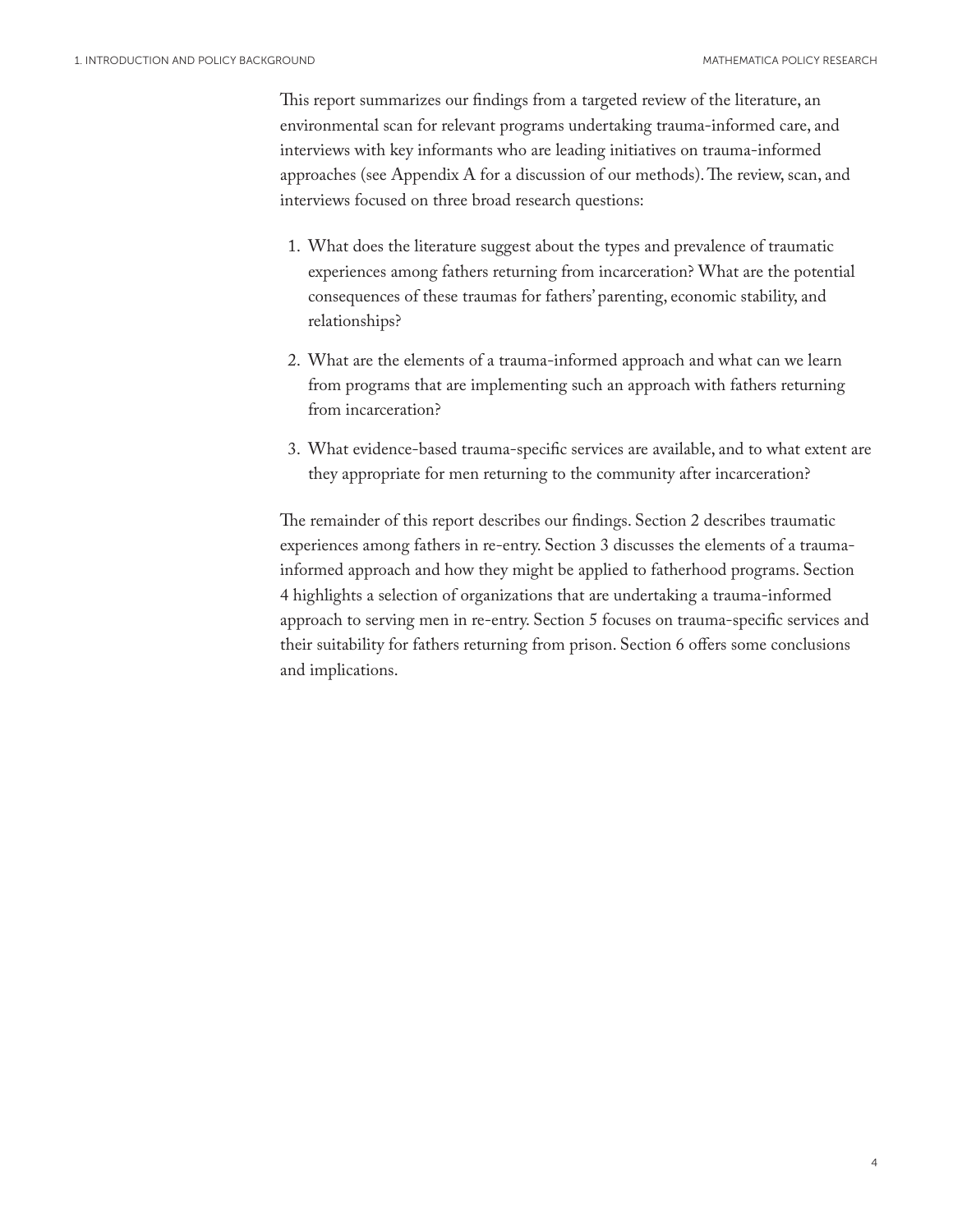### 2. TRAUMA AMONG FATHERS IN RE-ENTRY

Fatherhood program participants are often low-income men of color who are reentering the community after incarceration or were incarcerated in the past. The research literature on trauma in this specific population is limited. However, we can approximate an understanding of trauma in this population by drawing on studies of men generally, incarcerated men, low-income fathers, and low-income men of color. In this section, we describe what is known about the experience of trauma in men generally, the prevalence of childhood trauma in low-income men, traumatic experiences among adult incarcerated men, and the challenges these men face in re-entering society and in recovering from trauma.

#### A. An emerging area of research

Although the topic of trauma has received increasing attention by researchers and service providers in the last decade, much of the literature on trauma focuses on women, children, and military veterans. Comparatively little information is available on the prevalence, experience, and impact of trauma among nonmilitary men, especially lowincome men of color.

What we do know is that the types of trauma experienced and how trauma affects behaviors and relationships is often different for men than for women. Relative to girls, boys are more likely to report higher rates of witnessing a severe injury or murder; being threatened, held captive, or kidnapped; or experiencing physical assault (Schilling et al. 2007). Men are more likely to engage in substance use or aggression in response to trauma, whereas women may show more detachment and other symptoms of PTSD (Breslau et al. 2004; Olff et al. 2007; Tolin and Foa 2006). We also know that compared to women, men tend to underreport traumatic experiences, which further masks our understanding of their prevalence and effects (Holmes and Slap 1998; Lee et al. 2014).

The human services field has only recently recognized and taken steps to address the presence and impact of male victimization, intergenerational trauma, and the traumatic experiences faced by individuals involved in the criminal justice system. A recent series of expert panel meetings on trauma in men involved in the criminal justice system sponsored by the Substance Abuse and Mental Health Services Administration (SAMHSA) indicated the need for an improved understanding of how men's socialization influences their response to violence, abuse, and other traumas (personal communication with Mary Blake, December 20, 2016). Differences in gender-role socialization are also thought to influence men's support-seeking behavior and perceived level of social support later in life, such that, relative to women, men tend to have less social support (Evans et al. 2013). Recognizing how trauma is experienced and expressed among men, particularly men of color, will be key to developing gender- and culturallyappropriate interventions and reducing service practices that may also be traumatizing.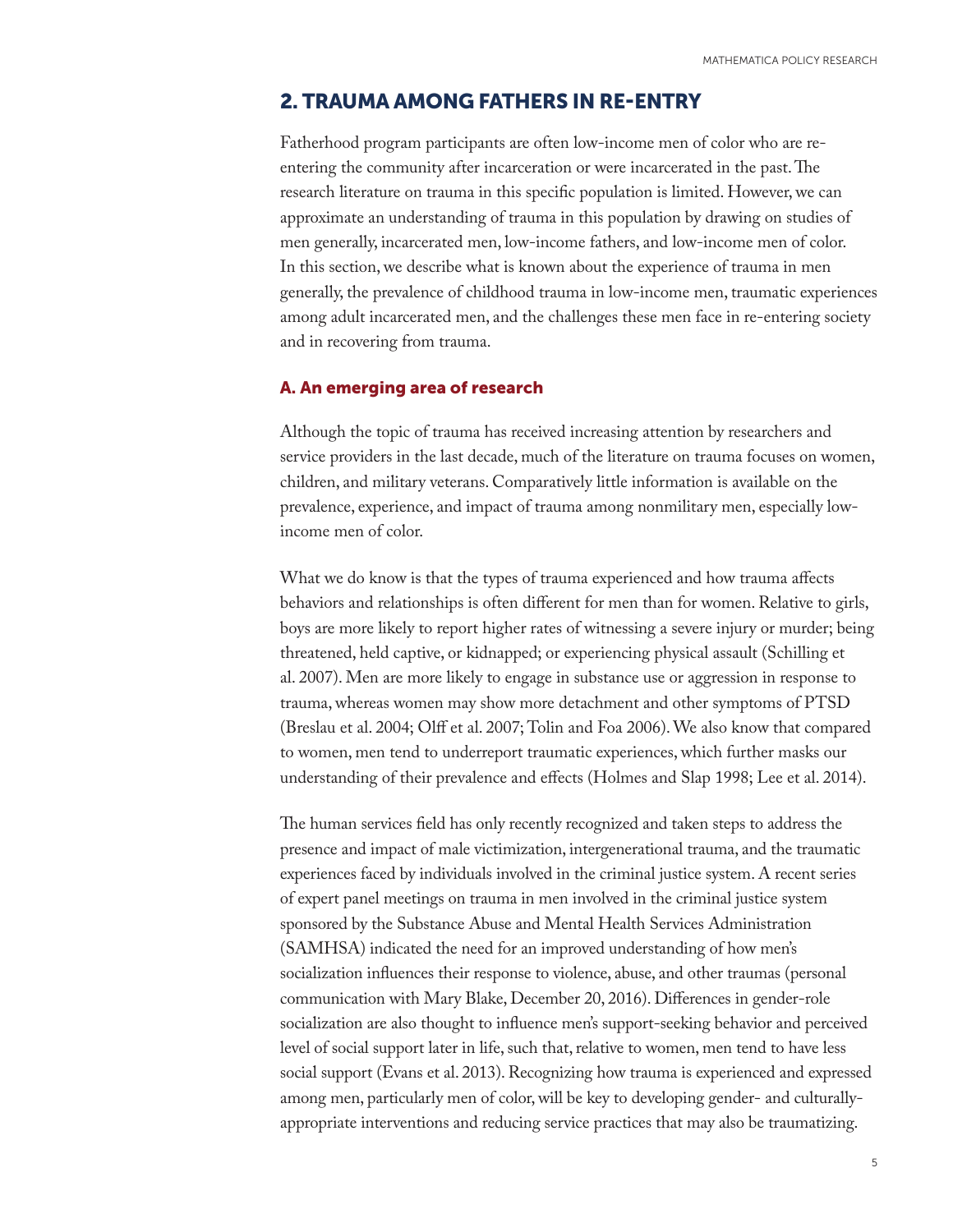#### B. Childhood trauma in low-income men

Several studies suggest that childhood traumatic experiences are common in lowincome men of color (Carlson and Shafer 2010; Gordon et al. 2011; Holcomb et al. 2015). The childhoods of low-income fathers are frequently characterized by poverty, a lack of resources, and parental absence or loss. In addition, abuse in childhood is more prevalent among low-income men than in the general population (Briere et al. 2016; Topitzes et al. 2016). In some studies, nearly one in five low-income men report experiencing some combination of physical, psychological, or sexual abuse before age 18 (Messina et al. 2007; Topitzes et al. 2016). Relative to the general population, low-income African American men report higher overall rates of childhood family dysfunction, including witnessing domestic violence, household substance use, parental separation and divorce, and incarceration of a family member (Topitzes et al. 2016). In a 2015 qualitative study of 86 fathers participating in responsible fatherhood programs, the majority of whom had been incarcerated, men described social isolation accompanying childhood parental abandonment or prolonged absence due to incarceration, divorce, or separation. Some men described the enduring impact of the sudden loss of a parent or family member (Holcomb et al. 2015).

#### C. Trauma in incarcerated men

Although not all low-income men experience incarceration, and not all men who are incarcerated are fathers of color, childhood traumatic events are common among incarcerated men. Adverse experiences include, for example, child abuse, early exposure to parental substance abuse, and community violence. One study of 838 incarcerated fathers reported that 49.8 percent of men had experienced physical violence by a family member (Carlson and Shafer 2010). About half of men involved in the criminal justice system report a history of childhood sexual abuse (Briere et al. 2016; Johnson and James 2016), compared to only about 7 percent of men in the general population (Briere et al. 2016). Another study found that about half of incarcerated men reported growing up with at least one parent who abused drugs or alcohol (Messina et al. 2007). These fathers also tend to experience instability in the form of childhood community violence. In a study of trauma among individuals in state prisons, most men reported having lived in a violent neighborhood (Maschi et al. 2011).

Men can also experience trauma during incarceration. One study of mostly male, African Americans in prison reported that 84 percent witnessed someone being threatened by a weapon during incarceration (Maschi et al. 2011). In the same study, violent victimization, defined as physical or sexual assault, was commonly reported among incarcerated men. According to the U.S. Department of Justice, between 149,200 and 209,400 incidents of male and female sexual victimization occur annually in prisons, yet fewer than 10 percent of these incidents are reported to the authorities (Beck et al. 2013; Kubiak et al. 2016).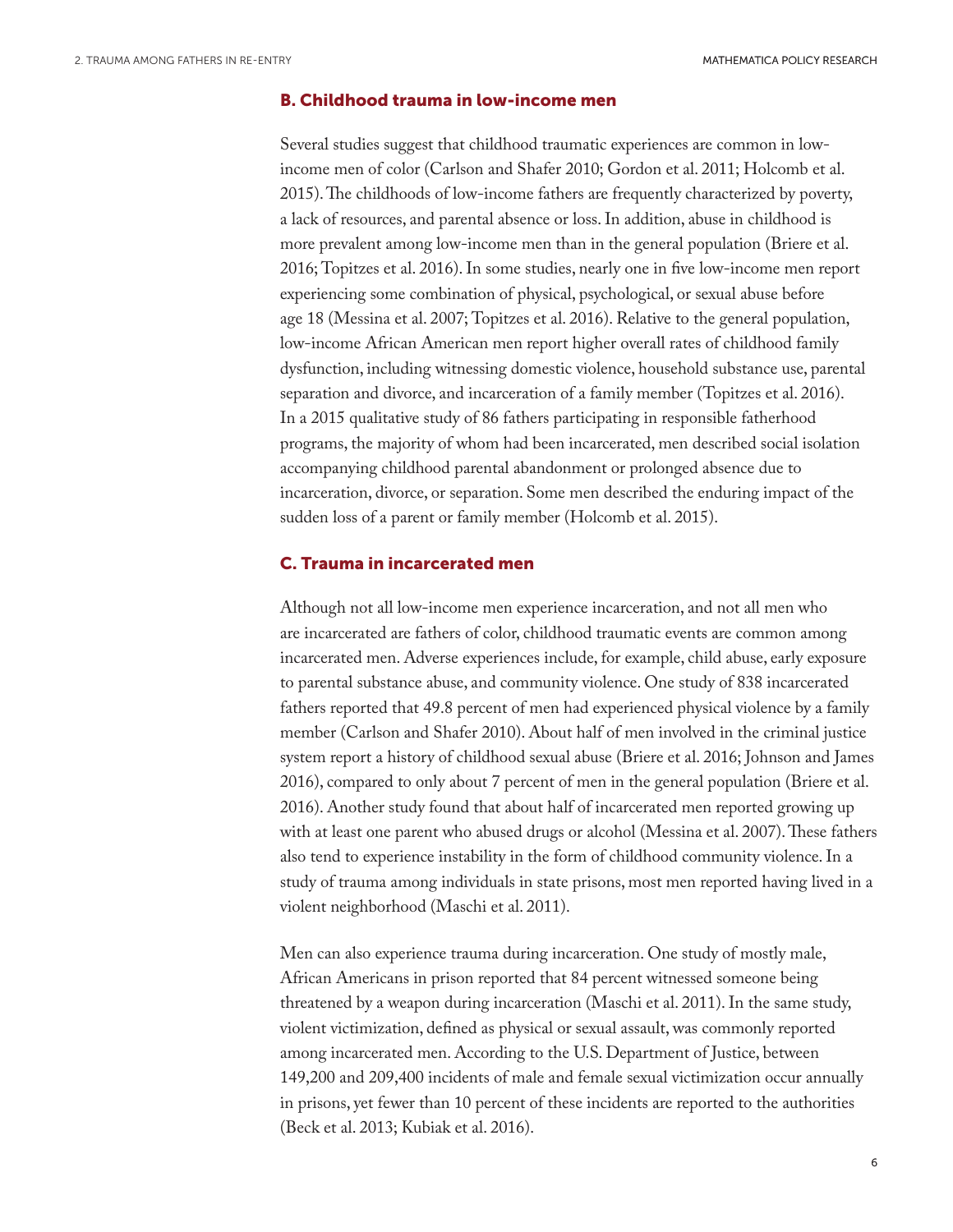According to emerging literature on trauma during incarceration, people who have been incarcerated describe the distressing psychological effects of practices such as solitary confinement (Haney et al. 2001). In an essay, one man described his 15 months in solitary confinement as a harrowing experience of extreme deprivation, likened to "going to prison inside of a prison" (Deveaux 2013). Some investigations further note the risk for trauma related to strip searches and witnessing or experiencing violent victimization during incarceration (Maschi et al. 2011; Deveaux 2013). Although qualitative research suggests that incarceration may trigger memories of past trauma and that new instances of trauma may occur during incarceration, the lack of accurate data on victimization within correctional institutions makes it difficult to understand the impact of prison trauma post-release (de Viggiani 2006; Madera 2016).

Among youth who have been incarcerated, exposure to traumatic events during incarceration (both direct and witnessed) is thought to be highly common. In one study, nearly all youth reported some type of abuse (for example, physical or sexual violence, denial of food, or solitary confinement) during incarceration (Dierkhising et al. 2014). Youths' exposure to prison trauma is associated with increased levels of anxiety, depression, and PTSD (Boxer et al. 2009; Dierkhising et al. 2014).

#### D. Challenges for fathers in re-entry

Fathers returning to their communities after incarceration face multiple challenges to successful re-entry, including dangerous neighborhoods, lack of social support, the effect of their criminal records on employment and housing opportunities, the effects of their absence on children and partners, and frequently, substance use disorders that co-occur with mental health conditions related to trauma. Having a history of traumatic experiences may exacerbate these already difficult challenges.

Neighborhood and community factors. Men returning to disadvantaged neighborhoods face barriers that may impede their re-entry. Concentrated disadvantage at the community level can exacerbate existing psychological problems due, in part, to an absence of social ties and support (Diez Roux 2001; Kim 2010; Mair et al. 2010; Sampson et al. 1997). Social networks can provide both emotional support and connections to resources, such as information about job opportunities. However, some evidence suggests that the average size of the social networks of formerly incarcerated fathers is small compared to national norms, with most of these fathers reporting 5 or fewer connections to family or friends compared to the national average of 23 connections (D'Angelo et al. 2016). In addition, disadvantaged neighborhoods tend to have fewer people who are employed, thus residents have fewer people in their social networks that they can rely on for job referrals (Kubrin and Stewart 2006). Undoubtedly, many fathers will return to their communities with pre-existing mental health problems and in need of social support and appropriate services.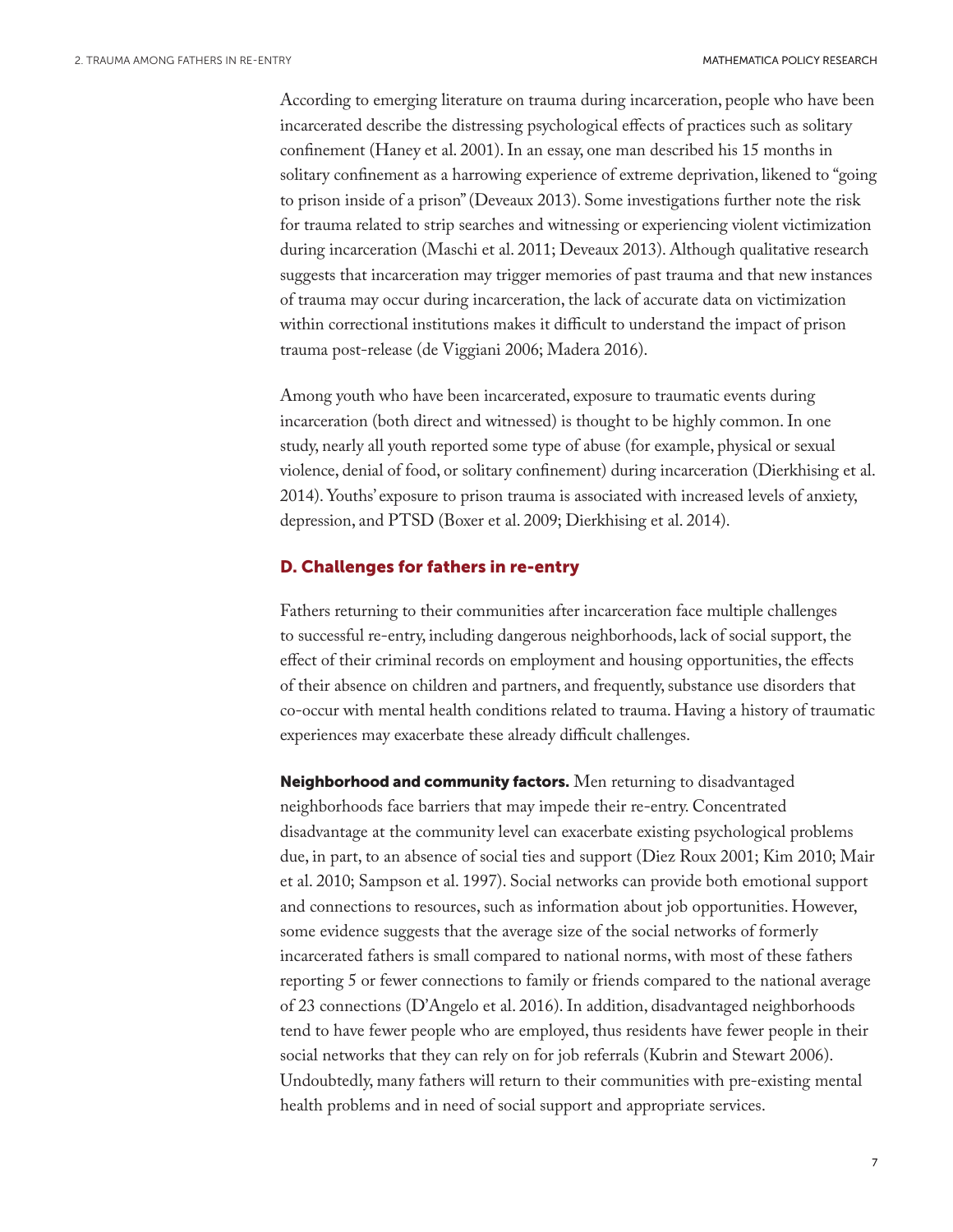Neighborhood disadvantage also may confer risk for recidivism through several mechanisms, including the social context. Recidivism is high for previously incarcerated individuals who return to the same or similar neighborhoods and social networks that led them to incarceration in the first place (Kubrin and Stewart 2006). In one analysis of previously incarcerated men, researchers in Oregon found that neighborhood socioeconomic status predicted new arrests 12 months post-release—even after accounting for race and ethnicity, gender, and age (Kubrin and Stewart 2006). Yet in a similar study with male racial minority offenders in Pennsylvania, neighborhood concentrated disadvantage was not associated with repeated incarceration. The authors suggested that cognitive factors, including decision-making skills, may play a role instead (Stahler et al. 2013). These findings highlight the need for consideration of both neighborhood context and other determinants during re-entry.

**Effect of criminal records on employment and housing.** Having a felony criminal record threatens the chance of securing stable employment and housing. Among the many factors affecting employability, numerous studies have shown that having a criminal record is a barrier to obtaining a job (Holcomb et al. 2015; Mong and Roscigno 2010; Topitzes et al. 2016; van der Geest 2016). Past felonies severely limit employment opportunities even for those who are actively engaged in employment and training services, particularly for African American and Latino men who may also experience racial discrimination (Holcomb et al. 2015; Swisher and Waller 2008). Economic difficulty can, in turn, lead to an inability to provide financial support for children and families, and may lead to homelessness (Holcomb et al. 2015). One study of formerly incarcerated parents found that nearly half of fathers had experienced homelessness (Carlson and Shafer 2010). When fathers do secure employment, low wages and child support arrears (which can accumulate during incarceration) often contribute to fathers' financial hardships. These interrelated factors, in turn, affect fathers' abilities to maintain stable housing, which can then limit their opportunities to be involved with their nonresidential children (Holcomb et al. 2015). Children of incarcerated parents face greater financial, material, and housing instability than children of parents who are not incarcerated (Geller et al. 2009, 2011).

**Effect of absence on relationships with children and partners.** Extended absences due to incarceration can damage relationships with children and partners. The prolonged physical separation between fathers and their families often strains these connections (Secret 2012). Interviews with incarcerated fathers and their families confirm that while families can be a source of social and structural support during re-entry, meeting men's needs for emotional connection and practical support can be overwhelming, especially for couples who complete multiple cycles of incarceration and re-entry (Comfort et al. 2016). Partners in intimate relationships are forced to adapt to changing expectations about the relationship's future during each stage of re-entry; parent-child relationships are equally strained during lengthy absences.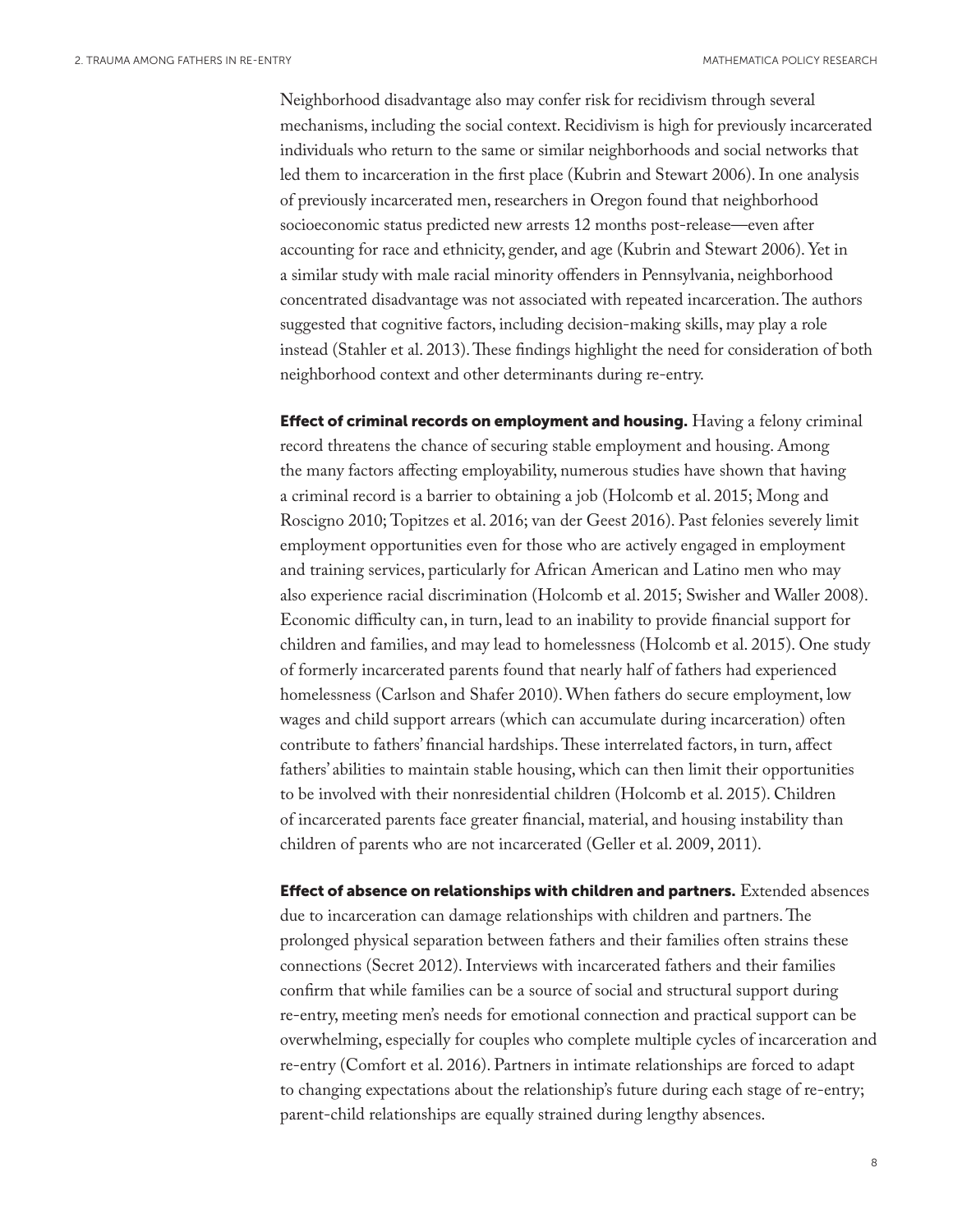Parenting children during incarceration is challenging at best, given fathers' limited access to their children. Roy and Dyson (2005) found that fathers sometimes fear being replaced or cut off from their children, especially if mothers and children physically relocate. They also found that transitioning back into the role of a present parent is challenging for many fathers who were previously incarcerated. Fathers face difficulty reunifying with children after an extended absence, particularly if mothers become involved with new partners during the incarceration period (Roy and Dyson 2005). When co-parenting relationships were positive, fathers had greater involvement in their children's lives.

Co-occurring substance abuse disorders. In addition to possible trauma-related mental health conditions such as PTSD, men returning from prison often struggle with co-occurring substance use disorders. Criminal justice–involved men, particularly those with a history of trauma, experience significant alcohol and drug problems that often persist during the re-entry process (Carlson et al. 2010). Early exposure to substance use and violence may have contributed to the fathers' own struggles with drug and alcohol in adulthood (Holcomb et al. 2015). One study of incarcerated parents found that more than two-thirds of fathers experienced drug or alcohol addiction at some point in their lives (Carlson and Shafer 2010). Although 67 percent and 79 percent of trauma-exposed, incarcerated fathers reported an alcohol or a drug problem, respectively, fewer than one-fourth acknowledged a need for substance use disorder treatment (Carlson et al. 2010). These data suggest a significant unmet need for substance abuse services among incarcerated fathers.

The prevalence of trauma among incarcerated men, and among low-income men in general suggests the need for trauma-informed care for fathers reentering from incarceration. The challenges incarcerated fathers face in re-integration can only complicate their recovery from trauma and further underscores the need for traumainformed care.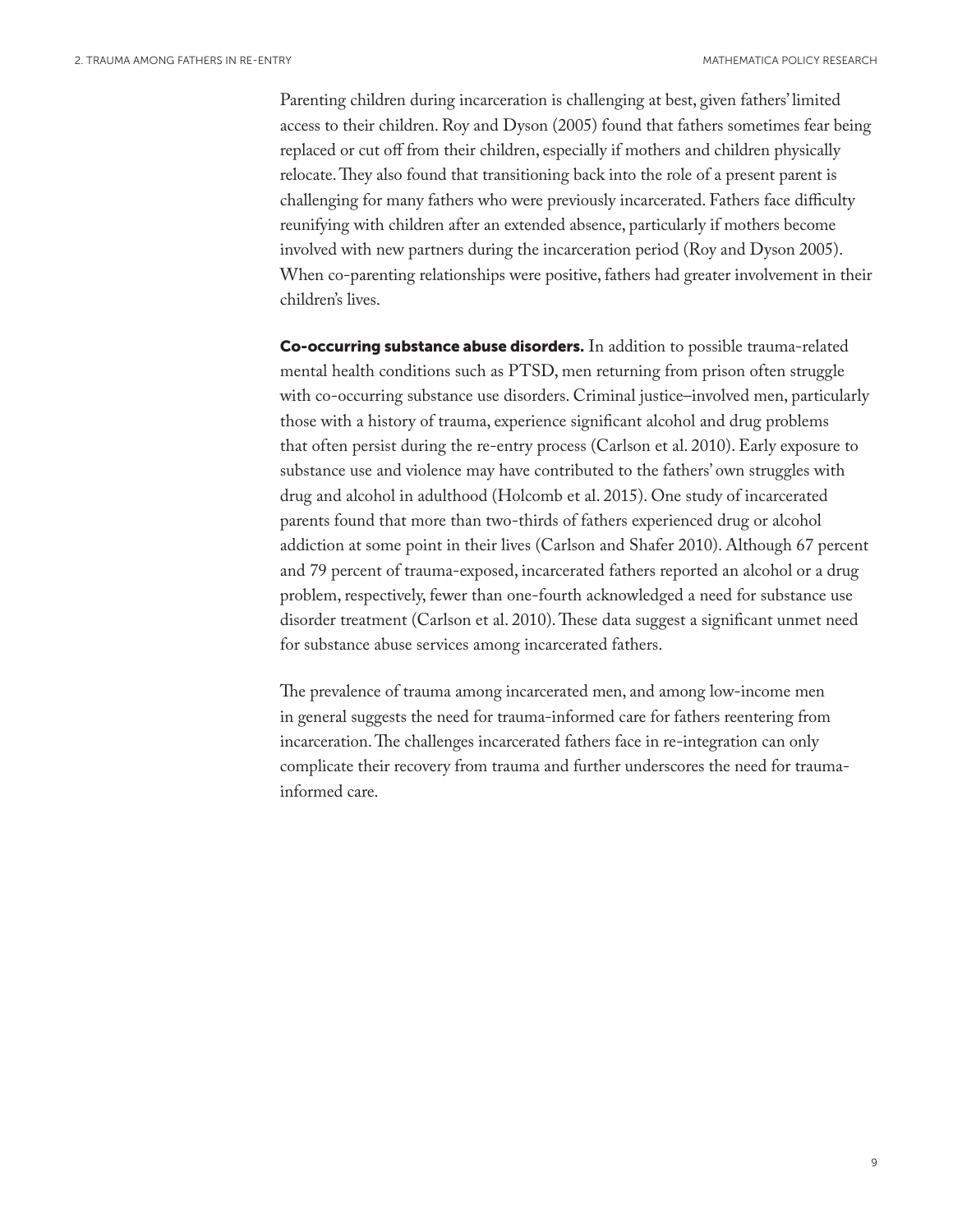### 3. ELEMENTS OF A TRAUMA-INFORMED APPROACH

This section describes the elements of a trauma-informed approach that could be adopted by fatherhood programs. As described in Section 1, a trauma-informed approach refers to how an organization reflects its understanding of trauma and responds by applying key trauma-related principles throughout its various levels of operations. Trauma-informed care may also include screening and referral to traumaspecific services, but these are distinct concepts. Trauma-specific services are clientfocused, often clinical interventions for trauma survivors designed to address the individual response to trauma exposure (such as treatment for PTSD), while a traumainformed approach involves how staff delivering other services (such as parenting, employment, or relationship education) adjust their interactions and procedures to create opportunities for healing and to avoid additional trauma to participants.

#### A. Trauma-informed approaches require organizational change

SAMHSA's concept paper (Huang et al. 2014) introduces a general framework for trauma-informed care and offers principles and guidance on developing a traumainformed approach, which could be helpful to programs that provide services to criminal justice–involved populations. The framework views programs as traumainformed if they (1) realize the prevalence of trauma among participants; (2) recognize the impact of trauma in their population; (3) respond by implementing principles of trauma-informed system of care; and (4) resist additional trauma by emphasizing physical and psychological safety for both survivors and staff. These basic assumptions serve as a foundation for understanding what trauma is, how it manifests, how to avoid additional trauma, and how organizational leadership and direct care staff can benefit from adopting a trauma-informed approach. The SAMHSA framework focuses on six key principles of a trauma-informed approach, as shown in Box 3.1.

#### Box 3.1. Principles of Trauma-Informed Approaches

SAMHSA developed a framework for trauma-informed care, identifying six core principles of a trauma-informed approach (Huang et al. 2014).

- 1. **Safety:** Ensuring physical and emotional safety for participants and staff in program activities and settings
- 2. Trustworthiness and transparency: Enhancing the ability of participants to trust staff through the establishment of expectations and boundaries
- 3. Peer support: Building trust and rapport among participants with like experiences in group settings
- 4. **Collaboration and mutuality:** Leveling staff-participant power differences to make healing more likely
- 5. **Empowerment, voice, and choice:** Giving participants choice and control whenever possible
- 6. Cultural, historical, and gender issues: Moving past cultural stereotypes and biases and incorporating processes that respond to individuals' cultural needs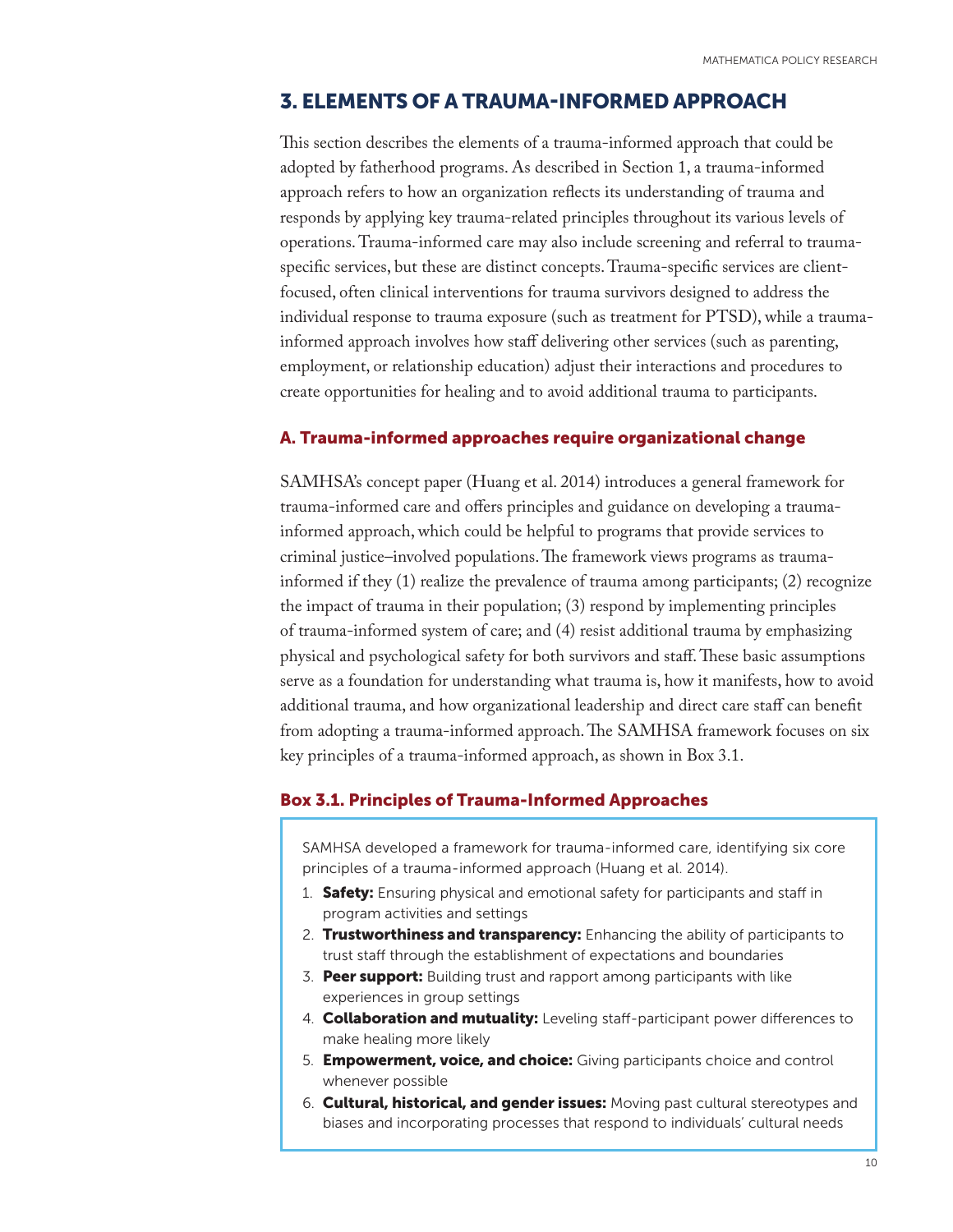Because trauma-related issues can be made better or worse by how individuals are approached in service programs, a fully trauma-informed organization reflects these principles throughout its operations and culture. SAMHSA suggests 10 domains of implementation that can reflect an organization's awareness of trauma (Box 3.2).

Other proponents of trauma-informed care have built upon SAMHSA's framework to provide additional suggestions for implementation. For example, the Campaign for Trauma-Informed Policy and Practice added a public health framework, with an emphasis on an intergenerational, life course approach (Bloom 2016). The National Center for Trauma-Informed Care further built upon the framework to add a focus on elimination of coercive practices such as seclusion and restraint (Huang et al. 2014). Research organizations including the Center for Health Care Strategies and the American Institutes for Research have also added to the model by proposing strategies for integrating trauma-informed care across

### Box 3.2. Ten Areas for Implementing the Principles of a Trauma-Informed Approach

- 1. Governance and leadership
- 2. Policy
- 3. Physical environment
- 4. Engagement and involvement
- 5. Cross-sector collaboration
- 6. Screening, assessment, and treatment services
- 7. Training and workforce development
- 8. Progress monitoring and quality assurance
- 9. Financing
- 10. Evaluation

service sectors (DeCandia et al. 2014; Menschner and Maul 2016).

Although the frameworks differ slightly, they all suggest that trauma-informed principles can and should be implemented throughout a program's operations. Each principle can be implemented in multiple domains, but may not be needed in every domain. For example, the principle of safety can be reflected in written policies regarding participants' confidentiality and privacy and also within the physical setting by ensuring that rooms are soundproof. Trustworthiness and transparency can be shown by staff clearly explaining expectations for attendance and by following up on participants' requests or questions. The principle of peer support can be implemented by offering group-based settings instead of or in addition to individual-level services. The principle of collaboration and mutuality can be implemented by training staff to approach participants as equals. The principle of empowerment, voice, and choice can be embraced by engaging participants in their own service planning. The principle of cultural, historical, and gender issues can be reflected in the choice of tools used to assess participants for trauma.

On a practical level, applying SAMHSA's guidance for a trauma-informed approach to ReFORM grantee services and other fatherhood programs would suggest developing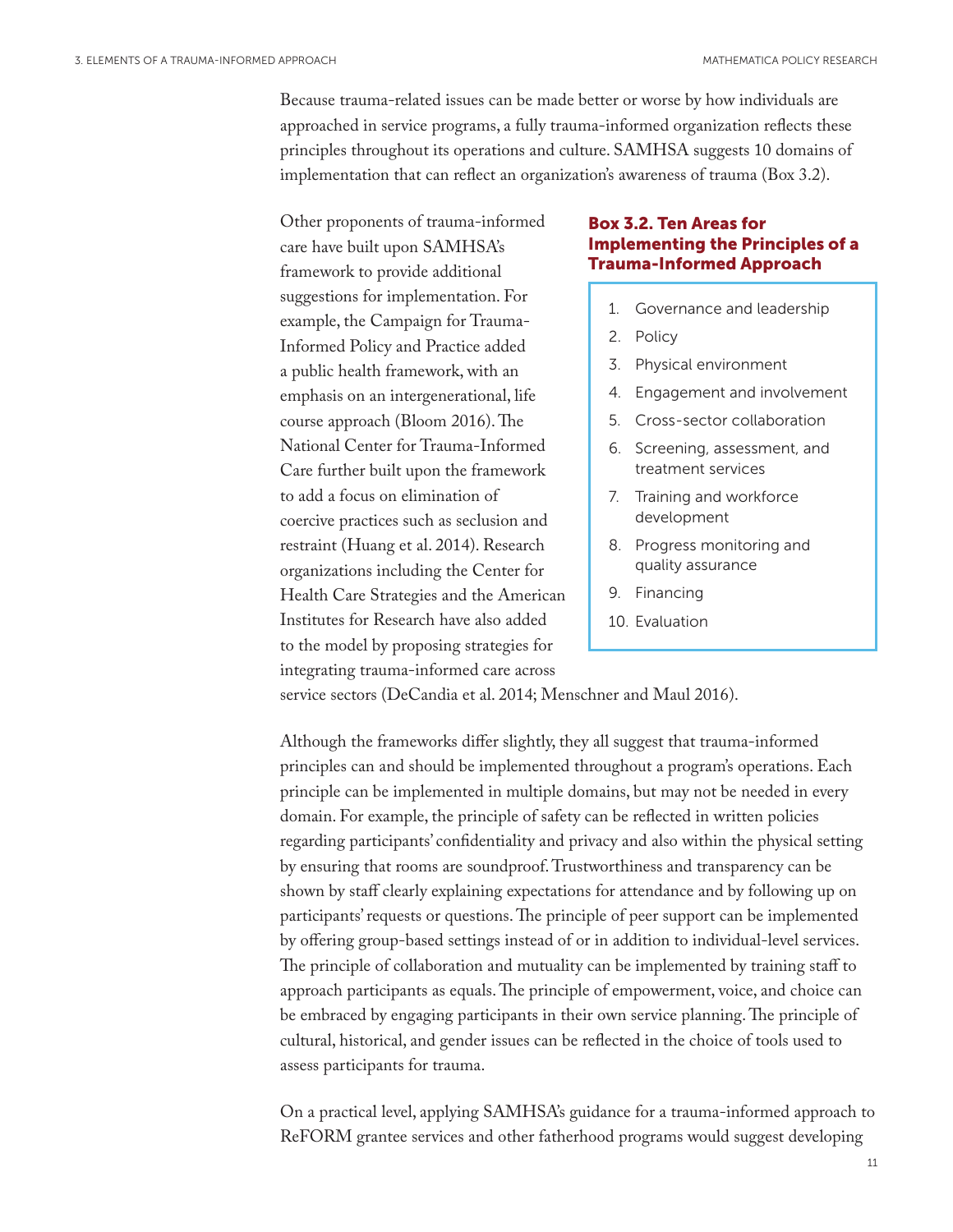a systemic commitment to recognizing and addressing trauma in two main ways: creating the conditions that promote healing and recovery from trauma within existing fatherhood services, and systematically screening fathers for symptoms of trauma exposure and referring them to agencies that provide clinical treatment when needed. ReFORM grantees could also partner with agencies that are already funded to provide trauma services.

#### B. Systemic commitment to a trauma-informed approach

The main objectives of ReFORM grantee programs and similar programs are to improve fathers' parenting, economic stability, and marriage or relationships. Yet, these efforts may be undermined by the effects of trauma among participants. To successfully infuse fatherhood services with awareness and knowledge about trauma, existing frameworks suggest that a systemic commitment to this goal is necessary. Organizations can foster the adoption of trauma-informed practices within their fatherhood services by taking the following steps:

Develop an understanding of trauma and how programs can promote or delay recovery. As a first step, fatherhood programs can receive training and technical assistance to become familiar with what trauma is, how it is manifested, how people can be traumatized again, how to assess for trauma, and what supports or delays recovery from trauma. A range of organizations (described in Section 3, Section E below) can provide this information through brief or longer training sessions. Resources such as trauma-informed assessments are also available and can be recommended by trauma consultants.

Show leadership support for implementing a trauma-informed approach. Strong leadership support can help embed trauma-informed practices into the culture of fatherhood programs. Organization and program leaders can find ways to convey to staff the importance of attending to trauma while still maintaining a commitment to the primary mission. To aid in this goal, organizations may want to identify a champion who can arrange training, be a consistent advocate for other staff to adopt a trauma-informed approach, and serve as a point of contact for internal and external efforts to align fatherhood programs with the principles of trauma-informed care.

Revise policies and procedures to take trauma into account. An important way that leaders can demonstrate their commitment to becoming a trauma-informed organization is to ensure that written and unwritten policies and procedures reflect an awareness and sensitivity to the issue of trauma and the principles of a trauma-informed approach. For example, procedures can specify how staff should protect participants' privacy, demonstrate trustworthiness, and empower participants by giving them choices in service delivery. Written policies can also specify how to screen participants for trauma and make appropriate referrals to behavioral health treatment when needed.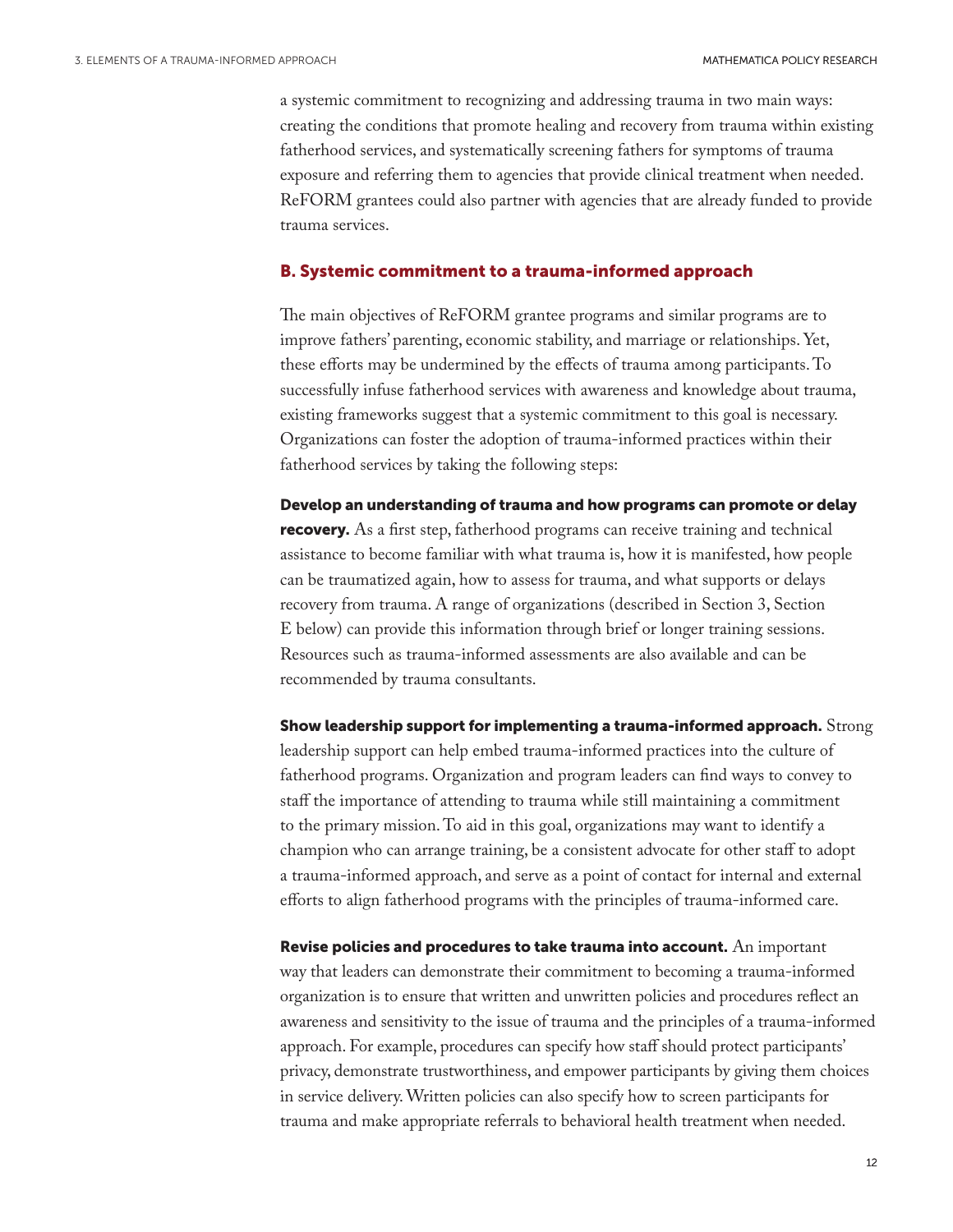Structure service delivery in ways that foster healing and recovery. Several studies have documented the success of group-based, peer-led community building sessions in creating safe, supportive environments to heal from trauma (Fallot et al. 2011; Slattery et al. 2013). Research on fatherhood programs serving low-income, primarily African American, fathers living in urban areas has shown that participants overwhelmingly value the opportunity to discuss their issues in settings that include other men like themselves (Holcomb et al. 2015; Miller and Knox 2001; Zaveri and Baumgartner 2016). Although intensive treatment for PTSD may be needed for some individuals, researchers suggest that peer-group settings may be more useful than individual therapy in helping men process difficult experiences (Fallot and Harris 2002; Wolff et al. 2015). More research is needed to confirm that peer-group settings are the most useful strategy for other populations such as low-income fathers from other cultural backgrounds. For example, during a site visit one fatherhood program in rural Appalachia has described a strong cultural taboo against men talking about their personal issues even in a small group; it is seen as not masculine.

Train staff on how to recognize and appropriately respond to signs of trauma in participants. Nonclinical fatherhood program staff are in a unique position to foster healing and recovery from trauma, but they can unintentionally worsen its effects or further traumatize participants if they are not trained properly. Staff can be trained to increase their awareness of trauma and their ability to recognize trauma symptoms, as well as to develop skills for avoiding potentially harmful interactions. Training can focus on developing an understanding of how to apply the principles of trauma-informed care when engaging program participants. For example, training can enhance staff skills for encouraging open and honest communication. As described in more detail below, these positive, supportive interactions between participants and program staff can promote psychological safety and facilitate recovery from the effects of trauma.

#### C. The role of fatherhood program staff

Although OFA-funded fatherhood programs are not permitted to use grant funds authorized under the Claims Resolution Act of 2010 to provide mental health treatment, a great deal can be done to promote trauma recovery as part of existing nonclinical services. Staff delivering these services can facilitate healing in at least two ways suggested by the research literature: by promoting nonjudgmental daily interactions and by avoiding the exacerbation of trauma.

Promoting nonjudgmental daily interactions. Staff in programs that serve fathers who are re-entering their communities are likely to be the first responders with respect to the impact of trauma exposure. Thus, they are well positioned to either promote or delay recovery. Compassionate, nonjudgmental interactions with fathers who have suffered trauma can set the stage for recovery and healing according to SAMHSA's model.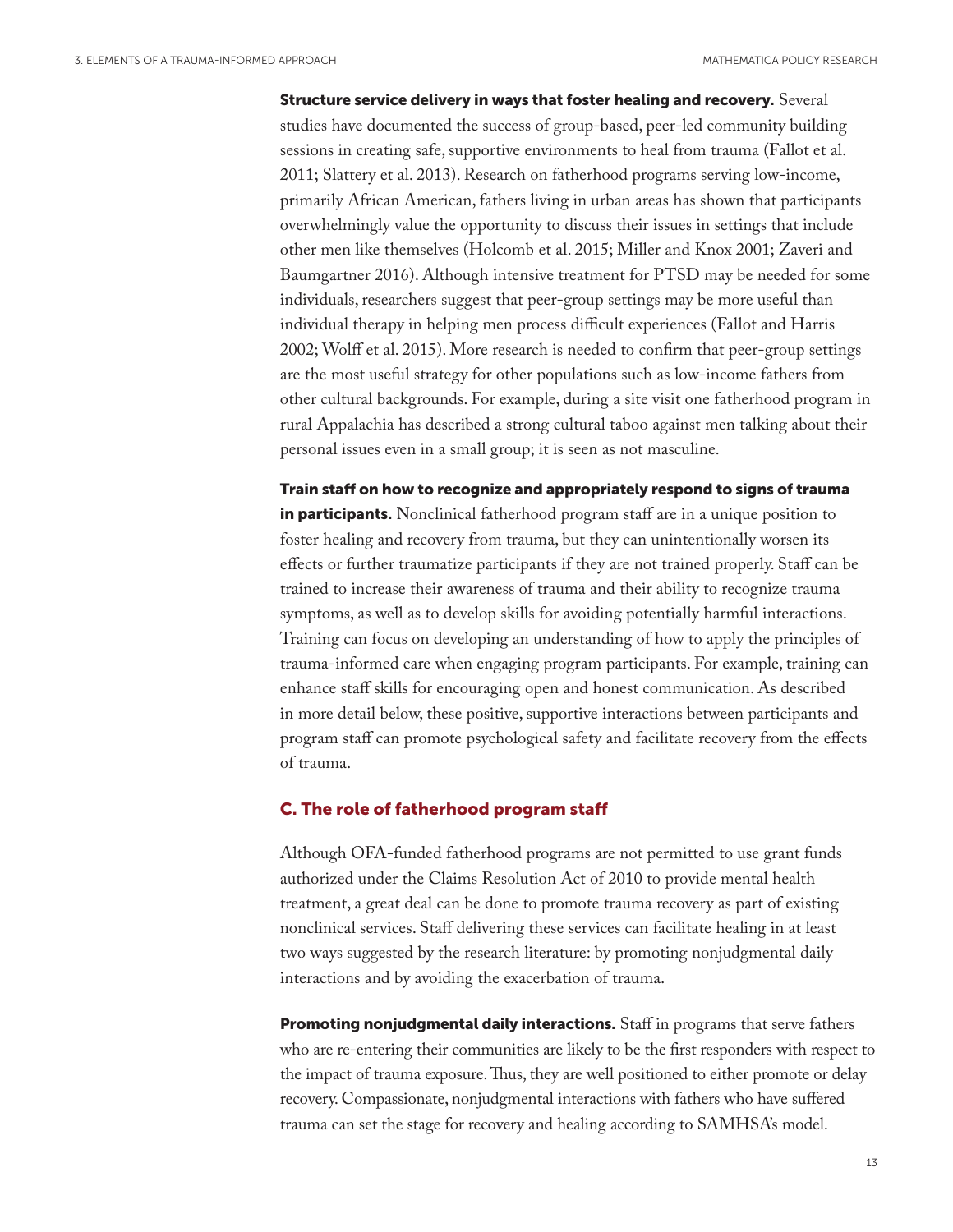Research has shown that an enhanced understanding of how men respond to trauma can induce compassion, particularly among male program staff (Miller and Najavits 2012). Educating staff to detect the signs of trauma in the specific population of recently incarcerated fathers is essential because how trauma is manifested in this population may differ from others. Because trauma interferes with the ability to self-regulate, trauma in men may manifest itself as aggression, substance abuse, moodiness, or other behaviors that may be misunderstood (Agaibi and Wilson 2005; Ford et al. 2012).

Avoiding the exacerbation of trauma. Staff can be trained to avoid and resist inadvertently worsening trauma symptoms. Staff who are unable to recognize the signs of trauma in men may react to disruptive behavior unfairly or with punishment for example, with hostility or threats to drop them from further services. Such punishments are unlikely to be helpful for trauma survivors and could traumatize them further or delay their recovery.

Through training, staff can develop an awareness of the manifestations of trauma in men and learn to respond appropriately. Training in communication techniques that promote safety and avoid punishment may be helpful. Verbal communication techniques that de-escalate conflict can be effective in responding to trauma and in creating a safe environment (Miller and Najavits 2012). Programs can also train staff in ways that engage participants with empathy and compassionate care as well as that avoid triggers that may activate a trauma response.

#### D. Screening to identify need for treatment

Because of the prevalence of traumatic experiences among low-income fathers who are re-entering the community from prison, trauma-informed programs screen applicants for the effects of trauma exposure. Simple and easy-to-use tools are available that can be employed by nonclinical staff to conduct this screening. For example, Brewin and colleagues (2002) developed a 10-item screener for symptoms of PTSD that has been validated and frequently used in a wide variety of settings. In choosing a screening tool, fatherhood programs should consider its gender and cultural appropriateness by checking national registries (for example, [SAMHSA's National Registry of Evidence-](https://www.samhsa.gov/capt/tools-learning-resources/national-registry-evidence-based-programs)[Based Programs and Practices](https://www.samhsa.gov/capt/tools-learning-resources/national-registry-evidence-based-programs)) for the populations in which the particular tool has been used.

The main purpose of screening is to identify individuals who may need further clinical assessment and treatment for PTSD and other mental health problems associated with trauma exposure such as a depression. Some fatherhood programs retain a clinician on staff to provide in-house mental health treatment, typically as an individual-based service (funded by non-ACF sources). According to some fatherhood practitioners, however, this is not always feasible because of the cost or because the organization does not see mental health treatment as part of its mission.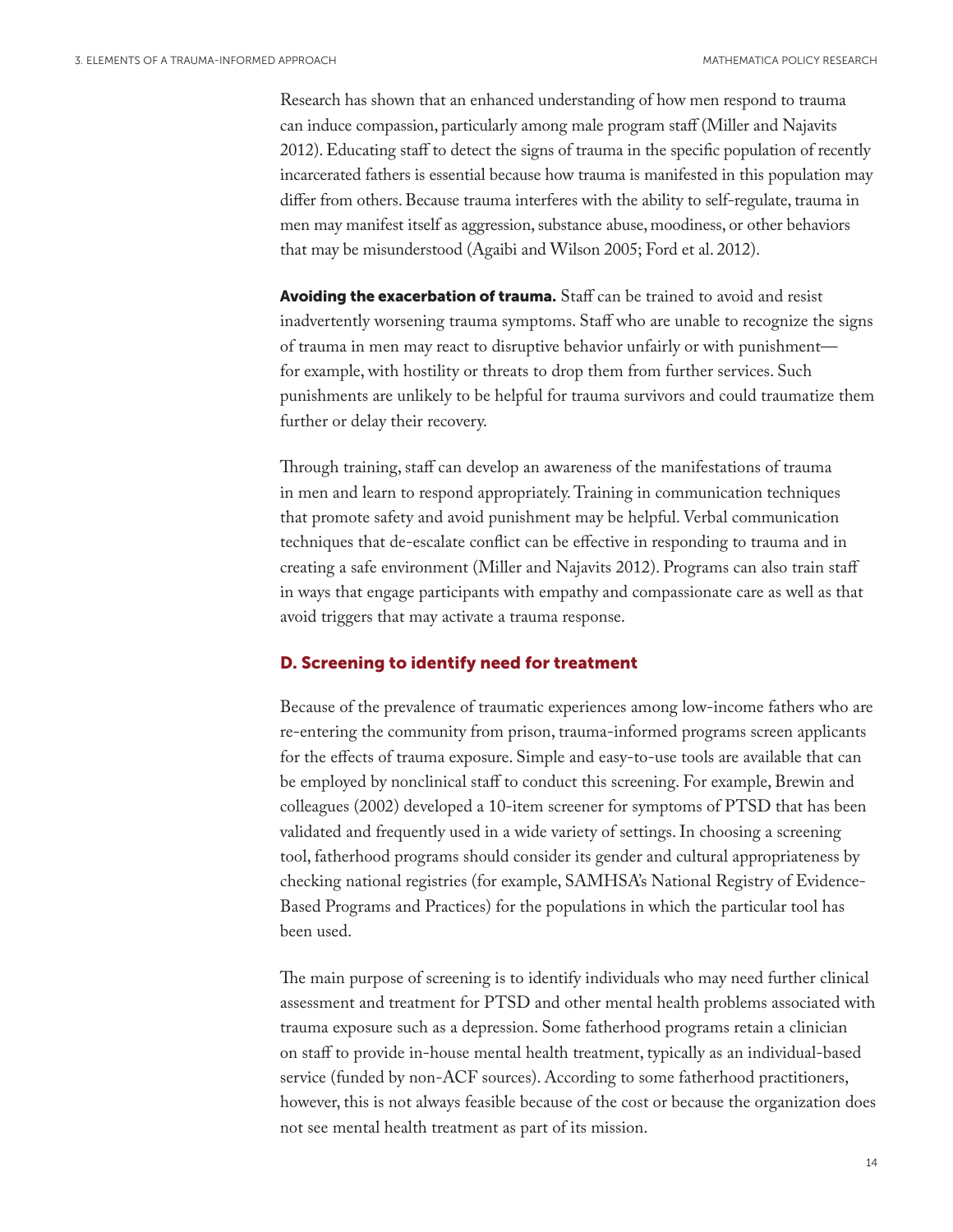Most programs refer fathers who are in need of treatment to mental health services that are available in the community. However, researchers report multiple challenges in making this process work effectively. First, fathers may not follow through on the referral for a variety of reasons, such as having no health insurance or concerns about stigma. Second, available treatment may not be gender or culturally appropriate. Third, treatment may not be grounded in evidence-based practices. Section 5 explores currently available trauma-specific treatment and its challenges.

Efforts are currently under way to identify ways to more effectively refer low-income male survivors of trauma to appropriate treatment. Researchers at the Institute for Child and Family Well-Being at the University of Wisconsin–Milwaukee are conducting a study to examine the effectiveness of connecting low-income men in transitional jobs programs to health and mental health services that can address trauma. The enhanced model helps participants: (1) obtain health insurance coverage; (2) establish services with a primary care physician; and (3) complete a trauma screening and brief intervention protocol, which is followed by a referral to mental health services if needed. The researchers hypothesize that enhanced services will result in improved physical or behavioral health, as well as gains in long-term employment and yearly income. A report on the pilot test of this screening and referral process is forthcoming in the journal *Social Practice and Addictions* (personal communication with Dr. Dimitri Topitzes, February 23, 2017).

#### E. Training and resources to help programs become trauma-informed

As the field of trauma-informed care develops, resources and training are increasingly available. Public and private agencies offer assistance and training for a variety of organizations to help them become trauma-informed. In addition, self-assessment instruments are becoming available for use by programs that want to determine the extent to which they are trauma-informed.

**[Community Connections](http://www.communityconnectionsdc.org/).** Community Connections (CC) is a nonprofit organization that provides consultation and training to various types of human service providers who are interested in creating cultures of trauma-informed care. CC's approach uses a tool to focus on how the key principles of safety, trustworthiness, choice, collaboration, and empowerment can be implemented within a program, as well as how an understanding of the effects of trauma and the paths to healing and recovery can be reflected throughout all aspects of a program's service delivery and settings. CC also provides training in trauma-specific services. Led by Maxine Harris, CC developed the [Trauma](http://www.communityconnectionsdc.org/training-and-store/store#!/Trauma-Recovery-&-Empowerment-A-Clinic)  [Recovery and Empowerment Model](http://www.communityconnectionsdc.org/training-and-store/store#!/Trauma-Recovery-&-Empowerment-A-Clinic) (TREM) group intervention for women in the 1990s, an evidence-based model that has been widely adopted in the field. Building on this effort, CC clinicians, led by Roger Fallot, created a version of the intervention specifically for men in 2005, called [M-TREM](http://www.communityconnectionsdc.org/training-and-store/store#!/Mens-Trauma-Recovery-and-Empowerment-M) (described in more detail in Section 5). CC is currently conducting a rigorous evaluation of M-TREM's effectiveness.

For more information about TREM and M-TREM training, contact Community Connections at 202-608-4788 or email [lbeyer@ccdc1.org](mailto:lbeyer%40ccdc1.org?subject=)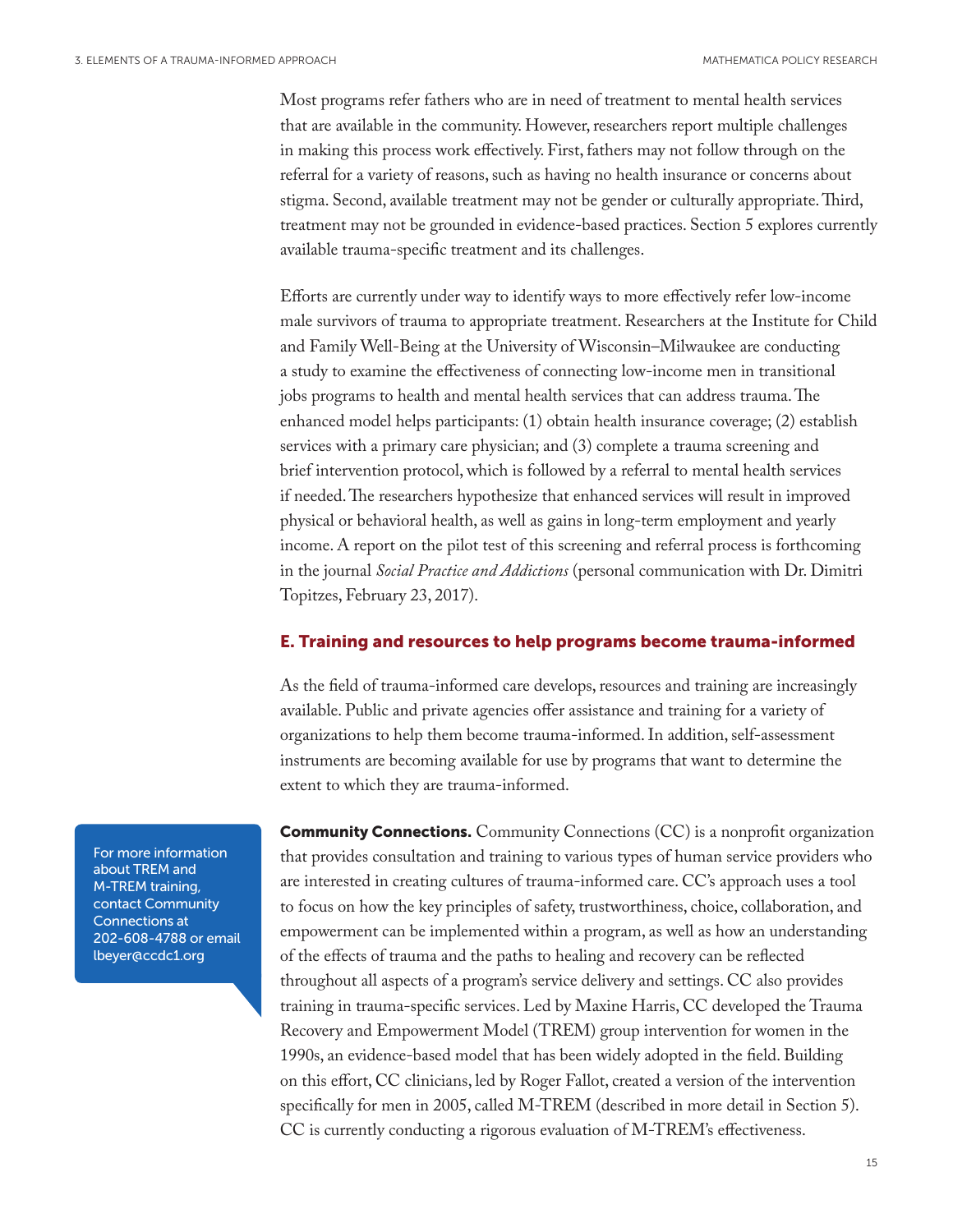For more information about trauma-informed trainings for criminal justice professionals and trauma trainers, contact SAMHSA's GAINS Center at 1-800-311-4246

For more information about technical assistance products developed by the NCMHJJ, call 866-962- 6455 or email [ncmhjj@](mailto:ncmhjj%40prainc.com?subject=) [prainc.com](mailto:ncmhjj%40prainc.com?subject=)

For more information on trauma training and technical assistance provided by NCTIC, call 1-866-254-4819 or email NCTIC@ NASMHPD.org

For more information on NASMHPD's training and technical assistance to state mental health agencies, submit your request to SAMHSA's TA tracker at [https://tatracker.](https://tatracker.treatment.org/loginaspx)  [treatment.org/](https://tatracker.treatment.org/loginaspx)  [loginaspx](https://tatracker.treatment.org/loginaspx)

**Policy Research Associates.** [Policy Research Associates](https://www.prainc.com) (PRA) is an organization that seeks to create positive social change for vulnerable populations, including persons involved in the juvenile or criminal justice systems, as well as for adults and youths who have co-occurring substance use disorders. PRA provides trauma-related technical assistance and training for federal agencies such as SAMHSA, the Health Resources and Services Administration, and the Office of Justice Programs. PRA leads [SAMHSA's GAINS Center for Behavioral Health and Justice Transformation](https://www.samhsa.gov/gains-center) and the [National Center for Mental Health and Juvenile Justice](https://www.ncmhjj.com/) (NCMHJJ). These centers aim to improve services and treatment for adults and youths with behavioral health problems who come into contact with the criminal justice system. The GAINS Center provides technical assistance and training for prison staff and leads initiatives such as the Behavioral Health Treatment Court Collaborative. Through its trainings, the GAINS Center's mission is to create a trauma-informed criminal justice system workforce by promoting evidence-based trauma treatments. The National Center for Mental Health and Juvenile Justice provides technical assistance on trauma screening, assessment, and treatment in juvenile justice settings and on the development of trauma-informed diversion programs. The center is currently developing a traumainformed decision protocol for juvenile justice practitioners.

National Association of State Mental Health Program Directors. As a nonprofit organization representing state mental health commissioners and directors and their agencies, the [National Association of State Mental Health Program Directors](http://dev.nasmhpd.seiservices.com/) (NASMHPD) provides guidance for state mental health agency interests, including state mental health planning, service delivery, and evaluation. [NASMHPD offers](http://dev.nasmhpd.seiservices.com/content/technical-assistance-state-mental-health-agencies)  [consultation, training, and technical assistance](http://dev.nasmhpd.seiservices.com/content/technical-assistance-state-mental-health-agencies) on an array of topics, including understanding the impact of trauma and the need for trauma-informed care. NASMHPD also directs SAMHSA's [National Center for Trauma-Informed Care](http://dev.nasmhpd.seiservices.com/content/national-center-trauma-informed-care-nctic-0) (NCTIC). Through NCTIC, the organization provides [technical assistance and](https://www.samhsa.gov/nctic/training-technical-assistance)  [consultation](https://www.samhsa.gov/nctic/training-technical-assistance) to support programs that are committed to implementing traumainformed approaches. NCTIC staff provided intensive training for two of SAMHSA's five-year grantee programs to facilitate re-entry: (1) the Offender Re-entry Program (ORP) and (2) the Resiliency in Communities After Stress and Trauma (ReCAST) program. These five-year grants assist awardees in serving marginalized, at-risk populations that are in need of trauma-informed behavioral health supports. Although NASMHPD has worked with organizations serving incarcerated men, it has not yet worked with programs that have a fatherhood focus.

Drexel University (Sanctuary Model). Developed by Dr. Sandra Bloom of Drexel University, t[he Sanctuary Model®](http://sanctuaryweb.com/TheSanctuaryModel.aspx) is a trauma-focused organizational change model designed to promote a healing care environment in which both staff and patients are empowered decision makers (Bloomand and Sreedhar 2008). This model was first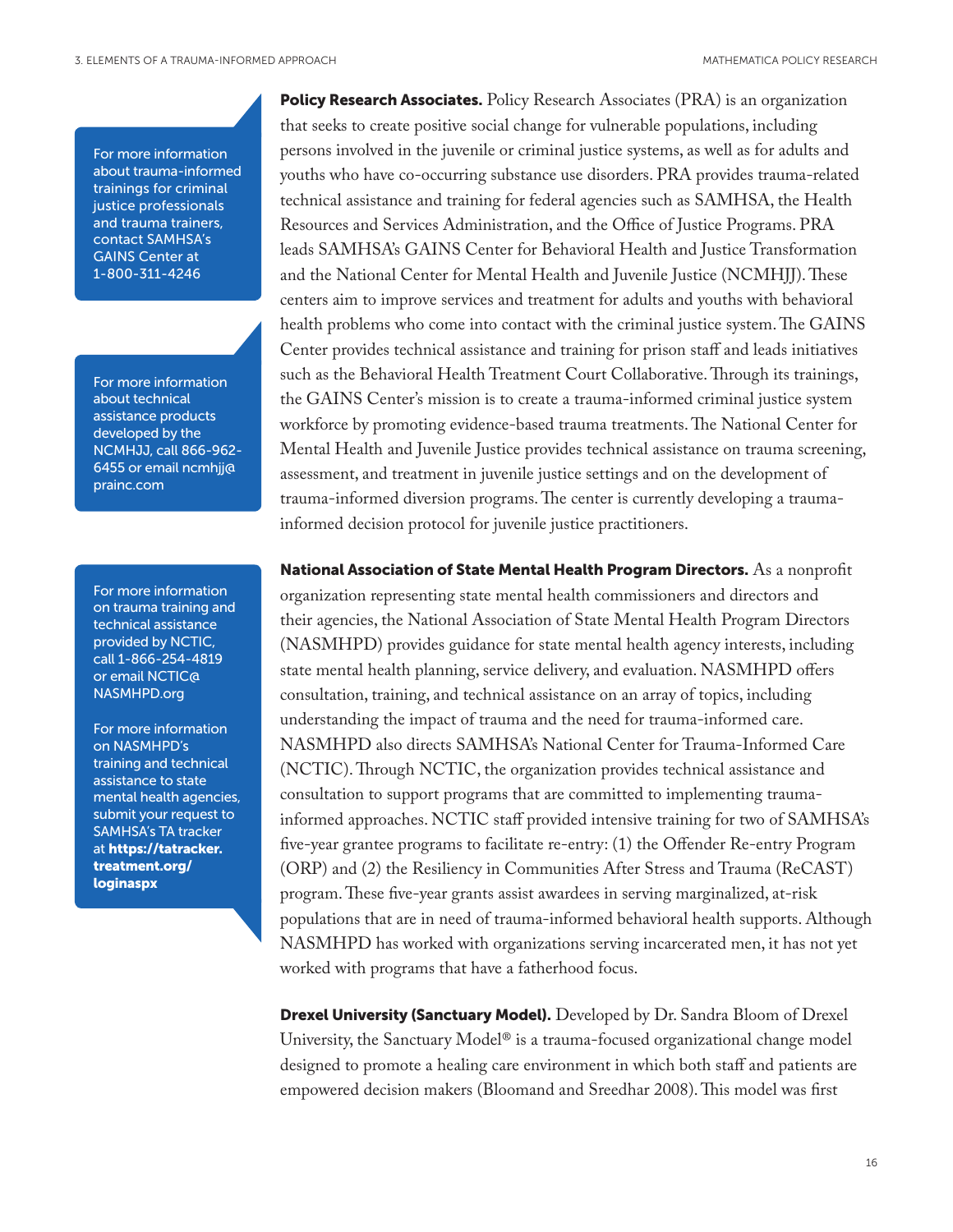For more information about the Sanctuary Model® submit your request to [http://](http://sanctuaryweb.com/ContactUs.aspx) [sanctuaryweb.com/](http://sanctuaryweb.com/ContactUs.aspx) [ContactUs.aspx](http://sanctuaryweb.com/ContactUs.aspx)

To obtain a sample copy of the ARTIC scale, email [artic@](mailto:artic%40klingberg.org?subject=) [klingberg.org](mailto:artic%40klingberg.org?subject=)

To purchase the ARTIC scale and supporting materials, complete this form [http://traumatic](http://traumaticstressinstitute.org/wp-admin/admin-ajax.php?action=frm_forms_preview&form=r3xfv4)  [stressinstitute.org/](http://traumaticstressinstitute.org/wp-admin/admin-ajax.php?action=frm_forms_preview&form=r3xfv4) [wp-admin/admin](http://traumaticstressinstitute.org/wp-admin/admin-ajax.php?action=frm_forms_preview&form=r3xfv4)[ajax.php?action=frm\\_](http://traumaticstressinstitute.org/wp-admin/admin-ajax.php?action=frm_forms_preview&form=r3xfv4) [forms\\_preview&](http://traumaticstressinstitute.org/wp-admin/admin-ajax.php?action=frm_forms_preview&form=r3xfv4)  [form=r3xfv4](http://traumaticstressinstitute.org/wp-admin/admin-ajax.php?action=frm_forms_preview&form=r3xfv4)

implemented in acute psychiatric settings to treat childhood trauma but is expanding to other service organizations, including residential treatment centers, school settings, domestic violence shelters, and drug and alcohol treatment centers. The Sanctuary Model's focus on organizational and cultural change makes it a promising model for fatherhood programs, though it would likely need some adaptation to be suitable for low-income men returning from prison.

**Self-assessments.** New self-assessment instruments are available for organizations to determine the extent to which they are taking a trauma-informed approach. One such instrument is the [Attitudes Related to Trauma-Informed Care \(ARTIC\) scale](http://traumaticstressinstitute.org/wp-content/uploads/2016/01/Baker-Brown-Wilcox-2015-FINAL.pdf) (Baker et al. 2016). Based on research showing that staff attitudes are important drivers of successful implementation, this 45-item measure assesses service provider attitudes that are relevant to trauma-informed care. The domains measured include an understanding of problem behavior and symptoms, responses to problem behavior and symptoms, onthe-job behavior, personal support of trauma-informed care, and system-wide support for trauma-informed care.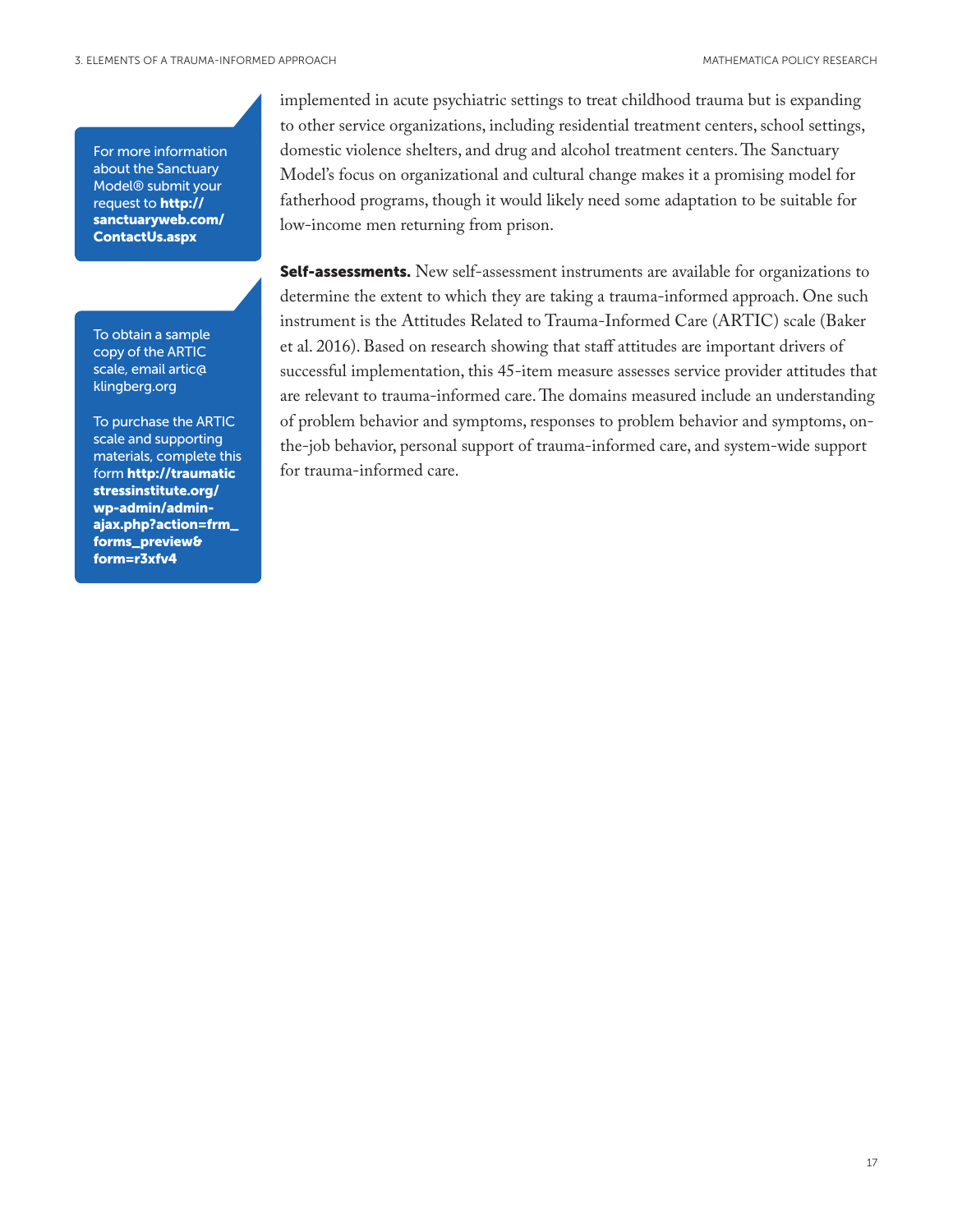## 4. TRAUMA-INFORMED PROGRAMS SERVING JUSTICE-INVOLVED MEN

Federal and other agencies are increasingly calling for a trauma-informed approach in the health and human service programs they support. Although this approach is more common in the child welfare field, other fields are beginning to realize the important role of trauma in program participants' lives. The latter is the case for programs that serve men in re-entry. Such programs include those whose primary goals are to improve employment outcomes, address substance use disorders, promote father involvement, and prevent recidivism. Early lessons learned by these programs in implementing a trauma-informed approach for serving recently incarcerated men and fathers may be useful for ReFORM and other grantees and programs that serve similar populations.

To assess the existence of trauma-informed re-entry programs from which we might glean useful lessons, we conducted a brief environmental scan.1 First, we drew on information from the literature and from talking with a range of experts to identify a set of programs that appeared to be taking a trauma-informed approach. Next, we identified publicly available information describing these programs. Finally, for a subset of these programs, we held one-hour telephone discussions with their directors (see Appendix A for more information on our methods). Our search and review included organizations and services for fathers with past criminal justice system involvement, incarcerated men, male trauma survivors, and individuals transitioning to re-entry. These programs offer services either before release, after release, or both. This scan was limited in scope and not intended to be an exhaustive review. In some cases, the descriptions of the programs relied only on publicly available information, which may be out of date or incomplete.<sup>2</sup>

Taken together, our analysis of the group of programs we identified suggests that while interest is great, programs for men who are re-entering society are just beginning to discover how to implement trauma-informed approaches. Some are further along in their thinking and implementation than others. A few incorporate an understanding of trauma throughout most of their service delivery and systems; others do so in only some implementation domains but not others. In general, helping programs develop a better understanding of trauma-informed approaches and how they can be implemented at all points in re-entry services appears to be needed.

To assist readers in identifying programs most similar to their own, we group the program description into five categories:

- 1. Employment-focused re-entry programs
- 2. Re-entry programs focused on substance abuse recovery
- 3. Responsible fatherhood programs serving previously incarcerated men
- 4. Court-based programs focused on re-entry
- 5. Community-wide initiatives focused on trauma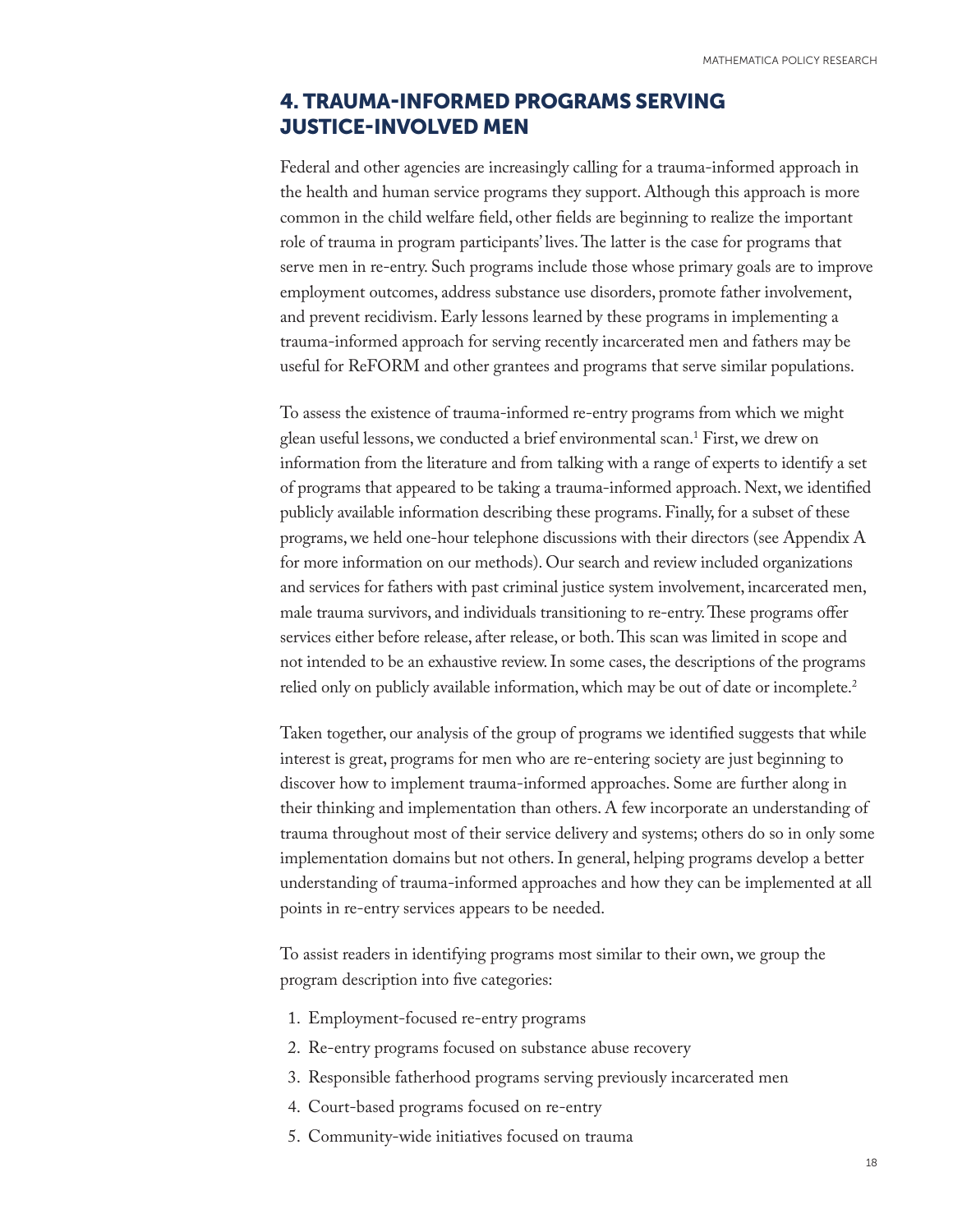### A. Employment-focused re-entry programs

The U.S. Department of Labor provides funding for several grant programs, including the Re-entry Demonstration Project, the Re-entry Employment Opportunities program (formerly the Reintegration Ex-Offender's Program), and the Training to Work program. Although a trauma-informed approach was not specified in its funding opportunities announcement, the Dannon Project is one example of a Labor Department grantee that is taking a trauma-informed approach in re-entry services and career readiness training for nonviolent, previously incarcerated persons who are reintegrating into the community.

**The Dannon Project.** To reduce recidivism and ease re-entry to the community, the Dannon Project begins preparing offenders for transition about six months before their release (by focusing on such areas as housing, employment, health care, and social connections) and provides continued supports after their release. As described in a recent webinar sponsored by the Office of Family Assistance, the Dannon Project made a conscious decision to take a trauma-informed approach to its services, especially in its case management and referrals. It began developing its trauma-informed approach by first conducting an organizational assessment of its policies, procedures, and practices as they related to trauma. It then developed a training guide on trauma-informed care and integration of trauma-informed principles in client services; revised its program policies, procedures, and forms to reflect trauma-informed needs; and created traumainformed training for staff to embed trauma-informed care into service delivery.

#### B. Re-entry programs focused on recovery from substance use

The Offender Re-Entry Program (ORP) from SAMHSA provides grants for programs to expand or enhance substance use disorder treatment and related recovery and re-entry services for individuals who are returning to their communities and families after incarceration. The grant solicitation specifically emphasizes that grant applicants should include a trauma-informed approach to their services. Funded programs focus on providing transition supports from incarceration to communitybased substance abuse treatment and re-entry services. Re-entry transition is expected to begin in the correctional facility prior to release. Below, we highlight four ORP grantees: (1) the Re-Entering the Albany Community Through Treatment (REACT) program at the Addictions Care Center of Albany, New York; (2) the Montgomery County Offender Re-entry Program (MCORP) in Ohio; (3) the Prince George's County Offender Re-entry Program (PGCORP) in Maryland; and (4) the Living Free program at the Connecticut Mental Health Center (CMHC) in New Haven. We also describe a multisite, recovery-focused, re-entry program in Florida that is sponsored by Bridges International.

### THE DANNON PROJECT

- Conduct an organizational assessment related to trauma
- Develop a training guide on trauma- informed care and integration of trauma principles in service delivery
- Revise program policies and procedures to reflect awareness of trauma
- Create trauma-informed staff training
- Begin services prerelease for nonviolent male and female offenders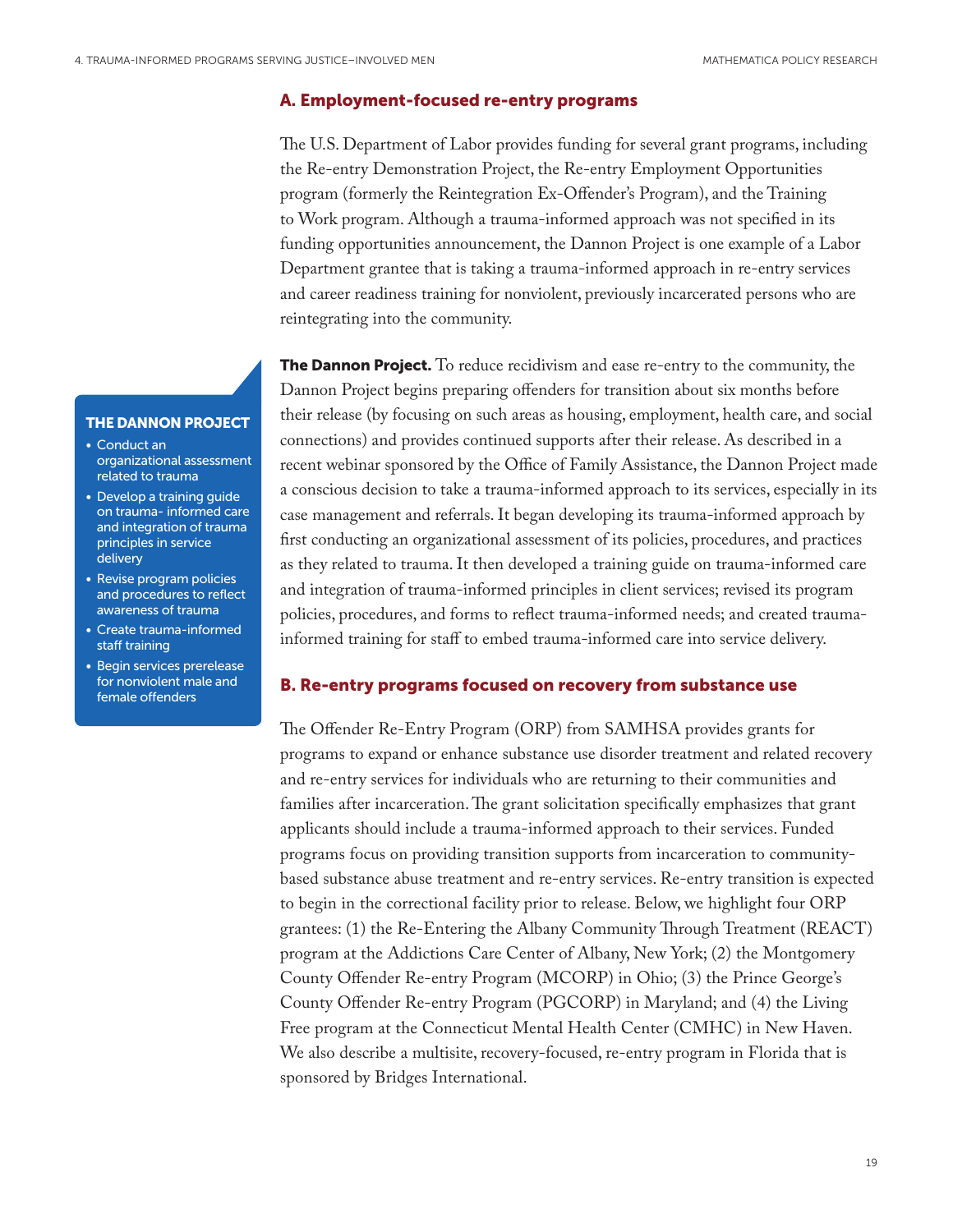#### REACT

- Focus on adult offenders with substance abuse issues who are reentering the community
- Conduct needs assessment and, if needed, trauma and mental health screenings
- Provide services to clients with (1) substance abuse issues only or (2) co-occurring substance use and mental health problems (using the Seeking Safety curriculum)
- Deliver ongoing staff training on the principles of a trauma- informed approach

#### **MCORP**

- Coordinate with a community correctional facility to provide services before and after release
- Serve participants who have been arrested for an alcohol- or drug-related offense or have screened positive for drug use
- Provide prerelease services that include health screenings and education workshops on substance use and healthy lifestyles
- Provide support and coordination services to help re-entry

Albany, New York: REACT. The REACT program provides screening, education, case management, and integrated treatment for men and women with substance abuse issues who are re-entering the community. Program referrals typically come from parole officers, probation officers, the drug court, or the correctional facility. Participation in the REACT program may be mandated as a condition of release. Intake coordinators first conduct a needs assessment. If the screening indicates further assessment is needed, the participant completes the Modified Mini-Screen, a tool for identifying PTSD, anxiety, and depressive disorders. Based on the results, the intake coordinator may recommend further assessments with the organization's on-site psychiatrist. Case managers also administer SAMHSA's Government Performance and Reporting Act instrument, which includes questions about whether the client has ever experienced any traumatic event (specific examples are provided).

The REACT program offers two tracks of services: (1) one for clients with substance abuse disorders only and (2) one for those with co-occurring substance use and mental health problems, including PTSD. The co-occurring track includes the group-based, trauma-specific service Seeking Safety, an evidence-based curriculum that can be used with men to treat trauma and co-occurring substance use disorders. Additional services in this track may include cognitive behavioral therapy and motivational interviewing to build and reinforce positive behaviors. The REACT program has trained its clinical counselors and halfway house staff in the principles of a trauma-informed approach and has implemented these principles in several domains. Staff were taught how to approach and appropriately work with clients who have had traumatic experiences. To help establish an emotionally safe group setting, participants are asked to sign a pledge to respect others' privacy. The program builds trustworthiness by clearly establishing rules and expectations and ensuring consistency in staffing. Although some participants are mandated to receive substance abuse treatment, clients are given the choice of deciding which other services they would like to receive. To ensure the psychological safety of staff, the program provides ongoing training to address potential emotional entanglement with clients and offers an employee assistance program. Staff are encouraged to attend Al-Anon meetings, which are support groups designed to help family members and close friends of an addicted person cope. Therapists are also available to help staff who are experiencing burnout or compassion fatigue.

Montgomery County, Ohio: MCORP. The MCORP provides prerelease and postrelease services to residents of a community-based correctional facility who have been arrested for or screened positive for alcohol or drug use and who were referred by judges or probation officers. The MCORP provides prerelease health screening and an education group on alcohol and substance use, HIV and sexually transmitted diseases, and violence prevention, as well as a group on healthy lifestyles. After release, the MCORP strives to serve as a bridge between incarceration and re-entry. Post-release services include a mental health screening using the Patient Health Questionnaire, the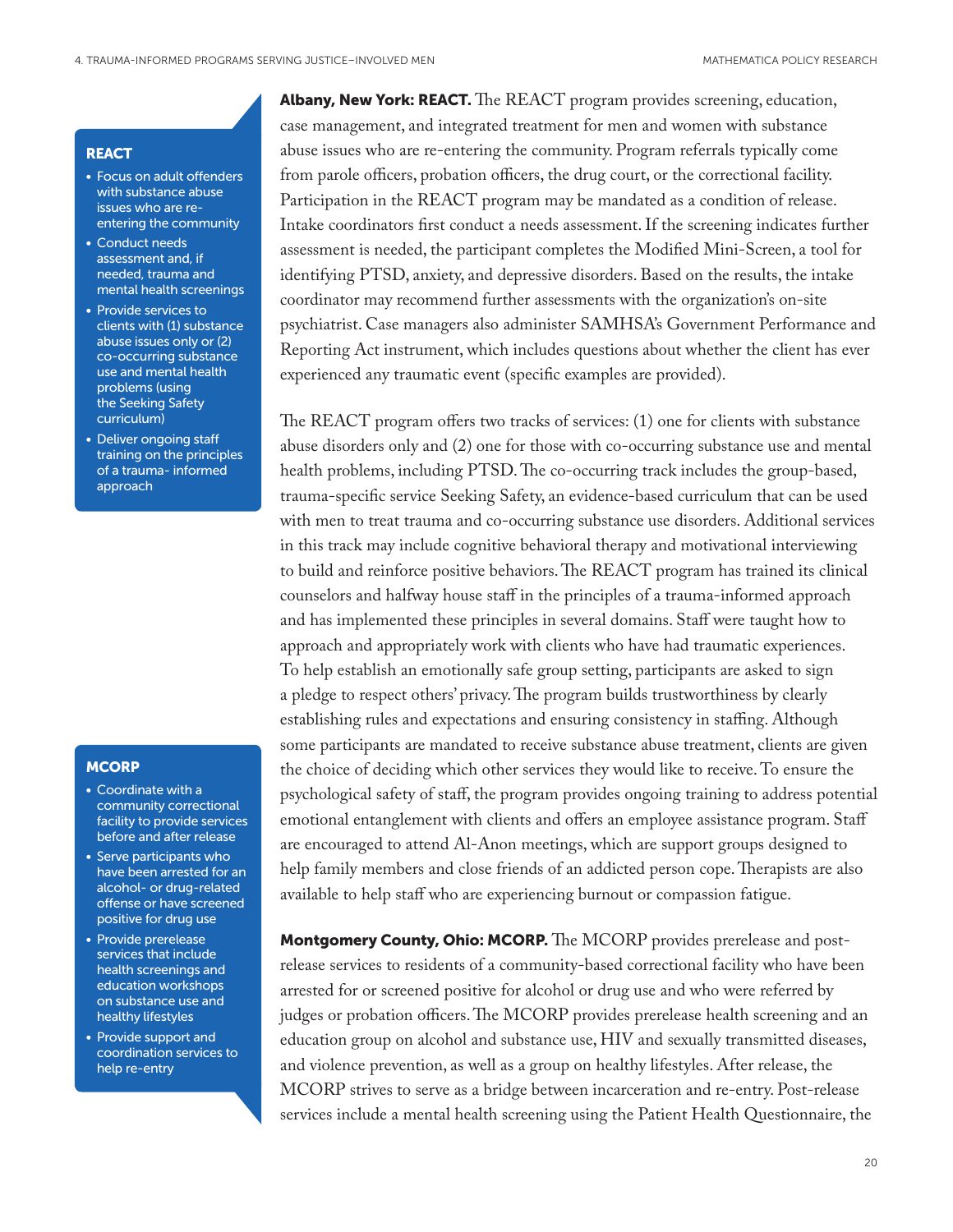Satisfaction with Life Scale, and several substance abuse assessments. The MCORP coordinates client care and treatment post-release and provides resources to help clients secure housing and employment.

MCCORP implements some elements of trauma-informed care. It provided several trauma-related trainings to all staff. Several years ago, they participated in a two-day training on trauma-informed care, which was sponsored by SAMHSA. In the past year, they also received training by the Urban Minority Alcoholism and Drug Abuse Outreach Program, which included trauma-related topics. MCORP staff continue to receive additional training on trauma-informed care through regular webinars. To avoid triggering or traumatizing clients further, staff use language that reflects trauma-informed principles. For example, they are careful to avoid using references to violence in their language. Staff work to make clients feel comfortable and safe during assessments that may include sensitive questions. One of the providers they refer clients to uses TREM, an evidence-based, trauma-specific service.

**Prince George's County, Maryland: PGCORP.** Similar to the REACT and MCORP programs, the PGCORP begins working with potential participants who have a history of substance abuse or mental health needs while they are incarcerated and provides ongoing support after they are released to facilitate their transition and re-entry to the community. All participants complete a screening, the Treatment Assistance Protocol (TAP), to which the PGCORP added several questions to assess trauma. (The TAP is used agency-wide by certified addiction counselors and licensed professional counselors to inform care and is not specific to the PGCORP.)

To address trauma in men prior to re-entry and after release, the program provides M-TREM, a 24-session, trauma-specific service provided in a group setting. The curriculum focuses on messages, emotions, and relationships; trauma recovery; and recovery skills. The PGCORP initially only provided M-TREM in the prison setting. However, staff found that individuals were often released before they could finish the program and there were no community-based providers available to help them complete it. To address this problem, the PGCORP arranged for county behavioral health clinics to be trained to provide M-TREM in the community setting after release. As might be expected of a trauma-specific service, facilitators of the M-TREM groups implement several trauma-informed principles, including allowing participants to develop their own rules for the group (empowerment), taking a nonjudgmental attitude (safety), and using recovery coaches to develop rapport with offenders prior to release (trustworthiness). Post-release services also include helping participants obtain identification, health insurance, transportation, and jobs.

#### PGCORP

- Provide services before and after release to participants with substance abuse issues or mental health needs, including the traumaspecific service M-TREM
- Behavioral health specialists use the TAP to screen participants, which includes questions to identify potential trauma
- Assign a recovery coach before release, who provides support and coordination services after release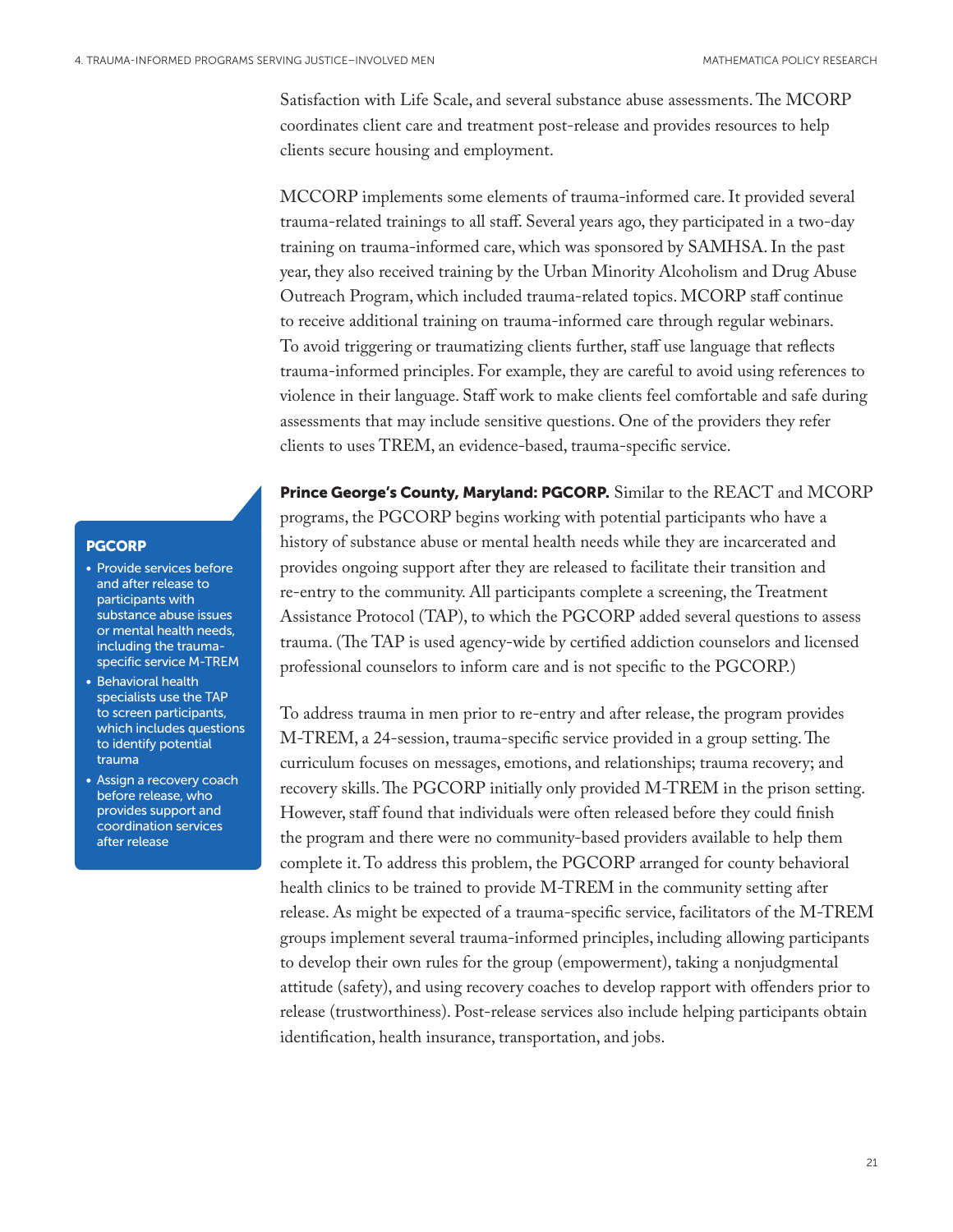### LIVING FREE

- Provide post-release services to participants with substance abuse or mental health problems
- Conduct "in-reach" at prisons to recruit participants
- Prior to release, participants visit the clinic to meet clinicians and the psychiatrist and to complete screenings
- Participants participate in individual counseling
- All staff are trained in trauma-informed care

New Haven, Connecticut: Living Free. The Living Free program, which is sponsored by the CMHC and the Yale University School of Medicine, coordinates and provides addiction, mental health, physical health, and other services for men who are reentering the community. The program is client-centered and takes an individualized approach to care. Services include addiction treatment, evidence-based behavioral health and pharmacological treatments, and identification and treatment of cooccurring psychiatric and physical health problems.

To foster trust, the program begins working with individuals a few months prior to release from incarceration to introduce the program and its goals and to build rapport with prospective participants. (The Department of Corrections is able to identify potential participants based on the program's eligibility criteria). Closer to release, corrections staff escort participants to the program's community-based facility to meet with clinicians and a psychiatrist and to complete screenings (including a PTSD checklist and a trauma assessment). Program staff noted that they close the clinic to all other patients at this time as a way of ensuring the physical and psychological safety of the participant. "We want to make them as comfortable as possible. We meet them at the vehicle, in a wheelchair, and cover them so no one can see they are handcuffed." This prerelease procedure can help support clients as they prepare for their re-entry to the community and increase the likelihood that they will follow up with services after release.

All program staff are trained in trauma- and gender-informed care; some participate in weekly seminars, including a three-week seminar on PTSD that was held in spring 2017. All staff, from the receptionist to supervisors, are trained to be nonjudgmental in their interactions with clients and to enhance collaboration by mitigating the power differential between staff and clients. Participants exercise choice because the program is not mandated. They collaborate in their treatment through client-centered, oneon-one counseling. Clients are empowered through client-led peer support groups. Trustworthiness is further enhanced in several ways. First, program staff participate in weekly case reviews to provide consistency in treatment. Second, peer mentors with prior addiction or incarceration experience provide wraparound services for clients after their release. Staff safety is further ensured in post-release services by always having supervisory staff on-site in the event that a client becomes combative, by encouraging staff to take time off, and by providing individual staff supervision. Trauma-specific services include individual counseling and cognitive behavioral therapy. The program is considering adding a male-specific trauma group.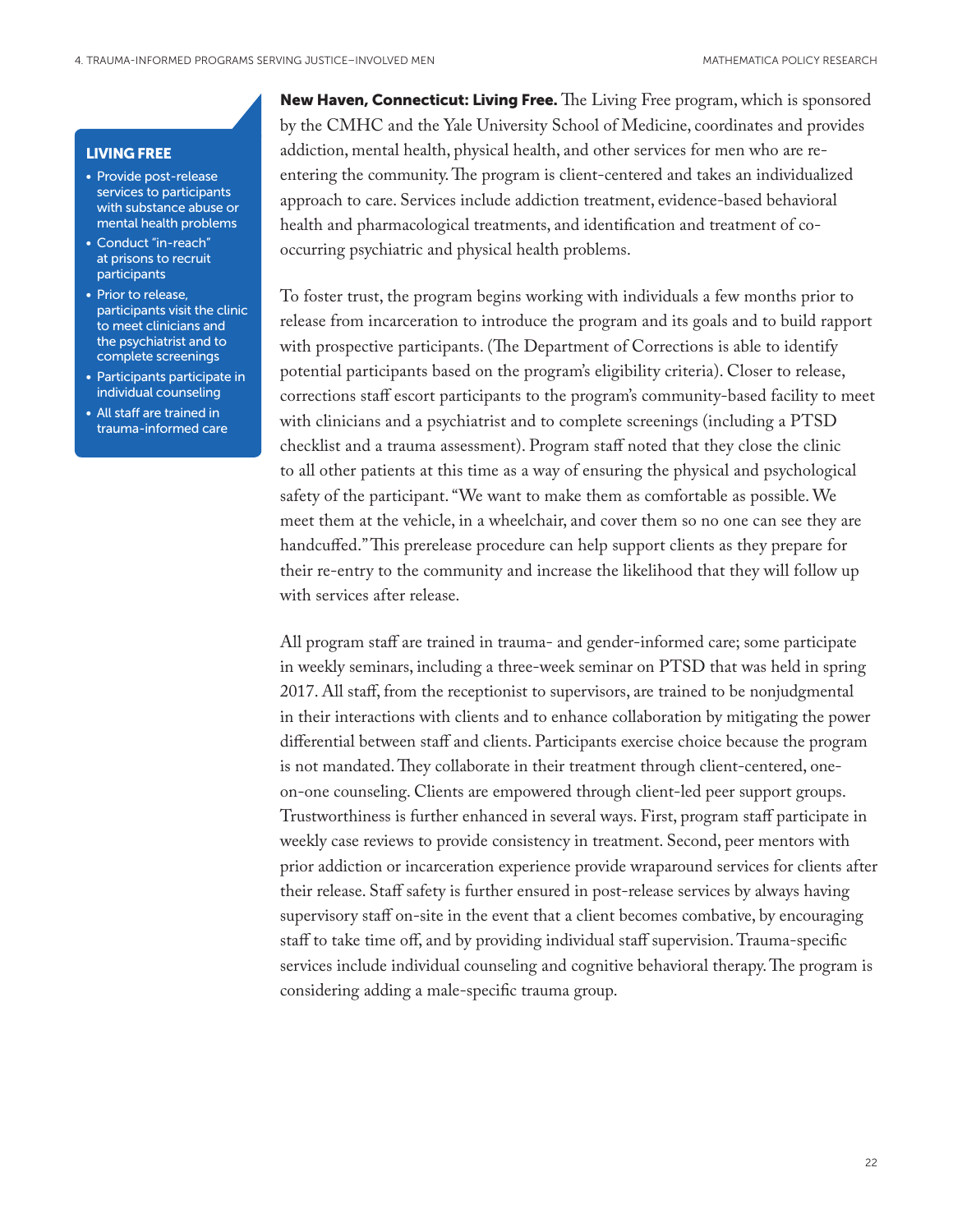#### BROWARD COUNTY AND TURNING POINT PROGRAMS

- Provide a traumasensitive therapeutic community for men
- Offer continuity of services and supports from prerelease to postrelease
- Provide peer led and driven services
- Deliver skill development to address emotions that may arise from trauma

### FATHERS' SUPPORT **CENTER**

- Provide annual training in trauma for all staff
- Practice to recognize trauma and avoid additional trauma are built in to service delivery
- Conduct formal screening for effects of trauma, using an established tool
- Provide referral to either in-house therapist or community- based mental health service provider, who also provides re-entry services

**Bridges International.** Other programs provide re-entry services focused on substance abuse recovery that seek to be trauma-informed. Bridges International, a multisite provider of re-entry programming in the state of Florida, receives funding from a variety of sources to provide a continuum of care focused on substance abuse recovery for individuals who are transitioning from incarceration. Services range from residential substance abuse treatment to community re-entry services to transitional housing. According to its website, local programs ground their core services in 10 concepts of a trauma-sensitive therapeutic community, which was developed with a licensed mental health counselor. These services, which are peer-led and peer-driven, attempt to instill a sense of trust and empowerment through ownership, responsibility, direction, and decision making skills. One location, the Broward County Treatment Center/ Community Release Center provides a trauma-sensitive therapeutic community that includes substance abuse treatment for men with a remaining sentence of 24 months to 36 months. Clinical services are peer-led and peer-driven and encourage men to become active participants in their recovery. Treatment plans are multidisciplinary and customized to respond to individual needs. Once participants complete the transition re-entry program, they become eligible for the Community Release Center.

Prerelease services at another location, the Turning Point Bridge Community Release Center, are also described as being grounded in concepts that support a trauma-sensitive therapeutic community. These services also use peer-led and peer-driven approaches. In Turning Point's post-release program, the men work at jobs in the daytime and engage in treatment in the evenings. Substance abuse treatment and accompanying services focus on problem solving, critical thinking, conflict resolution, and recovery maintenance skills. The men pay room and board, make any court-ordered payments, and start to build personal savings accounts.

### C. Fatherhood-focused programs for previously incarcerated men

Fathers' Support Center (FSC). With Training to Work, Pathways to Responsible Fatherhood, and Offender Re-entry Program (ORP) grants,<sup>3</sup> FSC provides a range of services to men and fathers with incarceration histories who are re-entering society. FSC first became trauma-informed as a result of its ORP grant. For the last five years, the organization has brought in experts to conduct a multiday annual training for all staff that focuses on recognizing and responding appropriately to trauma.

FSC's ORP program begins services before fathers are released from prison. The Missouri Department of Corrections first conducts prerelease assessments to identify eligible participants. FSC then administers the GAIN assessment tool (a biopsychosocial assessment that supports clinical diagnosis, treatment planning, and program planning) to fathers selected for the program. Based on the screening results, FSC coordinates with Preferred Family Health (PFH), a local provider, for further assessment and treatment services, if needed. PFH provides integrated recovery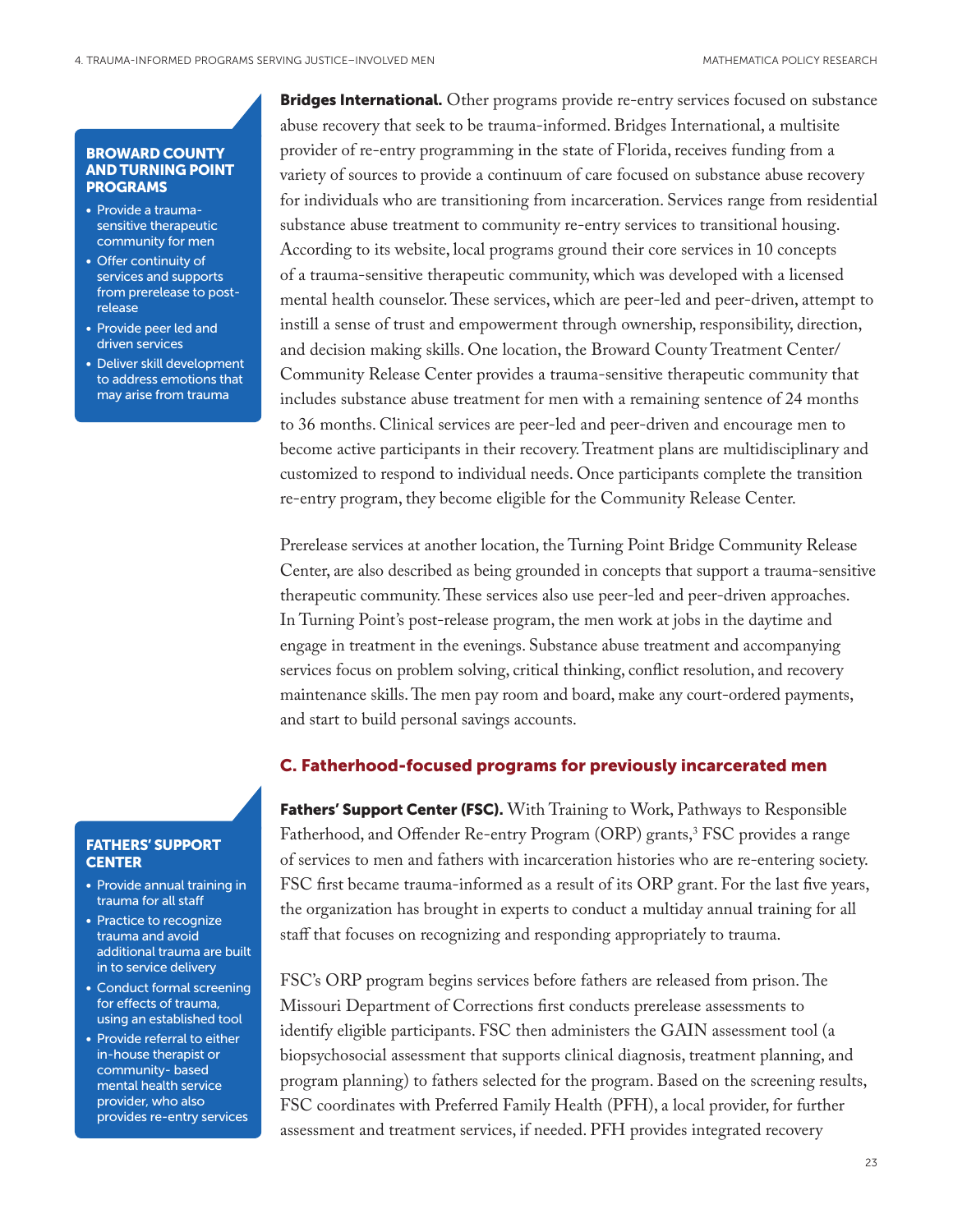services specifically for adults returning to St. Louis, Missouri, after incarceration including substance abuse and mental health treatment, job readiness, skills training, and employment placement and retention services. Services include group counseling, one-on-one therapy, and medication-assisted treatment. Fathers who successfully complete treatment through the ORP are eligible to participate in FSC's fatherhood program.

FSC's six-week fatherhood program sponsored by ACF incorporates workshop practices that provide men with opportunities to discuss traumatic experiences with their peers in a safe group setting. For example, one session is devoted to facilitating an open discussion among fathers of what their lives have been like. As part of this session, fathers often end up sharing personal stories about past trauma. In turn, the fathers receive support, encouragement, and acceptance from their peers and group facilitators, who like themselves have experienced trauma and incarceration in the past. FSC also conducts a formal assessment of all fathers entering the program, for mental health conditions such as PTSD, depression, and anxiety. Depending upon which program they are in, fathers in need of treatment may be referred to a local partner organization for mental health services or to an in-house therapist, who is funded through community foundations.

#### Structured Employment Economic Development Corporation (SEEDCO).

SEEDCO is a nonprofit national workforce development program that operates Strong Fathers, Stronger Families (SFSF), an ACF-funded Pathways to Responsible Fatherhood program. Although the SFSF is not exclusively for fathers re-entering the community after incarceration, many program participants have incarceration histories. The SFSF has not yet taken systematic steps to become trauma-informed, but incorporates some key trauma-informed principles, such as safety. For example, its case management staff are experienced in working with fathers with a history of criminal justice involvement and difficult backgrounds. They tailor their approach based on the needs of the client. Services incorporate peer support; staff take a nonjudgmental approach to their interactions with clients; and the program maintains a commitment to continue working with fathers over a long period, throughout their ups and downs. However, program leaders have been cautious about focusing on trauma too much because the SFSF is not a mental health, substance abuse, or re-entry program and because fathers do not come to their program for these needs. Program staff have not been trained to recognize and respond to trauma, nor does the program's needs assessment specifically screen for trauma. The program has struggled to identify appropriate community-based providers of trauma-specific services as well as sufficient funding to employ an in-house therapist or licensed clinical social worker to work with fathers who have trauma histories.

#### **SEEDCO**

- Provide peer support
- Offer long-term commitment to fathers
- Deliver trauma-informed case management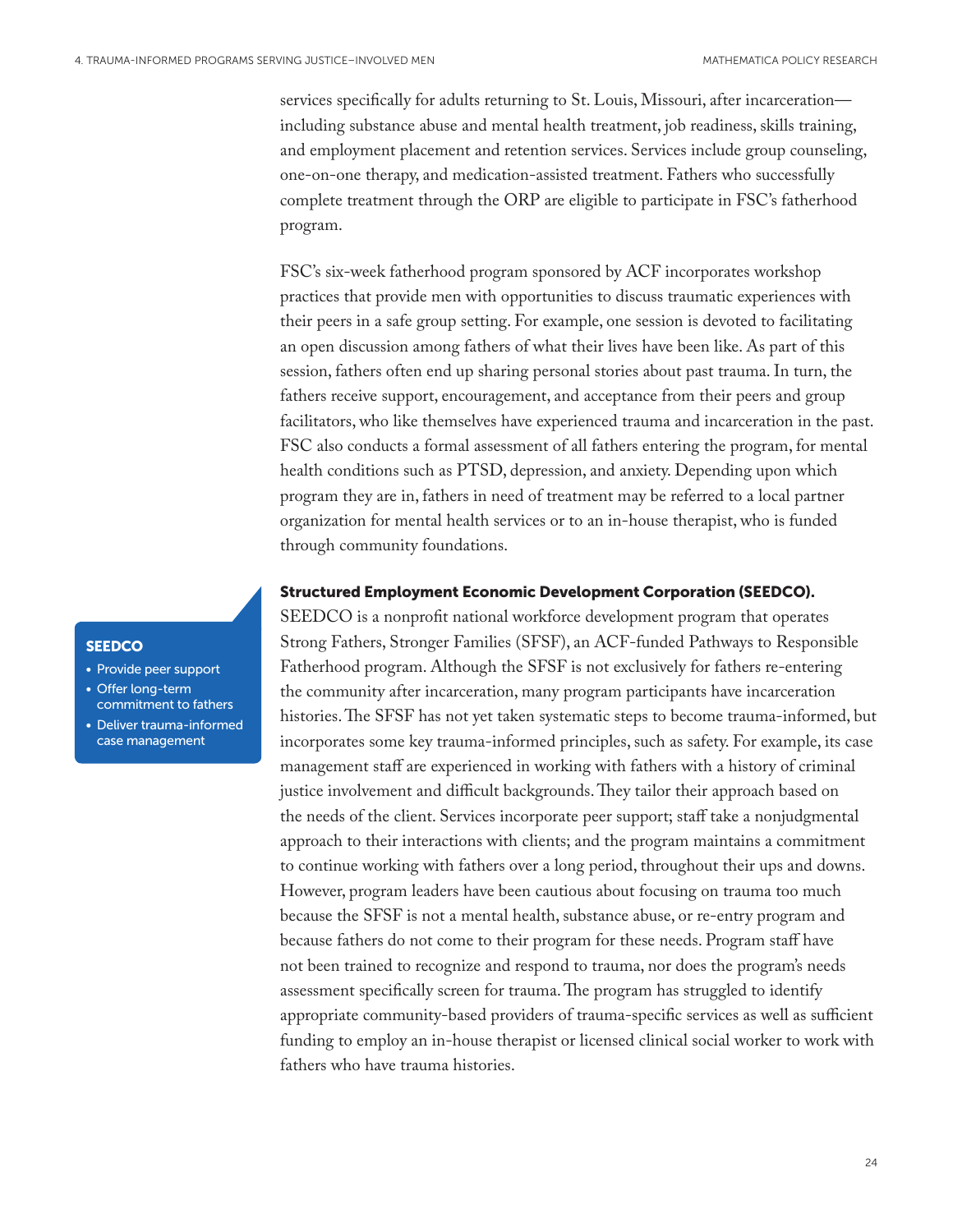#### D. Court-based behavioral health treatment re-entry programs

SAMHSA launched the Behavioral Health Court Treatment Collaborative (BHCTC) to address the behavioral health needs of adults involved in the criminal justice system by coordinating efforts between courts, criminal justice agencies, and community-based providers of treatment or recovery support services. Programming includes expanded access to critical mental health, substance use, and trauma-specific treatment services and recovery support. SAMHSA awarded 17 four-year grants for initiatives in 2014; public information about the two court collaboratives summarized below suggest that both take a trauma-informed approach.

**E-Recovery Project of Tennessee.** This project provides services for criminal justiceinvolved adults with behavioral health conditions in six rural Appalachian counties. Focused on adults in re-entry, E-Recovery expands access to integrated services for co-occurring disorders, trauma-informed care, and recovery supports, while expanding diversion opportunities and training. The expected outcomes include improvements in mental health, reduced substance use and abuse, and reduced recidivism among the target population.

Lake County, Illinois, Behavioral Health Court. This SAMHSA grantee expects to enhance the 19th Judicial Circuit's Therapeutic Intensive Monitoring (TIM) Courts and to implement specific strategies that include a trauma-informed approach. These problem-solving courts consist of the TIM Drug Court, TIM Mental Health Court, and the TIM Veterans Treatment and Assistance Court. These courts are intended to serve as an alternative to incarceration, but are also focused on re-entry. They serve a target population of individuals with substance use disorders or mental illnesses. They expect to improve the target population's mental health, reduce substance use and abuse, and reduce recidivism.

### E. Community-wide initiatives focused on trauma

#### SAMHSA's Resiliency in Communities After Stress and Trauma (ReCAST)

**program.** The purpose of ReCAST is to promote resilience and equity in communities that have faced civil unrest through the implementation of evidence-based violence prevention, community youth engagement programs, and linkages to trauma-informed behavioral health services. Currently being implemented in eight cities, the grant program requires that communities (1) identify and implement trauma-informed behavioral health services; (2) provide training in trauma-informed approaches to first responders, educators, clergy, and health and human service providers; and (3) provide peer support for high-risk youths and families.

#### BHCTC INITIATIVE: **TENNESSEE**

- Focus on adult offenders re-entering the community
- Provide trauma-informed care in mental health and substance use counseling to address co-occurring disorders

#### BHCTC INITIATIVE: LAKE COUNTY

- Target offenders with substance use disorders or mental illnesses
- Integrate a traumainformed approach into existing TIM courts
- Serve as alternatives to incarceration and focus on re-entry

#### ReCAST PROGRAMS

- Target high-risk youths and families in communities that have experienced civil unrest and associated trauma
- Train first responders, educators, clergy, and health and human service providers in traumainformed approaches
- Identify individuals who have experienced trauma and link them to traumainformed behavioral health services
- Provide peer-led and peer-driven support for youths and families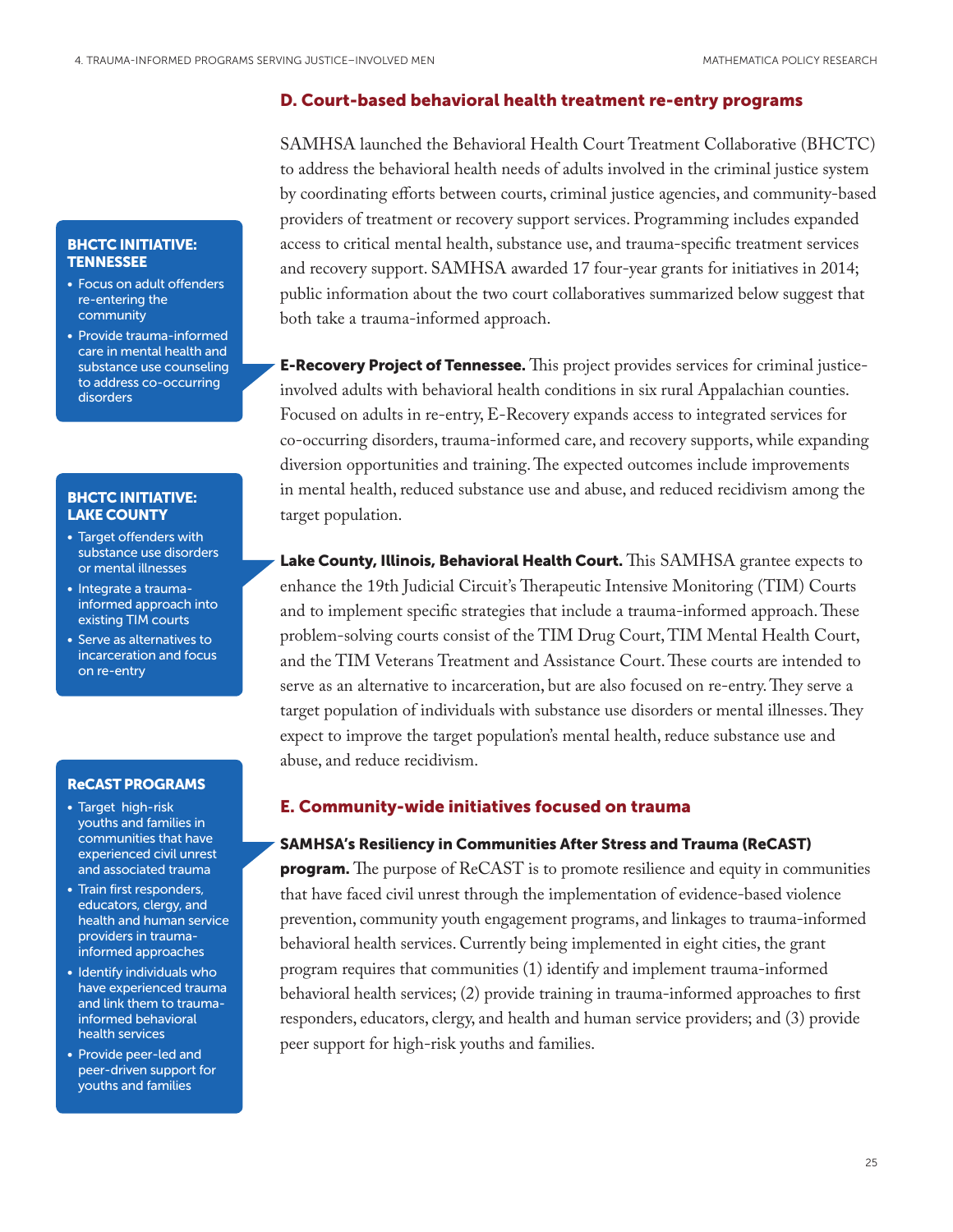### 5. TRAUMA-SPECIFIC SERVICES

With the trauma field rapidly evolving in recent years, there are now several models for delivering trauma-specific services to support individuals with trauma histories. Some of these services must be delivered by mental health clinicians, while others can be delivered by case managers, peer specialists, or other nonclinical professionals who provide services and supports to individuals with trauma histories. Although we did not identify any trauma-specific services designed specifically for recently incarcerated fathers, we did identify some services that were either designed for men, have been implemented in prison settings or with individuals who were recently incarcerated, or could potentially be adapted for fathers who were recently incarcerated. The extent to which these services have been evaluated varies.

#### A. Non-clinical trauma-specific services

From the programs' websites, we identified four models for delivering trauma-specific services that may not require the involvement of a mental health clinician and could therefore be implemented by nonclinical fatherhood program staff. All four service models can be delivered as group interventions; some of them can also be delivered to individual participants. Two of the models are flexible in allowing the provider to pick and choose the components they will deliver. The other two are more structured and designed to be implemented in a specific way.

**Seeking Safety.** Currently implemented by one ReFORM grantee, Seeking Safety is an evidence-based counseling model for men and women with histories of trauma or substance use (see [http://www.treatment-innovations.org/seeking-safety.html\)](http://www.treatment-innovations.org/seeking-safety.html). It is a flexible model that can be used with groups or individuals. It can be delivered in any type of setting and by any provider, including peer specialists. The model has been implemented with criminal justice populations, veterans, and individuals with behavioral health problems. Its primary goal is to help participants achieve safety in their relationships, thoughts, feelings, and actions. The program has 25 modules that address cognitive, behavioral, and case management domains. Providers can choose which modules to address and can deliver them in any order.

Addictions and Trauma Recovery Integration Model (ATRIUM). This model is designed for survivors and perpetrators of physical or sexual abuse or violence, individuals with addictive behaviors, and individuals with serious mental health conditions ([http://www.dustyjmiller.com/books/addictions-trauma-recovery/\)](http://www.dustyjmiller.com/books/addictions-trauma-recovery/). It can be delivered by professionals or peers. ATRIUM addresses the physical, mental, and spiritual impact of trauma through psychoeducation, interpersonal skills training, and activities such as meditation and self-expression. It has 12 sessions that cover three phases of treatment (Center for Substance Abuse Treatment 2014). In the first phase, the provider gathers client history, provides psychoeducation about trauma, and

#### SELECTED SEEKING SAFETY TOPICS

- Asking for help
- Setting boundaries
- Healthy relationships
- Self-care
- Getting support
- Community resources
- Detaching from emotional pain
- Substance use
- PTSD
- Coping with triggers
- Red and green flags
- Recovery thiking
- Creating meaning

#### SELECTED ATRIUM **TOPICS**

- Anxiety problems
- Self-harm
- Anger
- Sexuality
- Self-expression
- Physical health
- Sleep problems
- Spirituality
- Relationship challenges
- Self-care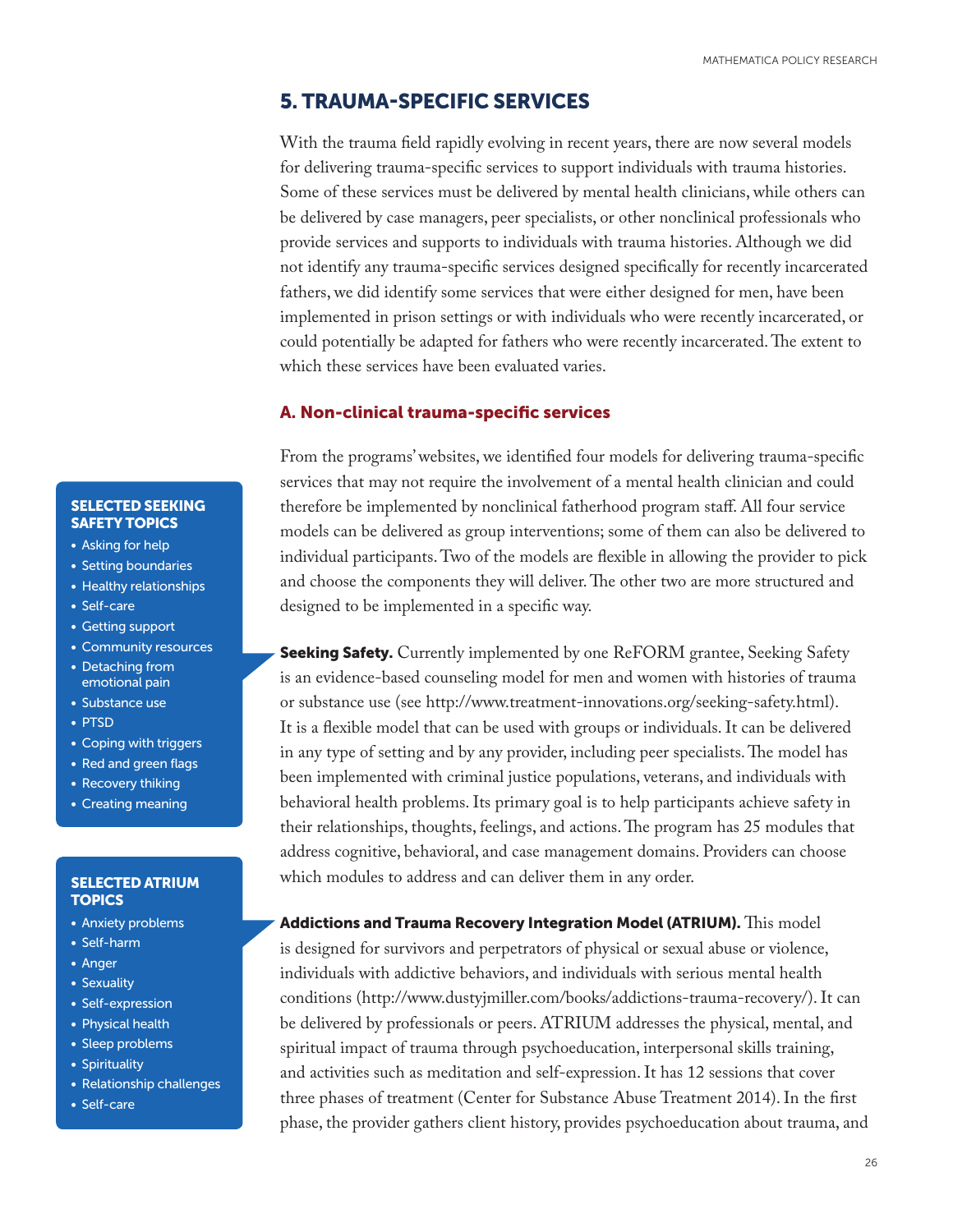#### SELECTED SELF TOPICS

- Effects of and responses to trauma
- Physical, emotional, psychological, and moral safety
- Boundaries
- Trust
- Negative self-talk and coping strategies
- Disconnecting from intrusive thoughts
- Coping skills and stress management
- Conflict resolution
- Addictive behavior
- Loss
- Behavior change and empowerment
- Recovery

assesses the client's strengths. In the second phase, the provider addresses the trauma symptoms and encourages the client to use community resources and supports. In the third phase, the provider challenges "old beliefs" about the trauma and supports the client in replacing those beliefs with more appropriate ones. ATRIUM has been implemented in several settings, including behavioral health agencies, prisons, and peer-support groups. Although the program is not specifically designed for men, it has been delivered to groups of men. To our knowledge, ATRIUM does not include explicit modules on fatherhood.

Safety, Emotions, Loss, and Future (SELF). SELF is a group-based psychoeducational program that was designed as part of an organizational change model for implementing trauma-informed approaches [\(http://www.sanctuaryweb.com/Products/](http://www.sanctuaryweb.com/Products/SELFGroupCurriculum.aspx) [SELFGroupCurriculum.aspx\)](http://www.sanctuaryweb.com/Products/SELFGroupCurriculum.aspx). SELF includes 37 lessons that focus on safety, emotions, loss, and the future. The program is flexible, allowing group facilitators to select and present the sessions in any order and adjust the length of time spent on a given topic, depending upon the needs of the group. Although the curriculum itself does not appear to be specific to men or fathers, the developers describe it as addressing universal issues that span all ages, genders, races, and religions. They also note that adaptations to the model are available; however, it is unclear from publicly available documents the type of adaptions that programs can make. The program's website does not specify whether the program can be delivered by any trained individual or is intended to be delivered by a behavioral health specialist.

Helping Men Recover. This model is a group-based, trauma-informed program to treat addictions in men ([http://stephaniecovington.com/helping-men-recover-a](http://stephaniecovington.com/helping-men-recover-a-program-for-treating-addiction1.php)[program-for-treating-addiction1.php](http://stephaniecovington.com/helping-men-recover-a-program-for-treating-addiction1.php)). It is a structured program with 18 modules that address self, relationships, sexuality, and spirituality. The modules incorporate information on the social messages men receive and the ways in which "male socialization" impacts recovery, relationships, and trauma and abuse. The relationship module includes sessions on fathers and mothers, which are relevant for fatherhood program participants. Helping Men Recover is designed to be delivered in prisons and other settings, including outpatient, residential, and community-based settings. The groups meet one or two times a week for 90 minutes; the program typically lasts two to four months. Helping Men Recover can be delivered by an experienced licensed addictions specialist or an individual with a bachelor's degree in the human services field.

### B. Trauma-specific services requiring delivery by a mental health specialist

Although OFA-funded fatherhood programs are not permitted to use grant funds authorized under the Claims Resolution Act of 2010 to provide mental health treatment, they can do so using other funding streams or by referring participants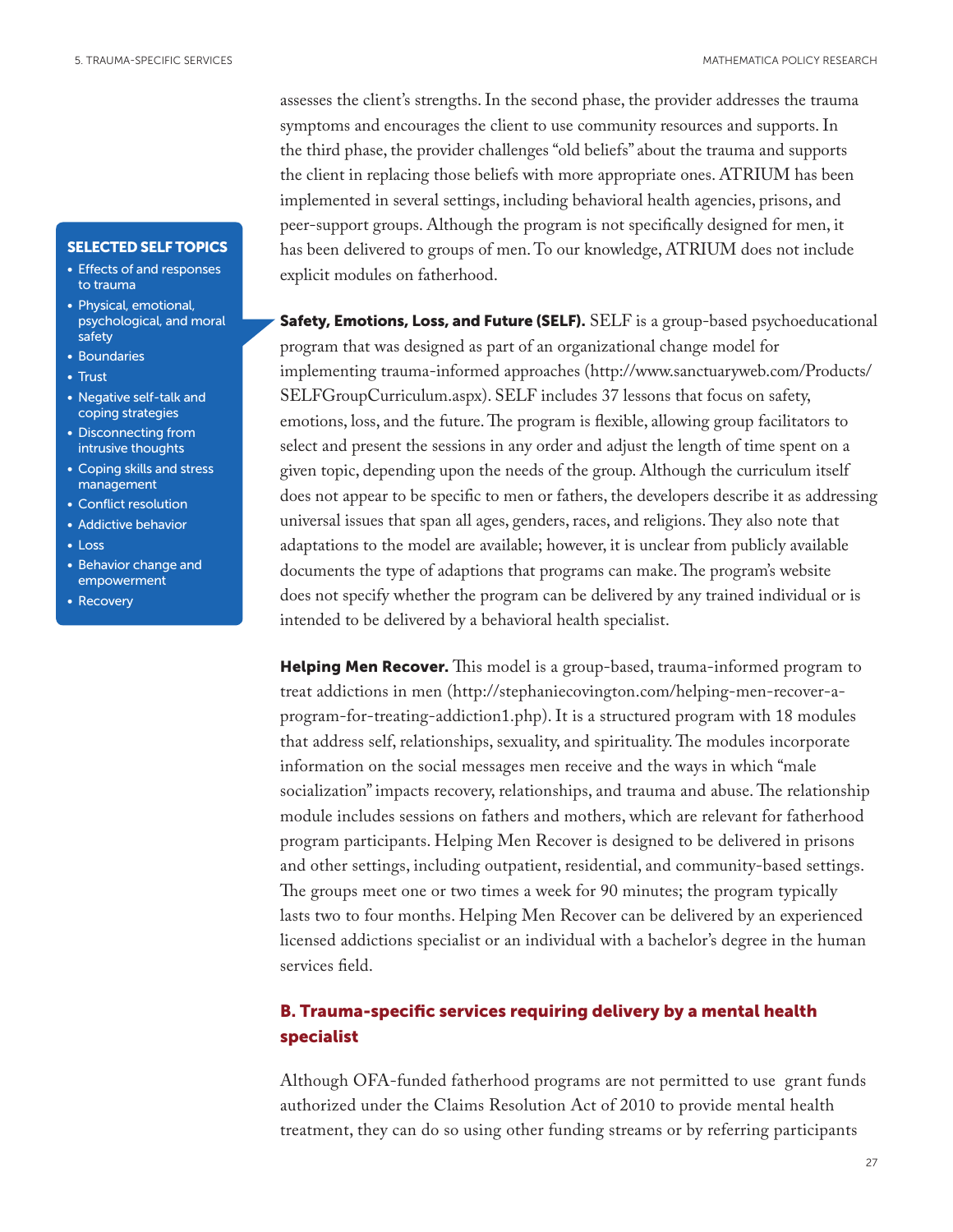#### MATHEMATICA POLICY RESEARCH

to partner organizations that do provide treatment. In this section, we describe one trauma-specific service for trauma survivors and five services that specifically address PTSD.

**M-TREM.** This model is a group intervention designed to support men who are trauma survivors (<https://www.samhsa.gov/nctic/trauma-interventions>). M-TREM is a male-focused adaptation of the TREM program, which is considered an evidencebased model for addressing trauma (Fallot et al. 2011; Wolff et al. 2015). M-TREM is delivered by two co-leaders: (1) a clinician and (2) a support specialist, such as a bachelor's degree–level professional, certified addictions counselor, or peer-support specialist (personal communication with Lori Beyer, Community Connections on December 14, 2016). For example, M-TREM may be delivered by a social worker and an addictions specialist. M-TREM, which was recently redesigned, now includes 18 sessions that focus on empowerment, trauma education, and skill building. The first sessions focus on the social messages or stereotypes that men receive from society. In the next sessions, facilitators discuss violence as a way to segue into discussions of trauma and abuse. The skill-building sessions, which include role-playing, help men develop communication skills, problem-solving skills, and healthy coping strategies.

Prolonged Exposure (PE) Therapy and Cognitive Processing Therapy (CPT). These two therapies are the predominant treatments for PTSD and the treatments for which the evidence is strongest (IOM 2008, 2014). They are both provided in individual therapy sessions. Some evidence indicates that CPT is also effective in group formats (Sloan and Beck 2016). PE and CPT have similar treatment elements, including education about trauma and trauma responses; the use of cognitive behavioral techniques, such as questioning black-and-white thinking; and the use of homework as a way to reinforce the treatment. In PE, the client is "exposed" to the traumatic event through detailed retelling of the traumatic event and gradual exposure to people, places, or objects that remind the client of the event (Foa et al. 2007). In CPT, the client writes about the traumatic event, discusses negative thoughts about it, and learns more adaptive ways of thinking about it (Resick et al. 2010; Resick and Schnicke 1993).

Eye Movement Desensitization and Reprocessing (EMDR). EMDR is an effective psychotherapy used to treat PTSD (IOM 2008, 2014). Although it has traditionally been delivered in individual therapy sessions, some studies are investigating the therapy's effectiveness in group settings. EMDR is grounded in the theory that PTSD is a result of traumatic memories that have been inadequately processed. In EMDR, the client first learns techniques to manage emotional distress. He then thinks about the traumatic event or an aspect of the traumatic event while focusing on a back-andforth movement or sound made by the therapist. (For example, the therapist may move his or her finger back and forth.) The client continues to focus on the movement until his distress decreases, and then processes the experience with the therapist.

#### SELECTED M-TREM **TOPICS**

- Male messages
- Emotions: Anger, fear, hurt, shame, hope
- Understanding trauma and trauma behavior
- Abuse: Physical, sexual, emotional
- Family relationships
- Communication skills
- Problem solving skills
- Goal setting and empowerment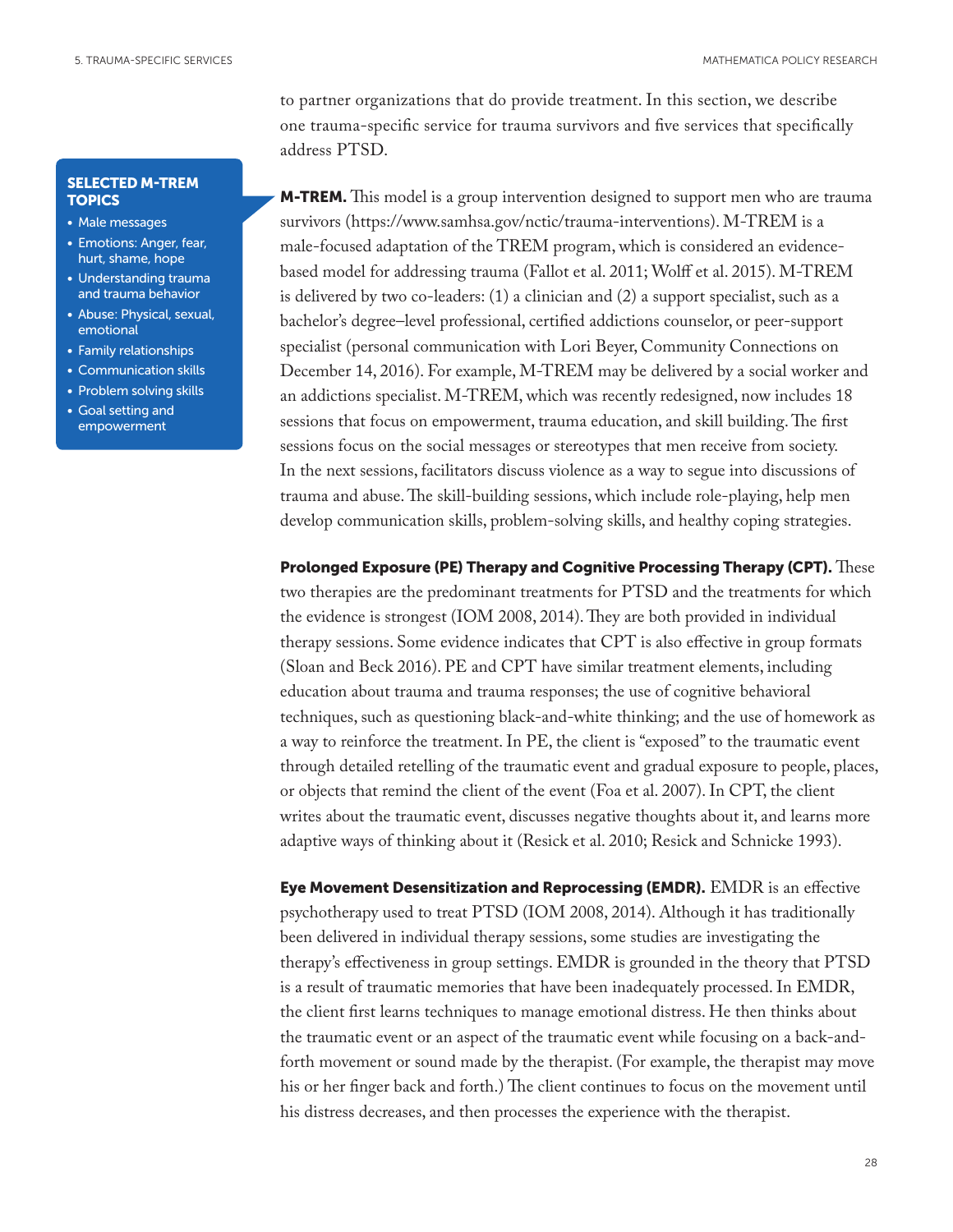#### TARGET'S STEPS TO MANAGE STRESS **REACTIONS**

- 1. Focus to reduce anxiety and increase alertness
- 2. Recognize specific triggers
- 3. Identify feelings
- 4. Evaluate main thoughts
- 5. Define personal goals
- 6. Identify successful step toward goal
- 7. Make a contribution

### Trauma Affect Regulation: Guidelines for Education and Therapy (TARGET).

TARGET is a 12-session, group- or individual-based psychotherapy designed to prevent and treat PTSD. The program teaches skills for managing problems that result from high stress, explains the difference between normal and extreme stress, and teaches seven steps to manage extreme stress reactions. The program can be delivered by clinicians, case managers, rehabilitation specialists, and teachers ([http://www.](http://www.advancedtrauma.com/Services.html) [advancedtrauma.com/Services.html](http://www.advancedtrauma.com/Services.html); [https://www.crimesolutions.gov/ProgramDetails.](https://www.crimesolutions.gov/ProgramDetails.aspx?ID=145) [aspx?ID=145](https://www.crimesolutions.gov/ProgramDetails.aspx?ID=145)). It has been adapted for recently incarcerated men and women.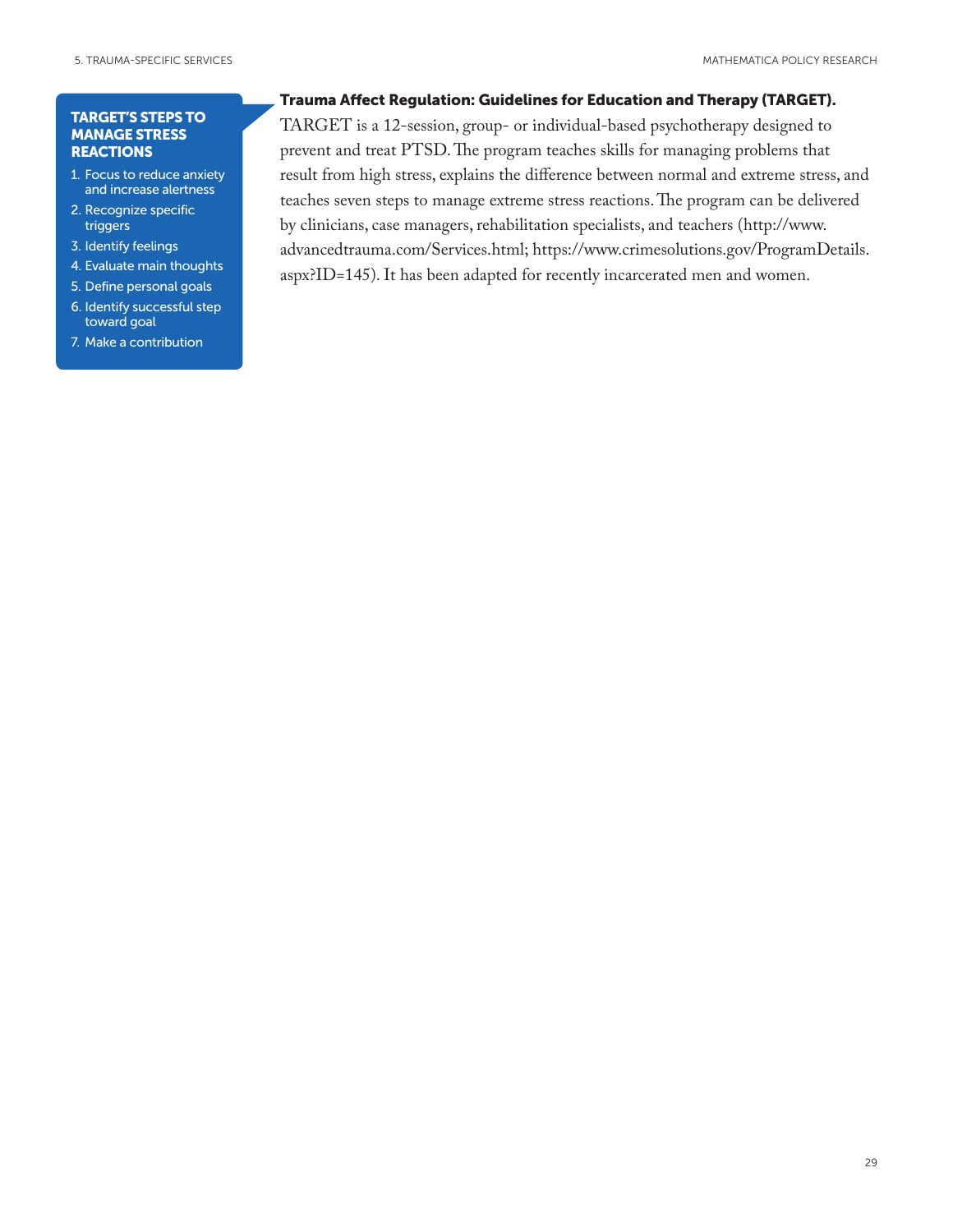### 6. SUMMARY AND KEY STEPS FOR PROGRAMS

This report explored what is known about trauma among fathers in re-entry and how programs serving them may provide trauma-informed care. In this section, we summarize some of the key points and lessons, and suggest key steps for implementing trauma-informed care with justice-involved men in ReFORM or other fatherhood programs.

#### Trauma in fathers who are re-entering society appears to be prevalent.  $\rm{We}$

began by exploring the types and prevalence of trauma experiences among previously incarcerated men and the potential consequences for their parenting, economic stability, and relationships after release. Although traumatic events in childhood are thought to be prevalent in this population based on qualitative research and community samples, more research is needed. Compared to what is known about trauma in women, children, and combat veterans, little information is available on the prevalence, experience, and impact of trauma among nonmilitary men, especially lowincome men of color.

Trauma may complicate the ability of men in fatherhood programs to achieve **positive outcomes.** Trauma likely contributes to the struggles that many fathers re-entering the community experience. Past traumas likely compound the difficulty these men typically experience with becoming economically stable and reconnecting in positive ways with their partners and children. These struggles may be compounded by the incarceration experience itself and the return to disadvantaged communities that have few resources and job opportunities.

A trauma-informed approach focuses on organizational change. It systematically integrates trauma-informed principles throughout program operations and service delivery, ensuring that participants and staff experience safety, trustworthiness, empowerment, peer support, and collaboration. These principles are implemented within and across multiple domains of implementation such as policies, settings, and participant-staff interactions.

# A key premise of a trauma-informed approach is that healing can occur through interaction with individuals who are sensitive to trauma but not

necessarily trained therapists. Programs that take a trauma-informed approach seek to avoid worsening the effects of past traumas or further traumatizing clients. Just as importantly, a trauma-informed approach suggests that healing and recovery can be facilitated through interaction with nonclinical staff, especially staff who have experienced and recovered from similar traumas. This is important because although some trauma survivors will receive trauma-specific services to address PTSD, many will not due to limited resources. Facilitating healing and taking care to not create additional harm can be promoted by training staff to recognize and appropriately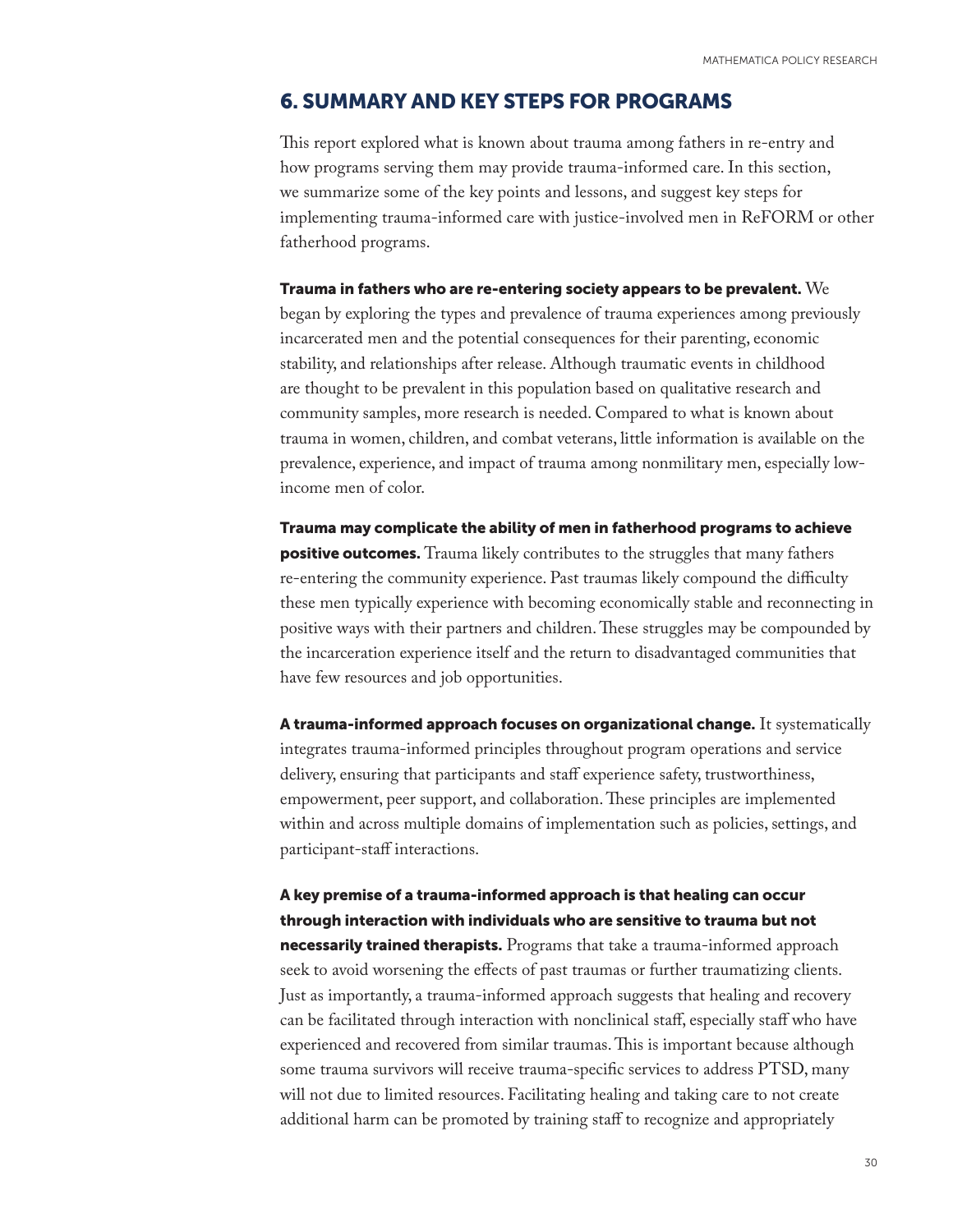respond to signs of trauma and by implementing trauma-informed principles throughout service delivery activities and settings.

Our scan of programs serving justice-involved men showed that implementation of trauma-informed principles is feasible in a wide range of program types and settings. These include programs that focus on employment, re-entry, prevention of recidivism, substance use recovery or mental health treatment, fatherhood, behavioral health courts, and community-wide initiatives. It also revealed that a trauma-informed approach to fatherhood services does not require clinical staff, and suggests that such an approach can improve client engagement and participation.

The information collected and analyzed for this study suggest the following key steps to implementing a trauma-informed approach at ReFORM and other fatherhood programs:

- *Create a systemic commitment across the entire organization to a trauma-informed approach*. The trauma-informed approach to services is, in many ways, about changing the organizational culture. Conducting an organizational assessment is a key step in identifying needed changes to policies, procedures, and settings.
- *Train all staff in the signs of trauma and how to appropriately respond to them*. The premise of a trauma-informed approach is that healing can occur through interaction with individuals who are sensitive to trauma but not necessarily trained therapists. The majority of service delivery in ReFORM and other fatherhood programs occurs through group-based, facilitator-led parenting workshops, employment readiness services, and relationship education led by nonclinicians. For this reason, training only case managers or clinical staff in trauma is likely to be insufficient.
- *Screen all participants for trauma-related mental health conditions*. Although programs may take the position that all participants have experienced trauma, some fathers' responses to trauma may go beyond the help that a fatherhood program can provide. Some will develop mental health conditions such as PTSD. Systematic screening allows programs to identify fathers with such conditions who may need clinical treatment. Simple, brief and well-validated screening tools are available for use by nonclinicians to identify and refer fathers who exceed a specified threshold of symptoms.
- *Refer fathers in need of clinical treatment to appropriate services*. Some fathers will have disorders related to trauma exposure. Trauma-specific services vary in their suitability for use with men and people of various cultural backgrounds, their availability at the local level, and whether they can be provided by clinical or nonclinical staff.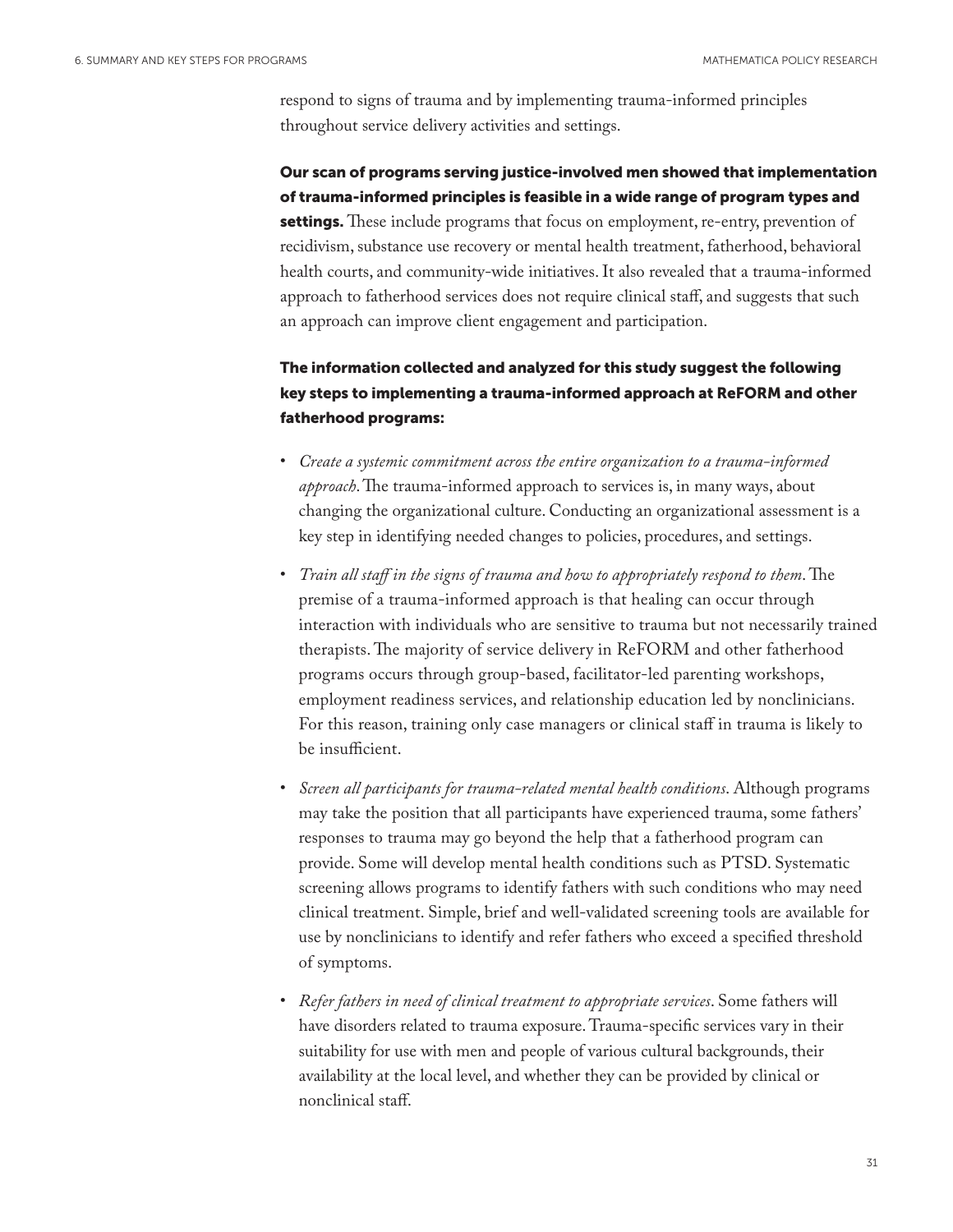- Some evidence-based treatments are available for trauma and PTSD, such as PE, CPT, and TREM, although they are not necessarily accessible in every community. Some of these treatments have not been tested with men, particularly low-income fathers who have involvement with the criminal justice system.
- Two group-based clinical treatments, M-TREM and Helping Men Recover, have been designed or adapted specifically for men and could prove useful for participants of fatherhood programs, if available in these fathers' communities.
- Group-based services that do not require clinical staff to deliver—such as, Seeking Safety, ATRIUM, Helping Men Recover, and SELF—are promising options for trauma-specific services that can be implemented by ReFORM and fatherhood programs.

Resources are becoming more available to assist programs interested in becoming trauma-informed, including organizational assessments, staff training, and information about trauma-specific services, including those that do not require delivery by a mental health clinician.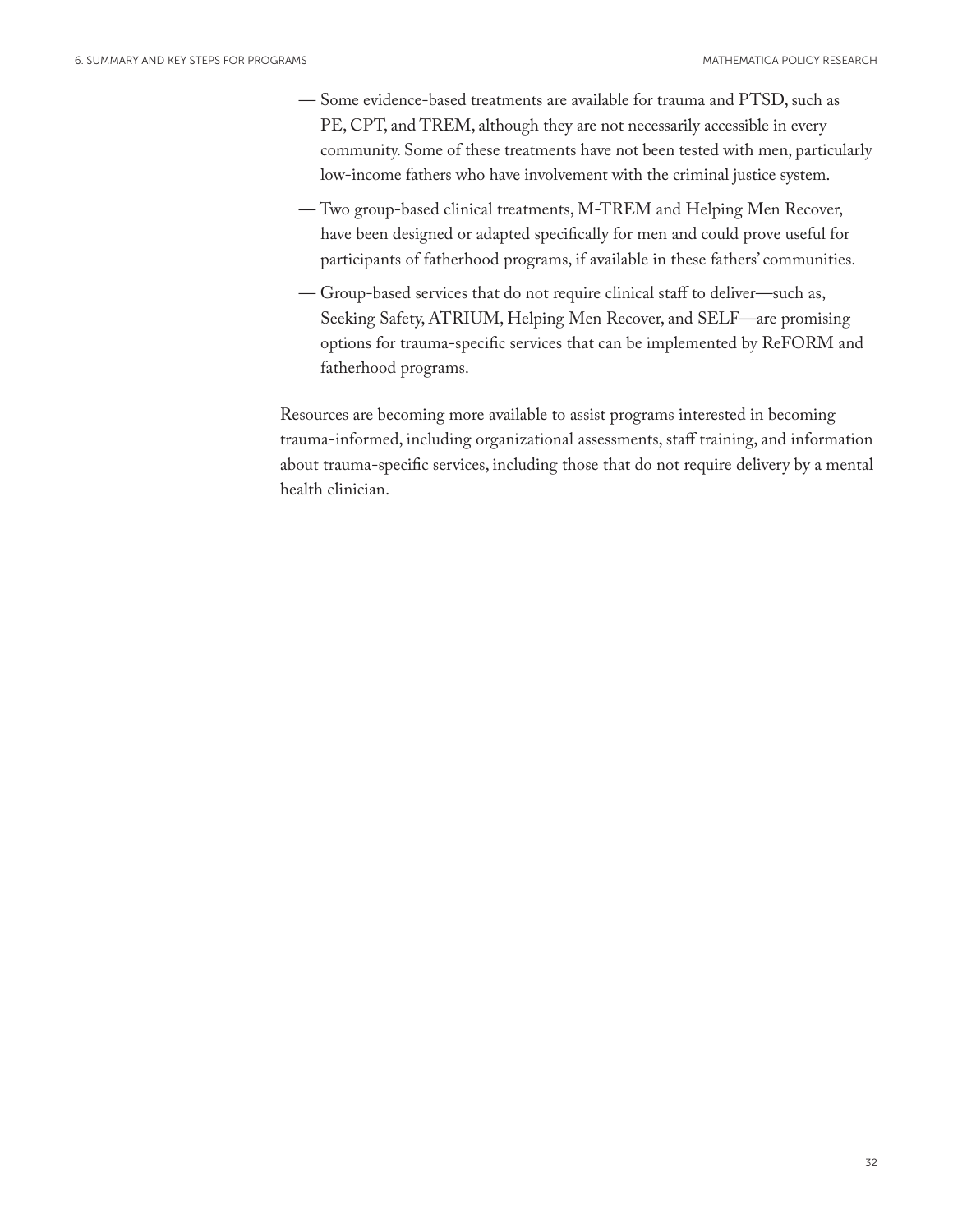#### **REFERENCES**

Agaibi, C.E., and J.P. Wilson. "Trauma, PTSD, and Resilience: A Review of the Literature." *Trauma, Violence* & Abuse, vol. 6, no. 3, 2005, pp. 195-216.

American Psychiatric Association. "Trauma- and Stressor-Related Disorders." In *Diagnostic and Statistical Manual of Mental Disorders* (5th ed.). Washington, DC: American Psychiatric Association, 2013, Available at [http://dx.doi.org/10.1176/appi.](http://dx.doi.org/10.1176/appi.books.9780890425596.dsm07) [books.9780890425596.dsm07](http://dx.doi.org/10.1176/appi.books.9780890425596.dsm07).

Baker, Courtney N., Steven M. Brown, Patricia D. Wilcox, Stacy Overstreet, and Prerna Arora. "Development and Psychometric Evaluation of the Attitudes Related to Trauma-Informed Care (ARTIC) Scale." *School Mental Health*, vol. 8, no. 1, 2016, pp. 61‒76.

Beck, Allen J., Marcus Berzofsky, Rachel Caspar, and Christopher Krebs. "Sexual Victimization in Prisons and Jails Reported by Inmates, 2011–12." Washington, DC: U.S. Bureau of Justice Statistics, 2013.

Black, M., K. Basile, M. Breiding, S. Smith, M. Walters, M. Merrick, and M. Stevens. "National Intimate Partner and Sexual Violence Survey, 2010 Summary Report (NISVS, 2010)." Atlanta, GA: National Center for Injury Prevention and Control and Centers for Disease Control and Prevention, 2010.

Bloom, Sandra L. "Advancing a National Cradle-to-Grave-to-Cradle Public Health Agenda." *Journal of Trauma & Dissociation*, vol. 17, no. 4, 2016, pp. 383‒396.

Bloom, Sandra L., and Sarah Y. Sreedhar. "The Sanctuary Model of Trauma-Informed Organizational Change." *Reclaiming Children and Youth*, vol. 17, no. 3, 2008, pp. 48–53.

Boxer, Paul, Keesha Middlemass, and Tahlia Delorenzo. "Exposure to Violent Crime During Incarceration: Effects on Psychological Adjustment Following Release." *Criminal Justice and Behavior, vol.* 36, no. 8, 2009, pp. 793-807.

Breslau, N., E.L. Peterson, L.M. Poisson, L.R. Schultz, and V.C. Lucia. "Estimating Post-Traumatic Stress Disorder in the Community: Lifetime Perspective and the Impact of Typical Traumatic Events." *Psychological Medicine*, vol. 34, no. 5, 2004, pp. 889-898.

Brewin, C.R., S. Rose, B. Andrews, P. Tata, C. McEvedy, S. Turner, and E.B. Foa. "A Brief Screening Instrument for Post-Traumatic Stress Disorder." *British Journal of Psychiatry*, vol. 181, 2002, pp. 158-162.

Briere, J., L.A. Madni, and N. Godbout. "Recent Suicidality in the General Population: Multivariate Association with Childhood Maltreatment and Adult Victimization." Journal of Interpersonal Violence, vol. 31, no. 18, 2016, pp. 3063–3079.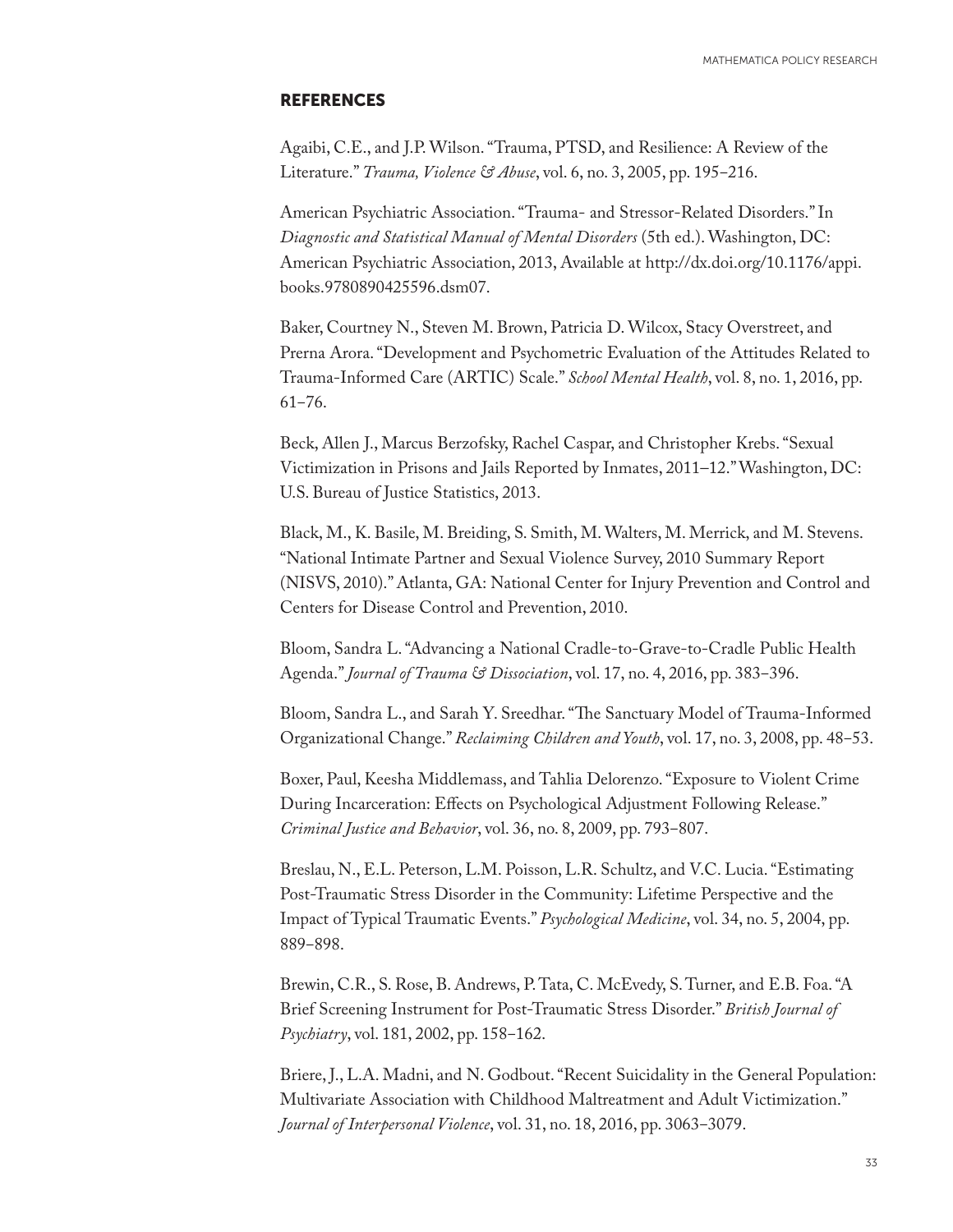Carlson, Bonnie E., and Michael S. Shafer. "Traumatic Histories and Stressful Life Events of Incarcerated Parents: Childhood and Adult Trauma Histories." *The Prison Journal*, vol. 90, no. 4, 2010, pp. 475–493.

Carlson, Bonnie E., Michael S. Shafer, and David E. Duffee. "Traumatic Histories and Stressful Life Events of Incarcerated Parents II: Gender and Ethnic Differences in Substance Abuse and Service Needs." The Prison Journal, vol. 90, no. 4, 2010, pp. 494‒515.

Center for Substance Abuse Treatment. "Trauma-Informed Care in Behavioral Health Services." Treatment Improvement Protocol (TIP) Series, No. 57. Rockville, MD: Substance Abuse and Mental Health Services Administration, 2014.

Comfort, M., T. McKay, J. Landwehr, E. Kennedy, C. Lindquist, and A. Bir. "Parenting and Partnership When Fathers Return from Prison: Findings from Qualitative Analysis." ASPE Research Brief. Washington, DC: Office of the Assistant Secretary for Planning and Evaluation, U.S. Department of Health & Human Services, 2016.

D'Angelo, Angela Valdovinos, Emily Knas, Pamela Holcomb, and Kathryn Edin. "The Role of Social Networks Among Low-Income Fathers: Findings from the PACT Evaluation." OPRE Report Number 2016-60. Washington, DC: Office of Planning, Research & Evaluation, Administration for Children & Families, U.S. Department of Health & Human Services, 2016.

DeCandia, C.J., K. Guarino, and R. Clervil. "Trauma-Informed Care and Trauma-Specific Services: A Comprehensive Approach to Trauma Intervention." Washington, DC: American Institutes for Research, 2014.

DeVeaux, Mika'il. "The Trauma of the Incarceration Experience." *Harvard CivilRights-Civil Liberties Law Review, vol.* 48, 2013, pp. 257–277.

De Viggiani, Nick. "Surviving Prison: Exploring Prison Social Life as a Determinant of Health." *International Journal of Prisoner Health*, vol. 2, no. 2, 2006, pp. 71–89.

Dierkhising, Carly B., Andrea Lane, and Misaki N. Natsuaki. "Victims Behind Bars: A Preliminary Study of Abuse During Juvenile Incarceration and Post-Release Social and Emotional Functioning." *Psychology, Public Policy, and Law*, vol. 20, no. 2, 2014, pp. 181-190.

Diez Roux, A.V. "Investigating Neighborhood and Area Effects on Health." *American Journal of Public Health*, vol. 91, no. 11, 2001, pp. 1783-1789.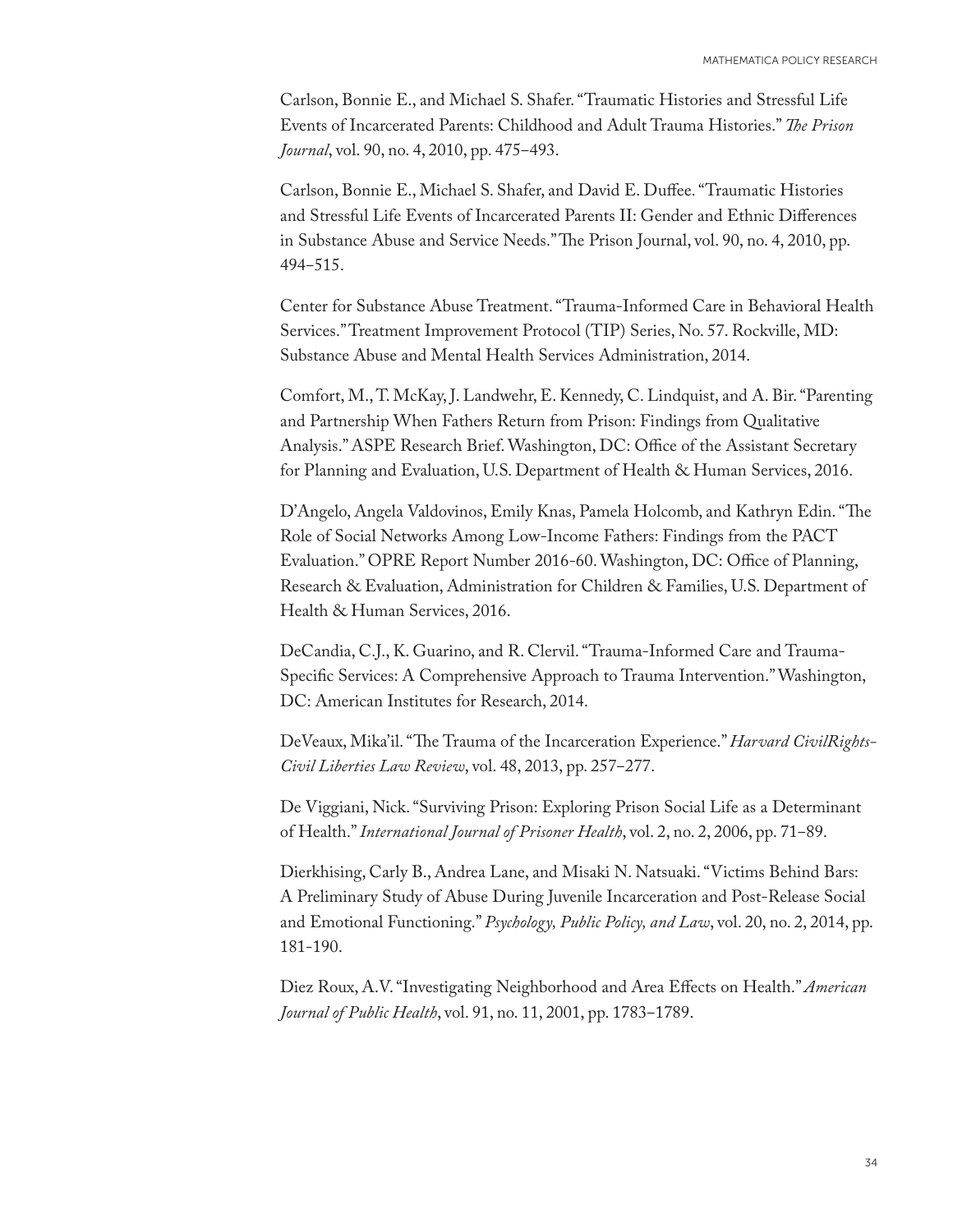Dion, Robin, Pamela Holcomb, Heather Zaveri, Angela D'Angelo, Elizabeth Clary, Daniel Friend, and Scott Baumgartner. "Bringing it all Together: How Did Responsible Fatherhood Programs in PACT Address Participants' Needs and How Did Fathers Respond?" Draft report submitted to Office of Research, Planning and Evaluation, Administration for Children and Families, U.S. Department of Health and Human Services. Washington, DC: Mathematica Policy Research, May 2017.

Eddy, J.M., and J. Poehlmann (eds.). *Children of Incarcerated Parents*. Washington, DC: Urban Institute Press, 2010.

Evans, Sarah E., Anne L. Steel, and David DiLillo. "Child Maltreatment Severity and Adult Trauma Symptoms: Does Perceived Social Support Play a Buffering Role?" *Child Abuse & Neglect*, vol. 37, no. 11, 2013, pp. 934–943.

Fallot, R., and M. Harris. "The Trauma Recovery and Empowerment Model (TREM)." *Community Mental Health Journal*, vol. 38, no. 6, pp. 475–485.

Fallot, Roger D., Gregory J. McHugo, Maxine Harris, and Haiyi Xie. "The Trauma Recovery and Empowerment Model: A Quasi-Experimental Effectiveness Study." *Journal of Dual Diagnosi*s, vol. 7, no. 1-2, 2011, pp. 74‒89.

Foa, E.B., E. Hembree, and B.O. Rothbaum. *Prolonged Exposure Therapy for PTSD: Emotional Processing of Traumatic Experiences, Therapist Guide*. New York: Oxford University Press, 2007.

Ford, Julian D., John Chapman, Daniel F. Connor, and Keith R. Cruise. "Complex Trauma and Aggression in Secure Juvenile Justice Settings." *Criminal Justice and Behavior*, vol. 39, no. 6, 2012, pp. 694‒724.

Friend, Daniel, Jeffrey Max, Pamela Holcomb, Kathryn Edin, and Robin Dion. "Fathers' Views of Co-Parenting Relationships: Findings from the PACT Evaluation." OPRE report 2016-60. Washington, DC: Office of Planning, Research & Evaluation, Administration for Children & Families, U.S. Department of Health & Human Services, 2016.

Geller, Amanda, Irwin Garfinkel, Carey E. Cooper, and Ronald B. Mincy. "Parental Incarceration and Child Well‐Being: Implications for Urban Families." *Social Science Quarterly*, vol. 90, no. 5, 2009, pp. 1186‒1202.

Geller, Amanda, Irwin Garfinkel, and Bruce Western. "Paternal Incarceration and Support for Children in Fragile Families." *Demography*, vol. 48, no. 1, 2011, pp. 25–47.

Glaze, Lauren E., and Laura M. Maruschak. "Bureau of Justice Statistics Special Report, Parents in Prison and Their Minor Children." Washington, DC: Bureau of Justice Statistics, March 30, 2010.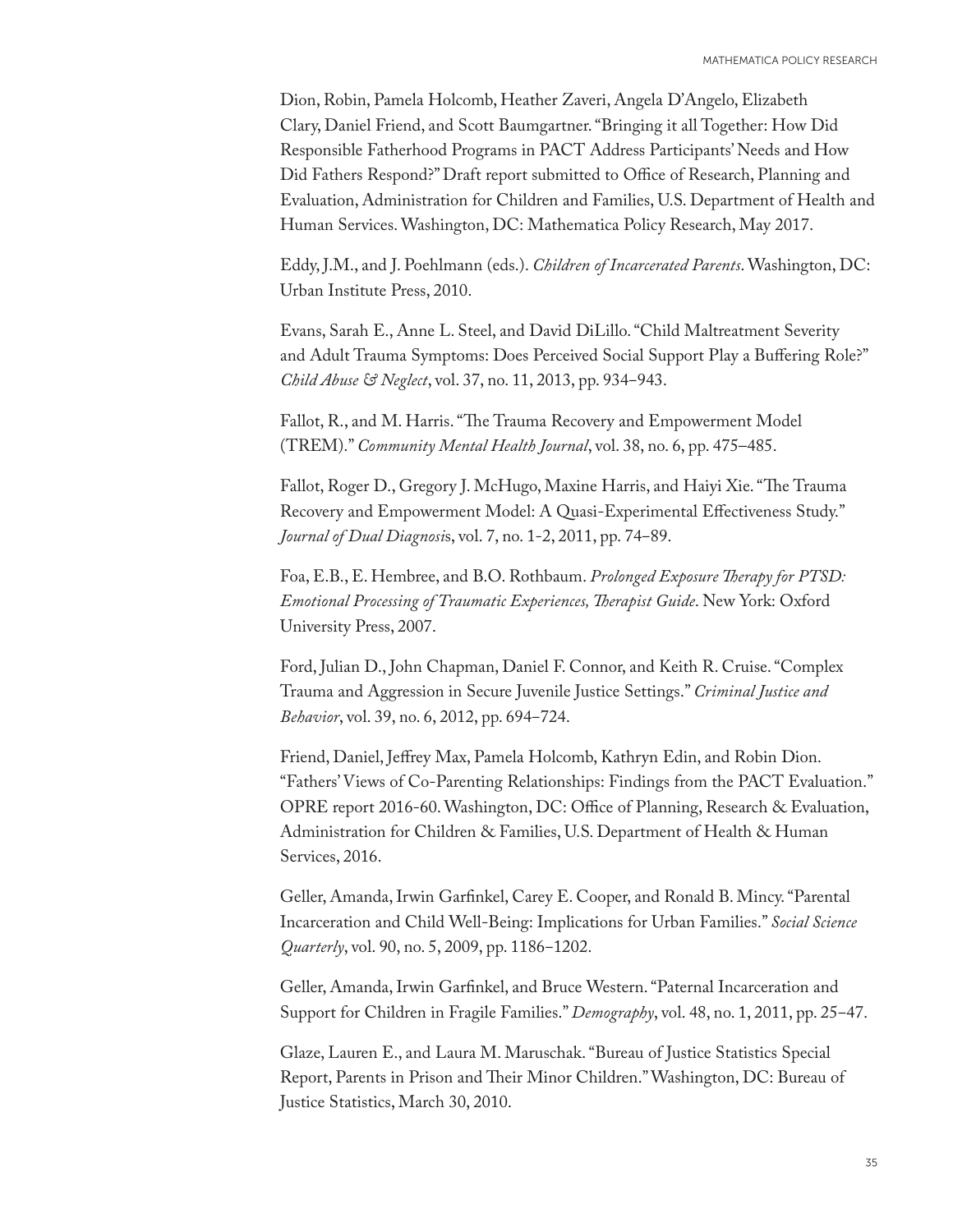Gordon, Derrick M., Derek Iwamoto, Natasha D. Watkins, Trace Kershaw, Diana Mason, and Anthony Judkins. "Promoting Responsible Fatherhood Programming: Factors Affecting Low-Income Fathers' Involvement in Child Protection Services and Court-Restricted Access to their Children." *Journal of Poverty*, vol. 15, no. 2, 2011, pp. 184‒205.

Haney, Craig. "The Psychological Impact of Incarceration: Implications for Post-Prison Adjustment." From Prison to Home: The Effect of Incarceration and Reentry on Children, Families, and Communities. Washington, DC: Office of the Assistant Secretary of Planning and Evaluation, U.S. Department of Health and Human Services, December 2001. Available at [https://aspe.hhs.gov/basic-report/psychological](https://aspe.hhs.gov/basic-report/psychological-impact-incarceration-implications-post-prison-adjustment)[impact-incarceration-implications-post-prison-adjustment.](https://aspe.hhs.gov/basic-report/psychological-impact-incarceration-implications-post-prison-adjustment) Accessed May 22, 2017.

Holcomb, Pamela, Kathryn Edin, Jeffrey Max, Alford Young, Jr., Angela Valdovinos D'Angelo, Daniel Friend, Elizabeth Clary, and Waldo E. Johnson, Jr. "In Their Own Voices: The Hopes and Struggles of Responsible Fatherhood Program Participants in the Parents and Children Together Evaluation." OPRE Report Number 2015-67. Washington, DC: Office of Planning, Research & Evaluation, Administration for Children & Families, U.S. Department of Health & Human Services, 2015.

Holmes, William C., and Gail B. Slap. "Sexual Abuse of Boys: Definition, Prevalence, Correlates, Sequelae, and Management." *JAMA*, vol. 280, no. 21, 1998, pp. 1855–1862.

Huang, Larke N., Rebecca Flatow, Tenly Biggs, Sara Afayee, Kelley Smith, Thomas Clark, and Mary Blake. "SAMHSA's Concept of Trauma and Guidance for a Trauma-Informed Approach." HHS Publication No. (SMA) 14-4884. Rockville, MD: Substance Abuse and Mental Health Services Administration, 2014.

Institute of Medicine. *Treatment of Posttraumatic Stress Disorder: An Assessment of the Evidence*. Washington, DC: The National Academies Press, 2008.

Institute of Medicine. *Treatment for Posttraumatic Stress Disorder in Military and Veteran Populations: Final Assessment*. Washington, DC: The National Academies Press, 2014.

Jarjoura, G. Roger, David L. DuBois, Rebecca J. Shlafer, and Konrad A. Haight. "Mentoring Children of Incarcerated Parents." Washington, DC: U.S. Department of Justice, Office of Justice Programs, Office of Juvenile Justice and Delinquency Prevention, 2014.

Johnson, Emmanuel J., and Christine James. "Effects of Child Abuse and Neglect on Adult Survivors." *Early Childhood Development and Care*, vol. 186, no. 186, March 22, 2016, pp. 1836–1845.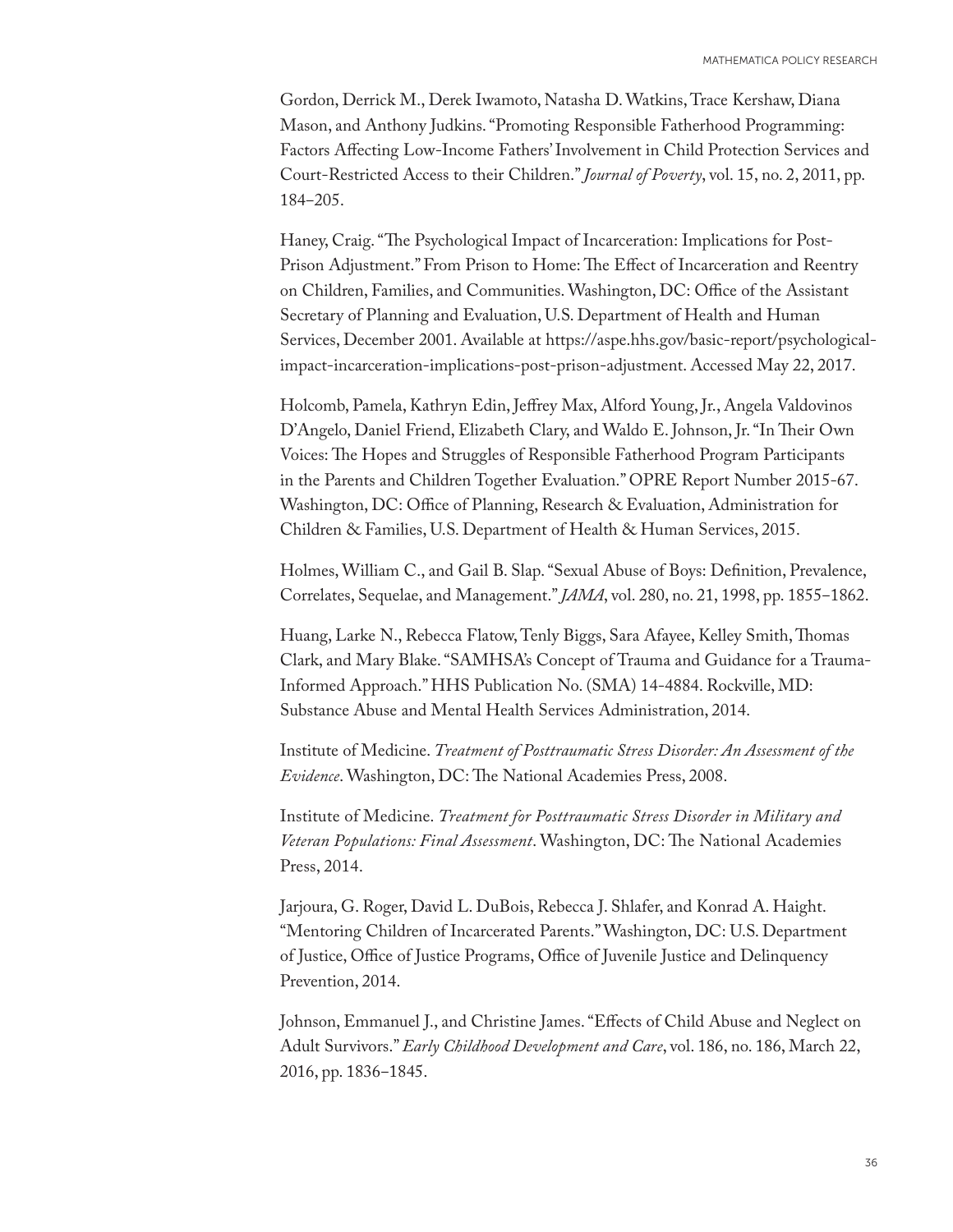Kim, Joongbaeck. "Neighborhood Disadvantage and Mental Health: The Role of Neighborhood Disorder and Social Relationships." *Social Science Research*, vol. 39, no. 2, 2010, pp. 260 271.

Kubiak, S.P., H. Brenner, D. Bybee, R. Campbell, and G. Fedock. "Reporting Sexual Victimization During Incarceration: Using Ecological Theory as a Framework to Inform and Guide Future Research." *Trauma, Violence & Abuse*, 2016, pp. 1‒13, epub ahead of print.

Kubrin, Charis E., and Eric Stewart. "Predicting Who Reoffends: The Neglected Role of Neighborhood Context in Recidivism Studies." *Criminology*, vol. 44, no. 1, 2006, pp. 165 197.

Lee, Chioun, Vera Tsenkova, and Deborah Carr. "Childhood Trauma and Metabolic Syndrome in Men and Women." *Social Science & Medicine*, vol. 105, 2014, pp. 122‒130.

Liu, Young, Janet B. Croft, Daniel P. Chapman, Geraldine S. Perry, Kurt J. Greenlund, Guixiang Zhao, and Valerie J. Edwards. "Relationship between Adverse Childhood Experiences and Unemployment among Adults from Five U.S. States." *Social Psychiatry and Psychiatric Epidemiology*, vol. 48, no. 3, 2013, pp. 357‒369.

Madera, Johanna E. *The Cumulative Impact of Trauma Exposure and Recidivism After Incarceration Among Black Men*. New York: CUNY Academic Works, 2016.

Mair, Christina, Ana V.D. Roux, and Jeffrey D. Morenoff. "Neighborhood Stressors and Social Support as Predictors of Depressive Symptoms in the Chicago Community Adult Health Study." *Health & Place*, vol. 16, no. 5, 2010, pp. 811-819.

Maschi, Tina, Sandy Gibson, Kristen M. Zgoba, and Keith Morgen. "Trauma and Life Event Stressors Among Young and Older Adult Prisoners." *Journal of Correctional Health Care*, vol. 17, no. 2, 2011, pp. 160-172.

Menschner, C., and A. Maul. *Key Ingredients for Successful Trauma-Informed Care Implementation*. Trenton, NJ: Center for Health Care Strategies, 2016.

Messina, Nena, Christine Grella, William Burdon, and Michael Prendergast. "Childhood Adverse Events and Current Traumatic Distress: A Comparison of Men and Women Drug-Dependent Prisoners." *Criminal Justice and Behavior*, vol. 34, no. 11, 2007, pp. 1385-1401.

Miller, Cynthia, and Virginia Knox. *The Challenge of Helping Low-Income Fathers Support Their Children: Final Lessons from Parents Fair Share*. New York: MDRC, 2001.

Miller, Niki A., and Lisa M. Najavits. "Creating Trauma-Informed Correctional Care: A Balance of Goals and Environment." *European Journal of Psychotraumatology*, vol. 3, no. 1, 2012.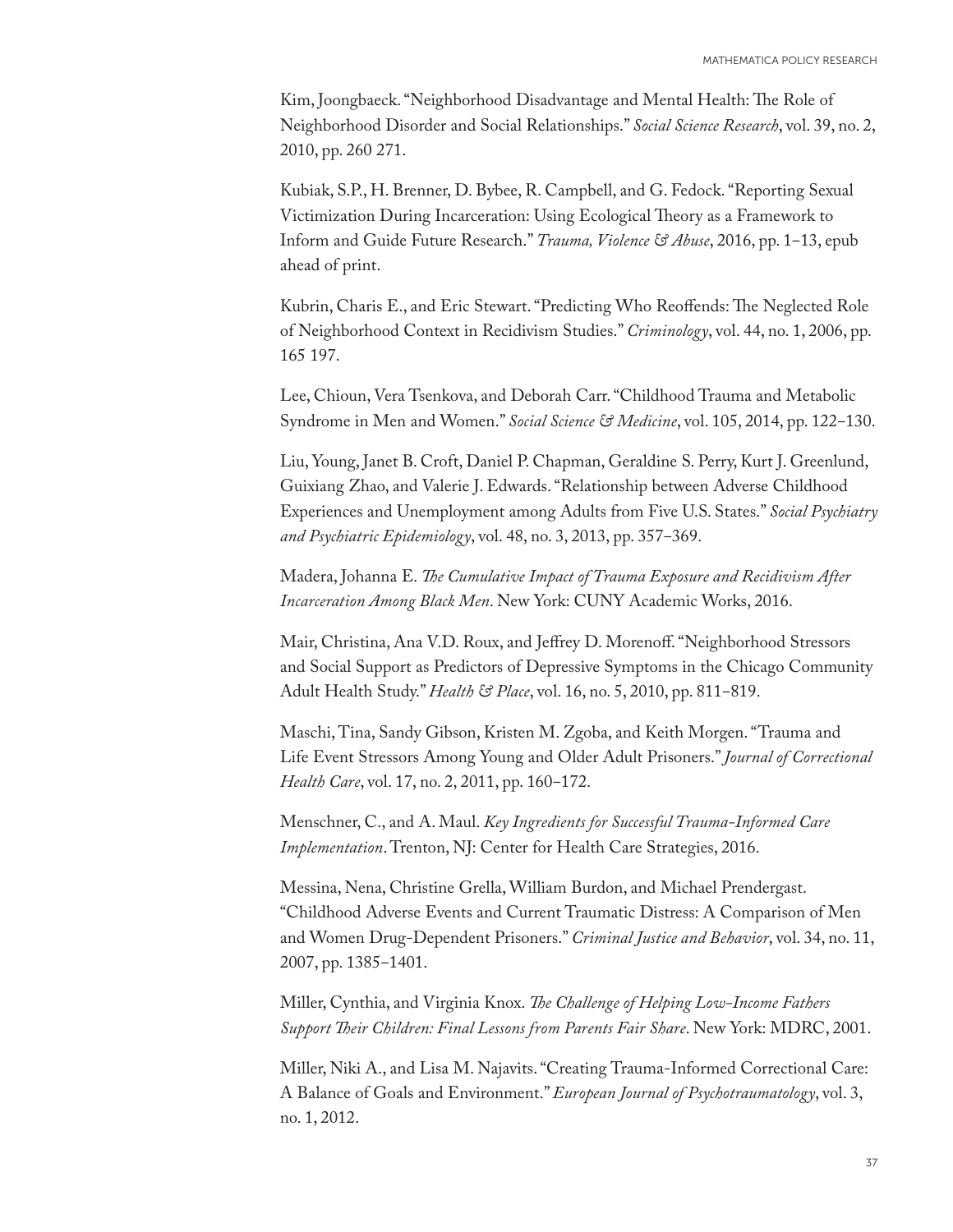Mong, Sherry N., and Vincent J. Roscigno. "African American Men and the Experience of Employment Discrimination." *Qualitative Sociology*, vol. 33, no. 1, 2010, pp. 1‒21.

Morenoff, Jeffrey D., and Robert J. Sampson. "Violent Crime and Spatial Dynamics of Neighborhood Transition: Chicago, 1970‒1990. *Social Forces*, 1997, vol. 76, no. 1, pp. 31 64.

Murphey, David and P. Mae Cooper. "Parents Behind Bars: What Happens to Their Children?" Washington, DC: Child Trends, October 2015.

National Child Traumatic Stress Network. "Types of Traumatic Stress." Available at <http://www.nctsn.org/trauma-types>. Accessed May 22, 2017.

Olff, Miranda, Willie Langeland, Nel Draijer, and Berthold P. Gersons. "Gender Differences in Posttraumatic Stress Disorder." *Psychological Bulletin*, vol. 133, no. 2, 2007, p. 183-204.

Resick, P.A., C.M. Monson, and K.M. Chard. *Cognitive Processing Therapy: Veteran/ Military Version*. Washington, DC: Department of Veterans' Affairs, 2010.

Resick, P., and M. Schnicke. *Cognitive Processing Therapy for Rape Victims: A Treatment Manual (Interpersonal Violence: The Practice Series)*. Newbury Park, CA: SAGE Publications, 1993.

Roy, K.M., and O.L. Dyson. "Gatekeeping in Context: Babymama Drama and the Involvement of Incarcerated Fathers." *Fathering*, vol. 3, 2005, pp. 267–288.

Sampson, R.J., S.W. Raudenbush, and F. Earls. "Neighbourhoods and Violent Crime: A Multilevel Study of Collective Efficacy." *Science*, vol. 277, issue 5328, 1997, pp. 918–924.

Secret, Mary. "Incarcerated Fathers: Exploring the Dimensions and Prevalence of Parenting Capacity of Non-Violent Offenders." *Fathering*, vol. 10, no. 2, 2012, pp. 159–177.

Schilling, Elizabeth, Robert H. Aseltine, Jr., and Susan Gore. "Adverse Childhood Experiences and Mental Health in Young Adults: A Longitudinal Survey." *BMC Public Health*, vol. 7, no. 30, 2007, pp. 1–10.

Slattery, Michelle, Mallory T. Dugger, Theodore A. Lamb, and Laura Williams. "Catch, Treat, and Release: Veteran Treatment Courts Address the Challenges of Returning Home." Substance Use & Misuse, vol. 48, no. 10, 2013, pp. 922-932.

Sloan, D., and J. Beck. "Group Treatment for PTSD." *PTSD Research Quarterly*, vol. 27, no. 2, 2016, pp. 1‒9. Available at [https://www.ptsd.va.gov/professional/newsletters/](https://www.ptsd.va.gov/professional/newsletters/research-quarterly/V27N2.pdf) [research-quarterly/V27N2.pdf](https://www.ptsd.va.gov/professional/newsletters/research-quarterly/V27N2.pdf). Accessed February 28, 2017.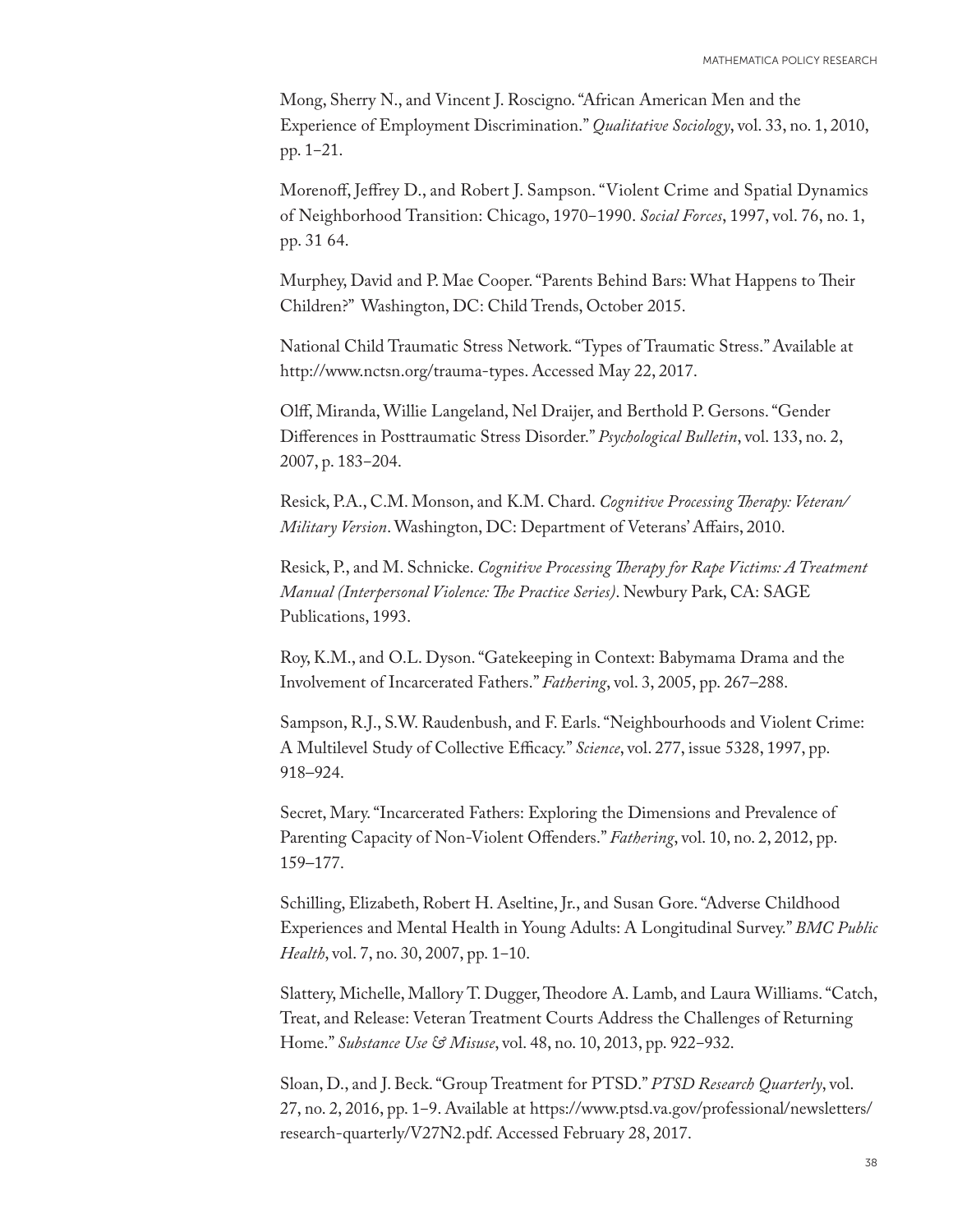Stahler, G.J., J. Mennis, S. Beleko, W.N. Welsh, M.L. Hiller, and G. Zajac. "Predicting Recidivism for Released State Prison Offenders: Examining the Influence of Individual and Neighborhood Characteristics and Spatial Contagion on the Likelihood of Reincarceration." *Criminal Justice Behavior*, vol. 40, no. 6, 2013, pp. 690–711.

Swisher, Raymond R., and Maureen R. Waller. "Confining Fatherhood: Incarceration and Paternal Involvement Among Nonresident White, African American, and Latino Fathers." *Journal of Family Issues*, vol. 29, no. 8, 2008, pp. 1067-1088.

Tolin, David F., and Edna B. Foa. "Sex Differences in Trauma and Posttraumatic Stress Disorder: A Quantitative Review of 25 Years of Research." *Psychological Bulletin*, vol. 132, no. 6, 2006, p. 959-992.

Topitzes, James, David J. Pate, Nathan D. Berman, and Christopher Medina-Kirchner. "Adverse Childhood Experiences, Health, and Employment: A Study of Men Seeking Job Services." *Child Abuse & Neglect*, vol. 61, 2016, pp. 23-34.

Travis, Jeremy, Amy L. Soloman, and Michelle Waul. "From Prison to Home: The Dimensions and Consequences of Prisoner Re-Entry." Washington, DC: The Urban Institute, June 2001.

van der Geest, Victor R., Catrien C. Bijleveld, Arjan A. Blokland, and Daniel S. Nagin. "The Effects of Incarceration on Longitudinal Trajectories of Employment: A Follow-Up in High-Risk Youth from Ages 23 to 32." *Crime & Delinquency*, vol. 62, no. 1, 2016, pp. 107–140.

Wagner, Peter, and Bernadette Rabuy. "Mass Incarceration: The Whole Pie 2015." Northampton, MA: Prison Policy Initiative, 2015.

Western, Bruce, and Becky Pettit. "Incarceration and Social Inequality." *Daedalus*, vol. 139, no. 3, summer 2010, pp. 8‒19.

Wolff, N., J. Huening, J. Shi, B.C. Frueh, D.R. Hoover, and G. McHugo. "Implementation and Effectiveness of Integrated Trauma and Addiction Treatment for Incarcerated Men." *Journal of Anxiety Disorders*, vol. 30, 2015, pp. 66‒80.

Zaveri, Heather, and Scott Baumgartner. "Parents and Children Together: Design and Implementation of Two Healthy Marriage Programs." OPRE Report Number 2016- 63. Washington, DC: Office of Planning, Research & Evaluation, Administration for Children & Families, U.S. Department of Health & Human Services, 2016.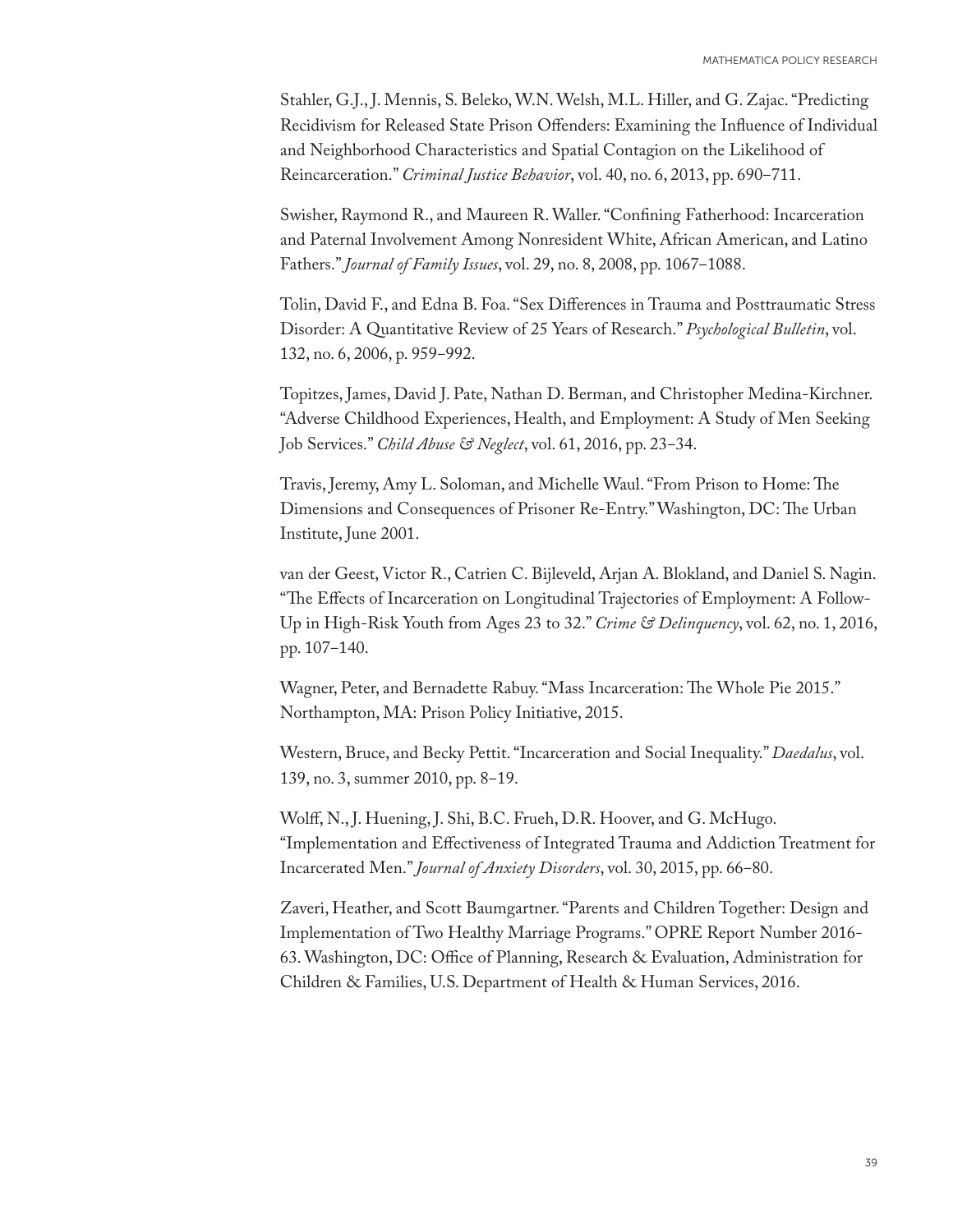### ENDNOTES

- <sup>1</sup> We did not include ReFORM grantees in this scan; information about these grantees will be discussed in a forthcoming brief for program practitioners.
- <sup>2</sup> For six programs, we conducted one-hour conversations to supplement the information that was gleaned by examining publicly available sources. These programs included the four SAMHSA offender re-entry programs and the two ACF responsible fatherhood programs described in this section.
- <sup>3</sup> FSC's ORP is a collaboration between FSC, the Missouri Department of Corrections, and Preferred Family Health.